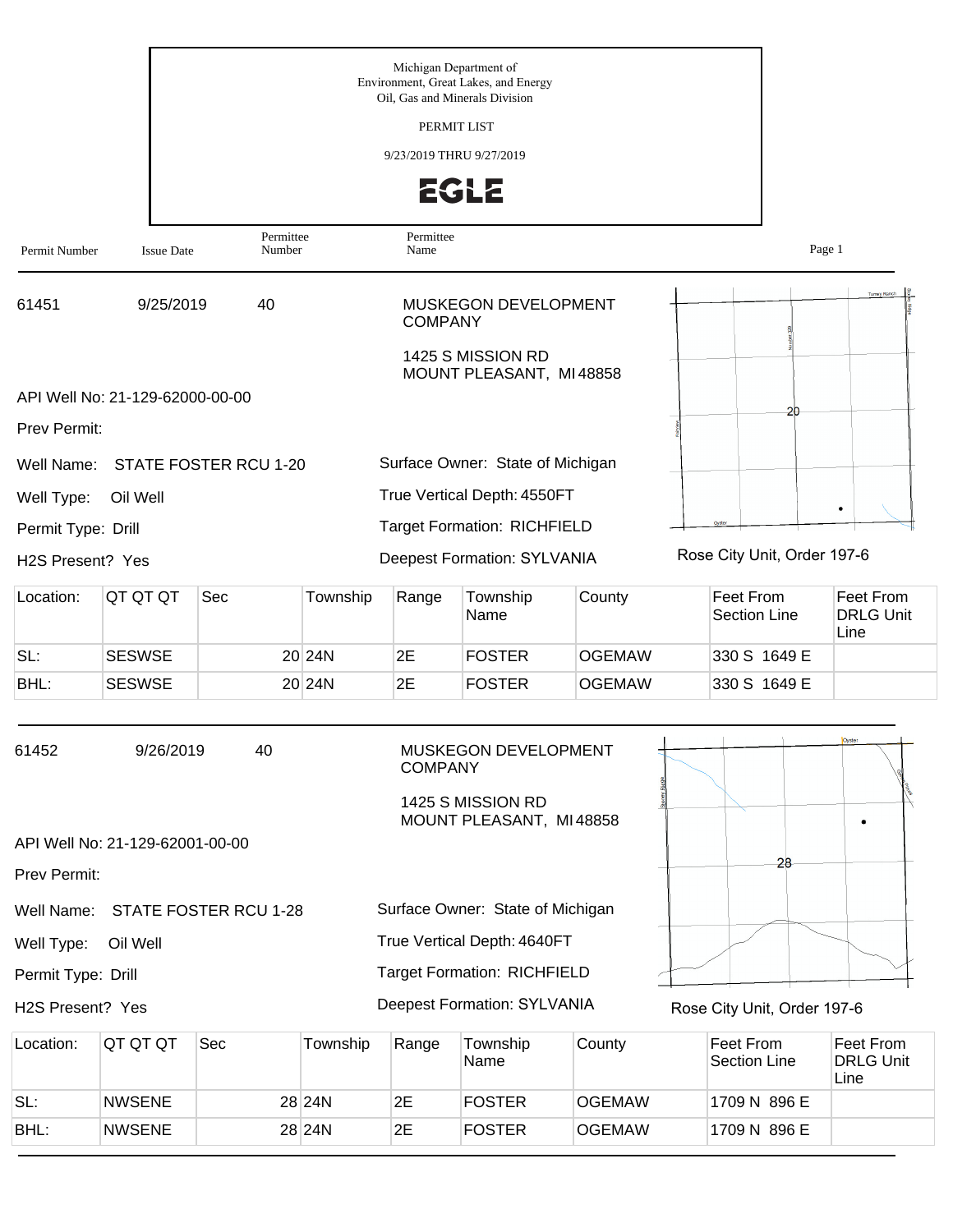Environment, Great Lakes, and Energy

#### Oil, Gas, and Minerals Division

Updated Permits

9/23/2019 THRU 9/27/2019

### **EGLE**

Permit Number Permittee Number Permittee<br>Name Name Page 1

### **PLUGGING INSTRUCTIONS ISSUED:**

58118 6559

TRIMONT ENERGY MICHIGAN LLC 1305 GRANDVIEW AVE, SUITE 450

PITTSBURGH, PA 15221

API Well Number: 21-055-38277-04-00

Well Name: PINEWOOD SHORES & STATE 2-2C HD1

Plug Inst. Issue Date: 9/19/2019

| Location | <b>IOT OT OT</b> | <b>Sec</b> Township | Range | Township Name   | County                 | Feet From Section<br>Line | <b>IFeet From DRLG</b><br>Unit |
|----------|------------------|---------------------|-------|-----------------|------------------------|---------------------------|--------------------------------|
| ISL:     | <b>INENESE</b>   | 2126N               | 10W   | <b>EAST BAY</b> | <b>IGRAND TRAVERSE</b> | 2244 S 145 E              |                                |
| BHL:     | <b>NESWNE</b>    | 2 <sub>126</sub> N  | 10W   | <b>EAST BAY</b> | <b>IGRAND TRAVERSE</b> | 1729 N 1741 E             | 1395 N 945 W                   |

Comment: App to P&A Expires 9/19/20

True Vertical Depth: 5933

61410 6498

WOLVERINE GAS AND OIL COMPANY OF MICHIGAN LLC ONE RIVERFRONT PLAZA 55 CAMPAU, NW GRAND RAPIDS, MI 49503

API Well Number: 21-077-62017-01-00

Well Name: SCHAU 26-1A

Plug Inst. Issue Date: 5/13/2019

| Location | <b>OT OT OT</b> |    | <b>Sec</b> Township | Range | Township Name   | County           | Feet From Section<br>Line | <b>IFeet From DRLG</b><br>Unit |
|----------|-----------------|----|---------------------|-------|-----------------|------------------|---------------------------|--------------------------------|
| ISL:     | <b>NESESE</b>   | 26 | 3S                  | 10W   | <b>PAVILION</b> | <b>KALAMAZOO</b> | 952 S 631 E               | 1952 S 631 E                   |
| $IBHL$ : | <b>ISESESE</b>  | 26 | 3S                  | 10W   | <b>PAVILION</b> | IKALAMAZOO       | 404 S 496 E               | 1404 S 496 E                   |

Comment: App to P&A Expires on 5/31/19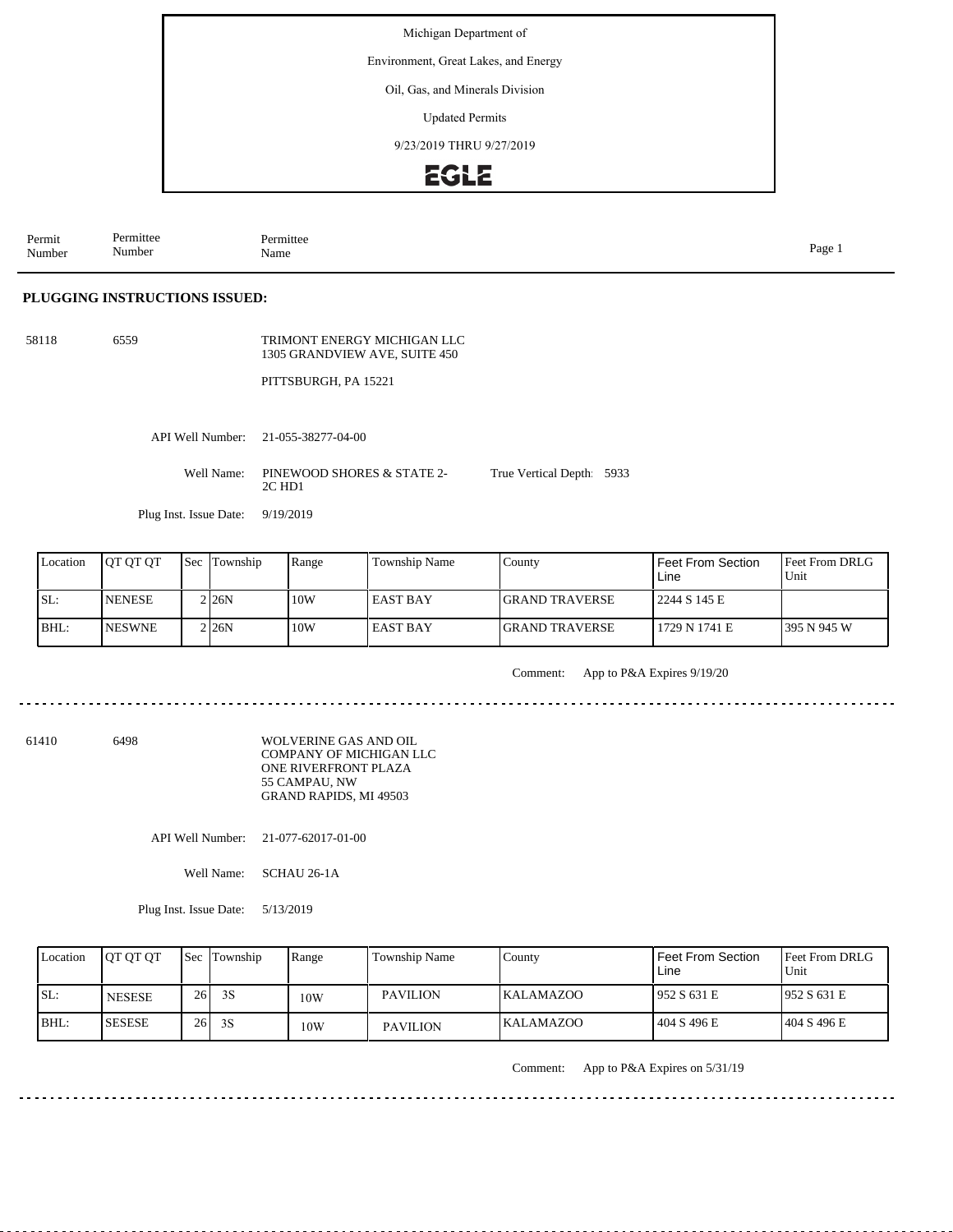Environment, Great Lakes, and Energy

### Oil, Gas, and Minerals Division

Updated Permits

9/23/2019 THRU 9/27/2019

# EGLE

| Permit<br>Number | Permittee<br>Number | Permittee<br>Name                                                                                                 | Page 2 |
|------------------|---------------------|-------------------------------------------------------------------------------------------------------------------|--------|
| 61280            | 6418                | W B OSBORN OIL AND GAS<br><b>OPERATIONS LTD</b><br>1250 NORTH EAST LOOP 410<br>SUITE 600<br>SAN ANTONIO, TX 78209 |        |
|                  | API Well Number:    | 21-107-62000-00-00                                                                                                |        |
|                  | Well Name:          | BRYAN 1-9                                                                                                         |        |

Plug Inst. Issue Date: 7/17/2019

| Location | <b>IOT OT OT</b> | <b>Sec</b> | Township | Range | Township Name | County          | Feet From Section<br>Line | Feet From DRLG<br>Unit |
|----------|------------------|------------|----------|-------|---------------|-----------------|---------------------------|------------------------|
| ISL:     | <b>ISWSWNE</b>   |            | 16N      | 7W    | <b>FORK</b>   | <b>IMECOSTA</b> | 2152 N 1995 E             |                        |
| BHL:     | <b>ISWSWNE</b>   |            | 16N      | 7W    | <b>FORK</b>   | <b>IMECOSTA</b> | 2152 N 1995 E             | 1465 S 623 W           |

Comment: App to P&A Expires on 10/1/19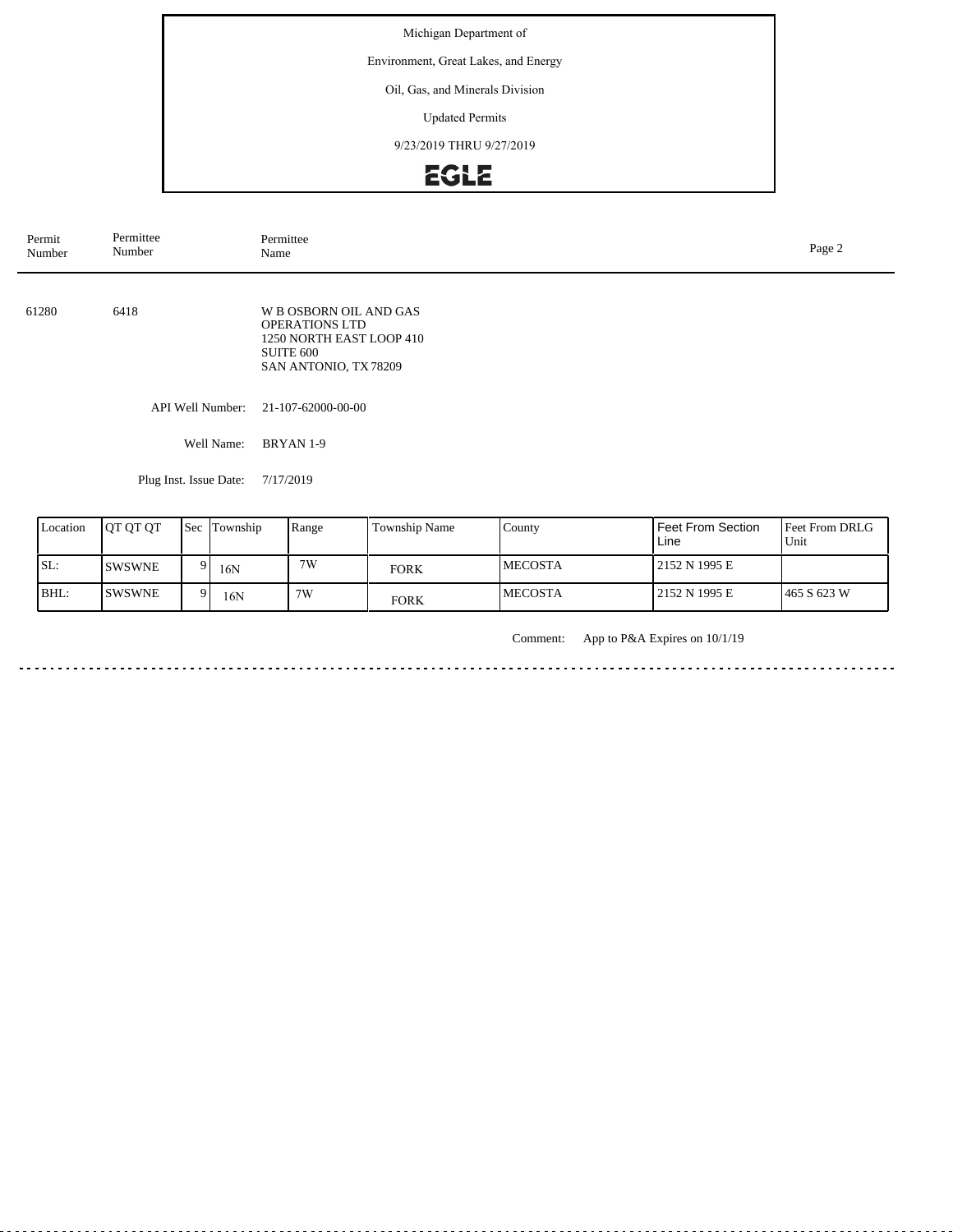Environment, Great Lakes, and Energy

### Oil, Gas, and Minerals Division

Updated Permits

9/23/2019 THRU 9/27/2019

# EGLE

| Permit<br>Number | Permittee<br>Number | Name                                                     | Permittee                                                                              |                |                                                |                                  | Page 3                 |
|------------------|---------------------|----------------------------------------------------------|----------------------------------------------------------------------------------------|----------------|------------------------------------------------|----------------------------------|------------------------|
| 42355            | 7772                |                                                          | LAMBDA ENERGY RESOURCES LLC<br>12012 Wickchester<br>Suite 300<br>Houston, TX 77055 USA |                |                                                |                                  |                        |
|                  |                     | API Well Number:<br>Well Name:<br>Plug Inst. Issue Date: | 21-137-42355-00-00<br><b>STATE CHESTER 1-28</b><br>9/19/2019                           |                | True Vertical Depth: 6615                      |                                  |                        |
|                  |                     |                                                          |                                                                                        |                |                                                |                                  |                        |
| Location         | QT QT QT            | Sec Township                                             | Range                                                                                  | Township Name  | County                                         | <b>Feet From Section</b><br>Line | Feet From DRLG<br>Unit |
| SL:              | <b>SWSESE</b>       | 21 29N                                                   | 2W                                                                                     | <b>CHESTER</b> | <b>OTSEGO</b>                                  | 175 S 1053 E                     |                        |
| BHL:             | <b>NESWNW</b>       | 28 29N                                                   | 2W                                                                                     | <b>CHESTER</b> | <b>OTSEGO</b>                                  | 1051 S 826 W                     | 1051 S 826 W           |
|                  |                     |                                                          |                                                                                        |                | $Common_{t}$ , Ann to DRA Evolves on $0/10/20$ |                                  |                        |

. . . . . . .

Comment: App to P&A Expires on 9/19/20

47978 5312

#### PAXTON RESOURCES LLC

132 N OTSEGO AVE GAYLORD, MI 49735

API Well Number: 21-137-47978-00-00

Well Name: GORNICK B3-7

Plug Inst. Issue Date: 9/18/2019

| <b>Location</b> | <b>IOT OT OT</b> | <b>Sec</b> | Township | Range | Township Name | County        | Feet From Section<br>Line | <b>Feet From DRLG</b><br>Unit |
|-----------------|------------------|------------|----------|-------|---------------|---------------|---------------------------|-------------------------------|
| ISL:            | ISWSWNE          |            | 7131N    | 3W    | LIVINGSTON    | <b>OTSEGO</b> | 415 S 580 W               | 1415 S 580 W                  |

Comment: App to P&A Expires on 9/18/20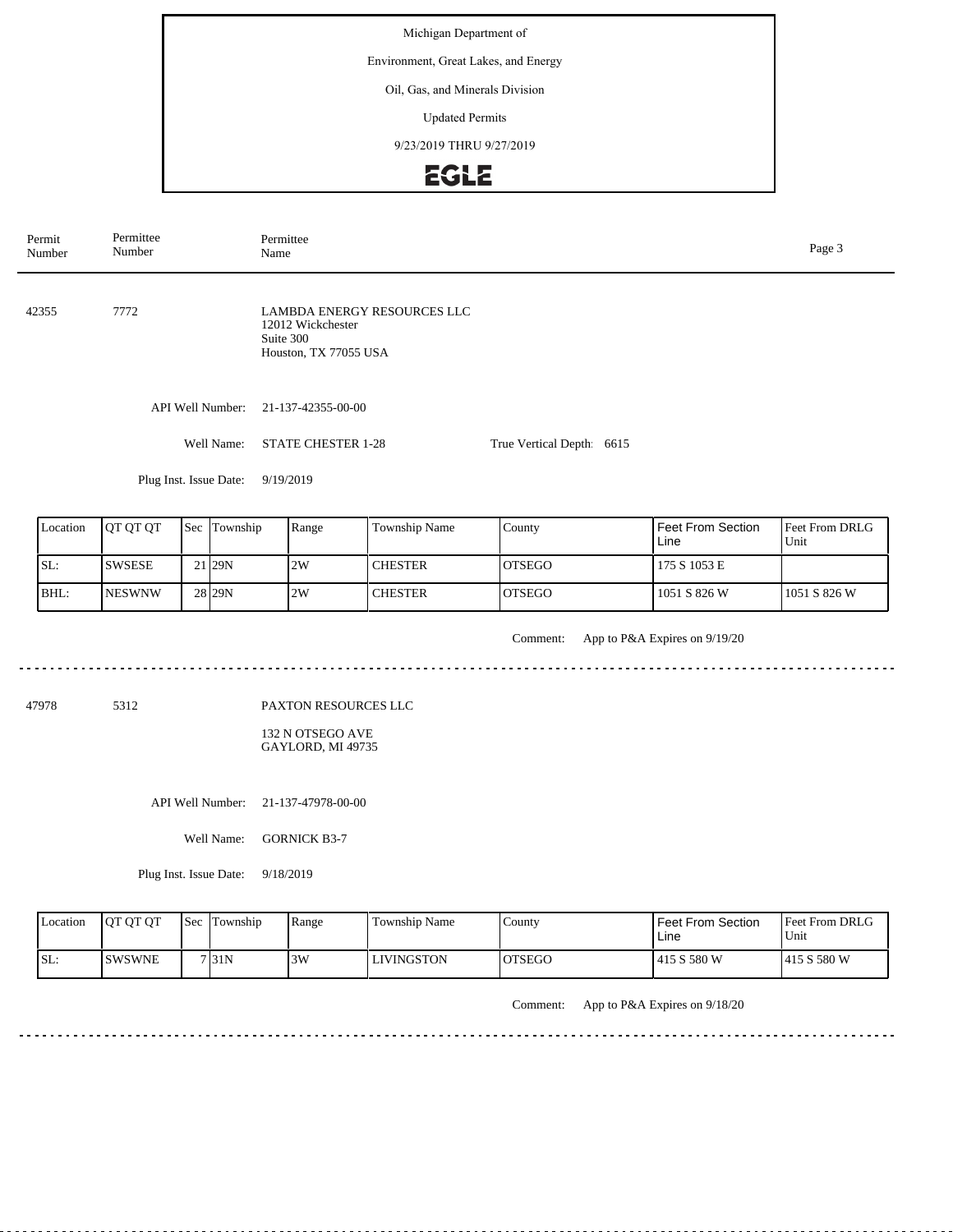Environment, Great Lakes, and Energy

#### Oil, Gas, and Minerals Division

Updated Permits

9/23/2019 THRU 9/27/2019

# EGLE

| Permit<br>Number | Permittee<br>Number    | Permittee<br>Name                     | Page 4 |
|------------------|------------------------|---------------------------------------|--------|
|                  |                        |                                       |        |
| 47979            | 5312                   | PAXTON RESOURCES LLC                  |        |
|                  |                        | 132 N OTSEGO AVE<br>GAYLORD, MI 49735 |        |
|                  |                        |                                       |        |
|                  | API Well Number:       | 21-137-47979-00-00                    |        |
|                  | Well Name:             | <b>GORNICK C3-7</b>                   |        |
|                  | Plug Inst. Issue Date: | 9/18/2019                             |        |
|                  | .                      |                                       |        |

| <b>Location</b> | <b>IOT OT OT</b> | <b>Sec</b> | Township | Range | Township Name | County        | Feet From Section<br>Line | <b>Feet From DRLG</b><br>Unit |
|-----------------|------------------|------------|----------|-------|---------------|---------------|---------------------------|-------------------------------|
| ISL:            | <b>ISENWSE</b>   |            | 7131N    | 3W    | LIVINGSTON    | <b>OTSEGO</b> | 972 N 965 W               | 340 S 344 E                   |

Comment: App to P&A Expires on 9/18/20 

47982 5312

PAXTON RESOURCES LLC

132 N OTSEGO AVE GAYLORD, MI 49735

API Well Number: 21-137-47982-00-00

Well Name: GORNICK A2-18

Plug Inst. Issue Date: 9/18/2019

<u>. . . . . . . . . . . .</u>

| Location | <b>OT OT OT</b> | <b>Sec Township</b> | Range | Township Name     | County  | <b>Feet From Section</b><br>Line | <b>Feet From DRLG</b><br>Unit |
|----------|-----------------|---------------------|-------|-------------------|---------|----------------------------------|-------------------------------|
| ISL:     | <b>INWNENW</b>  | 18 <sub>31N</sub>   | 3W    | <b>LIVINGSTON</b> | IOTSEGO | 348 N 900 E                      | 348 N 417 W                   |

Comment: App to P&A Expires on 9/18/20

......................................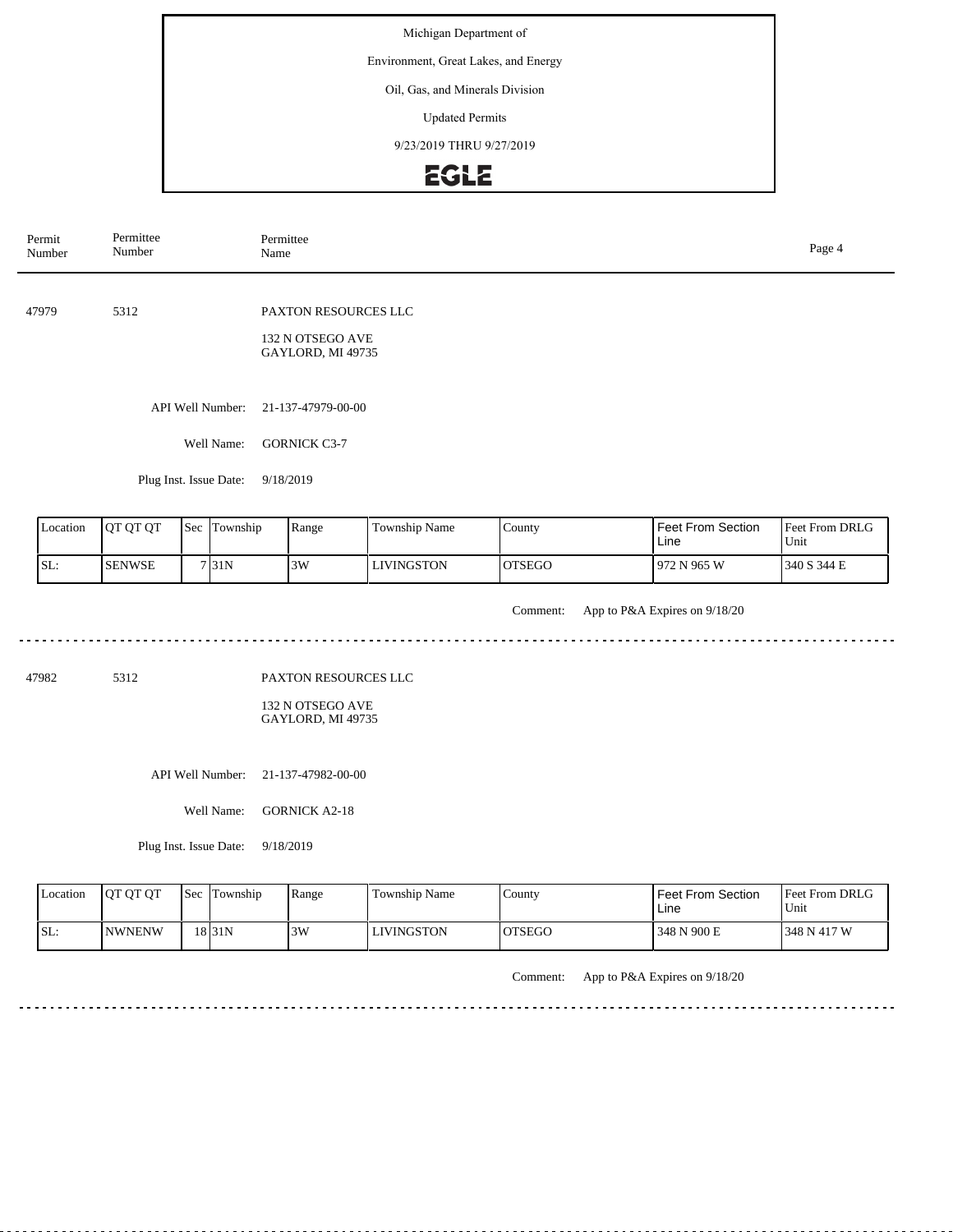Environment, Great Lakes, and Energy

#### Oil, Gas, and Minerals Division

Updated Permits

9/23/2019 THRU 9/27/2019

# EGLE

| Permit<br>Number | Permittee<br>Number    | Permittee<br>Name                     | Page 5 |
|------------------|------------------------|---------------------------------------|--------|
|                  |                        |                                       |        |
| 47984            | 5312                   | PAXTON RESOURCES LLC                  |        |
|                  |                        | 132 N OTSEGO AVE<br>GAYLORD, MI 49735 |        |
|                  |                        |                                       |        |
|                  | API Well Number:       | 21-137-47984-00-00                    |        |
|                  | Well Name:             | <b>GORNICK B3-18</b>                  |        |
|                  | Plug Inst. Issue Date: | 9/18/2019                             |        |
|                  |                        |                                       |        |

| <b>L</b> ocation | <b>IOT OT OT</b> | <b>ISec</b> | Township | Range | Township Name | County        | Feet From Section<br>Line | <b>Feet From DRLG</b><br>Unit |
|------------------|------------------|-------------|----------|-------|---------------|---------------|---------------------------|-------------------------------|
| SL:              | <b>ISESWNE</b>   |             | 18 31 N  | 3W    | LIVINGSTON    | <b>OTSEGO</b> | 578 S 964 W               | 1578 S 348 E                  |

Comment: App to P&A Expires on 9/18/20 

47985 5312

PAXTON RESOURCES LLC

132 N OTSEGO AVE GAYLORD, MI 49735

API Well Number: 21-137-47985-00-00

Well Name: GORNICK C4-18

Plug Inst. Issue Date: 9/18/2019

. . . . . . . . . .

| <b>Location</b> | <b>OT OT OT</b> | <b>Sec</b> | Township | Range | Township Name | County  | <b>Feet From Section</b><br>Line | <b>Feet From DRLG</b><br>Unit |
|-----------------|-----------------|------------|----------|-------|---------------|---------|----------------------------------|-------------------------------|
| SL:             | <b>INENESE</b>  |            | 18 31 N  | 3W    | LIVINGSTON    | IOTSEGO | 347 N 340 E                      | 1347 N 340 E                  |

Comment: App to P&A Expires on 9/18/20

......................................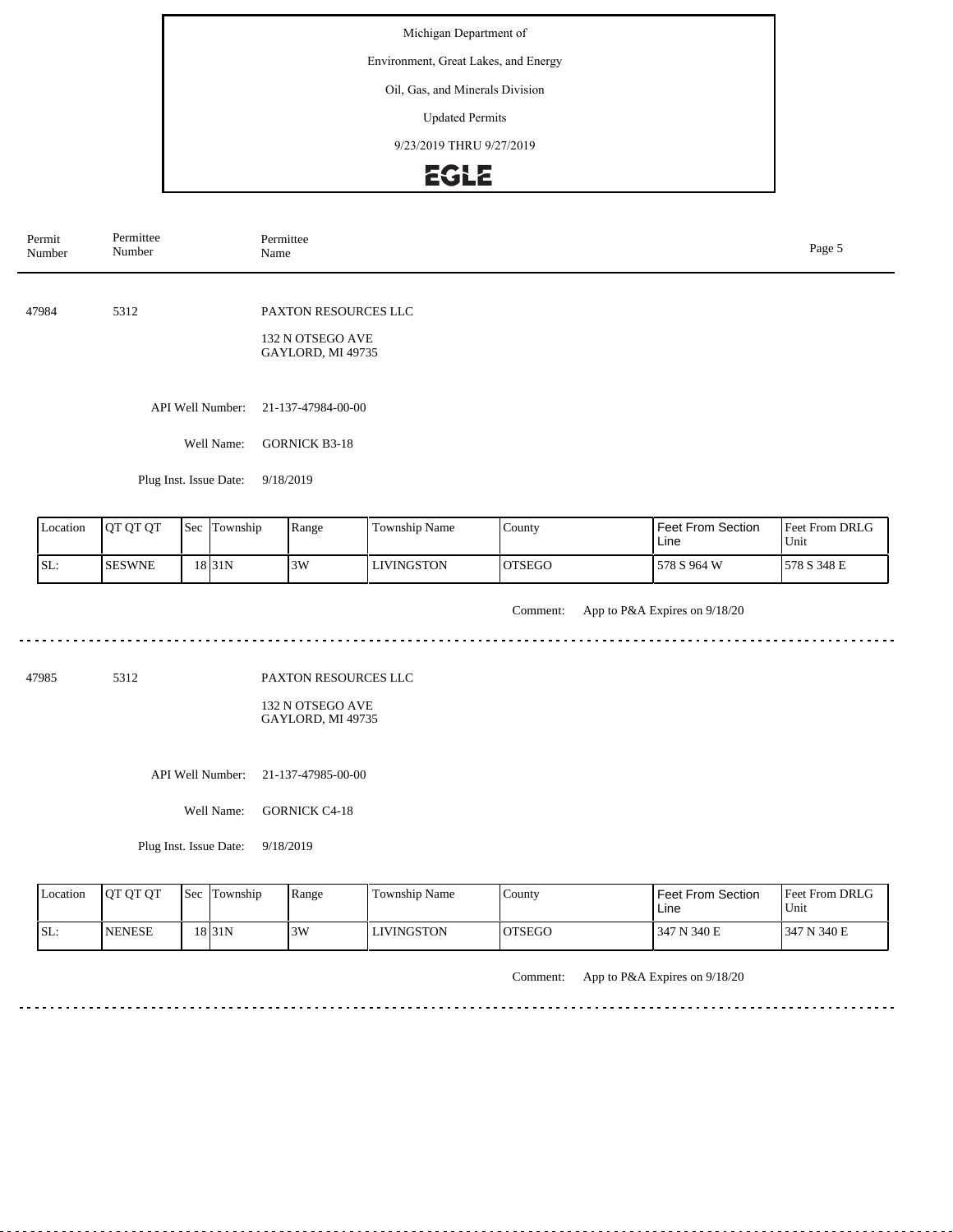Environment, Great Lakes, and Energy

#### Oil, Gas, and Minerals Division

Updated Permits

9/23/2019 THRU 9/27/2019

### **EGLE**

| Permit<br>Number | Permittee<br>Number                   | Permittee<br>Page 6<br>Name           |               |                  |                   |                               |  |
|------------------|---------------------------------------|---------------------------------------|---------------|------------------|-------------------|-------------------------------|--|
|                  |                                       |                                       |               |                  |                   |                               |  |
| 47986            | 5312                                  | PAXTON RESOURCES LLC                  |               |                  |                   |                               |  |
|                  |                                       | 132 N OTSEGO AVE<br>GAYLORD, MI 49735 |               |                  |                   |                               |  |
|                  |                                       |                                       |               |                  |                   |                               |  |
|                  | API Well Number:                      | 21-137-47986-00-00                    |               |                  |                   |                               |  |
|                  | Well Name:                            | <b>GORNICK D3-18</b>                  |               |                  |                   |                               |  |
|                  | Plug Inst. Issue Date:                | 9/18/2019                             |               |                  |                   |                               |  |
|                  |                                       |                                       |               |                  |                   |                               |  |
| $I$ ocation      | $\int$ Sac Township<br>$\ln$ ot $\ln$ | $D_{ana}$                             | Township Name | $C_{\text{out}}$ | Foot From Soction | $E_{\text{out}}$ Erom DPI $G$ |  |

| <b>Location</b> | <b>IOT OT OT</b> | l Sec | <b>Township</b>    | Range | Township Name | County        | Feet From Section<br>Line | Feet From DRLG<br>Unit |
|-----------------|------------------|-------|--------------------|-------|---------------|---------------|---------------------------|------------------------|
| SL:             | ISWSWSE          |       | 18 <sub>31</sub> N | 3W    | LIVINGSTON    | <b>OTSEGO</b> | l 351 S 377 W             | l S 377 W<br>351       |

Comment: App to P&A expires on 9/18/20 

49236 5312

PAXTON RESOURCES LLC

132 N OTSEGO AVE GAYLORD, MI 49735

API Well Number: 21-137-49236-00-00

Well Name: GORNICK B3-18 SWD

Plug Inst. Issue Date: 9/18/2019

<u>. . . . . . . . . . . .</u>

| Location | <b>OT OT OT</b> | <b>Sec</b> Township | Range | Township Name     | County  | <b>Feet From Section</b><br>Line | <b>Feet From DRLG</b><br>Unit |
|----------|-----------------|---------------------|-------|-------------------|---------|----------------------------------|-------------------------------|
| ISL:     | <b>ISESWNE</b>  | 18 <sub>31N</sub>   | 3W    | <b>LIVINGSTON</b> | IOTSEGO | 378 S 961 W                      |                               |

Comment: App to P&A Expires on 9/18/20

......................................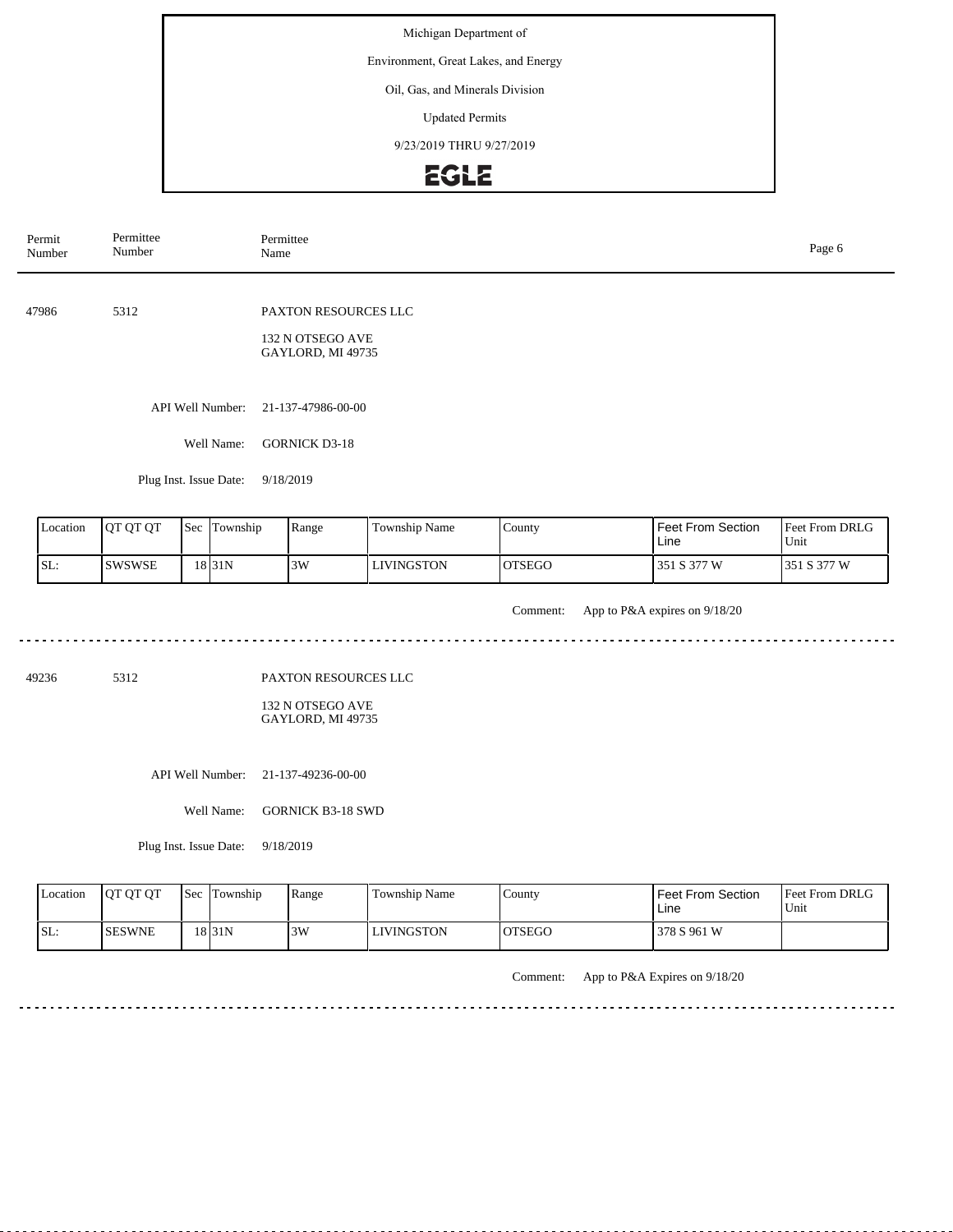Environment, Great Lakes, and Energy

### Oil, Gas, and Minerals Division

Updated Permits

9/23/2019 THRU 9/27/2019

# EGLE

| Permit<br>Number | Permittee<br>Number       | Permittee<br>Name                                                                           |                           |                          | Page 7            |
|------------------|---------------------------|---------------------------------------------------------------------------------------------|---------------------------|--------------------------|-------------------|
| 53613            | 6461                      | RIVIERA OPERATING LLC<br><b>600 TRAVIS STREET</b><br><b>SUITE 1700</b><br>HOUSTON, TX 77002 |                           |                          |                   |
|                  | API Well Number:          | 21-137-53613-00-00                                                                          |                           |                          |                   |
|                  | Well Name:                | <b>MARTENSON ET AL D3-11A</b>                                                               | True Vertical Depth: 1794 |                          |                   |
|                  | Plug Inst. Issue Date:    | 9/19/2019                                                                                   |                           |                          |                   |
| Location         | Ιοτοτοτ<br>$Sec$ Township | $\mathsf{R}$ ange<br>Township Name                                                          | $C_{\text{Ountv}}$        | <b>Feet From Section</b> | $Fnet$ From DRI G |

| Location | <b>OT OT OT</b> | <b>Sec Township</b> | Range | Township Name | County  | Feet From Section<br>Line | <b>Feet From DRLG</b><br>Unit |
|----------|-----------------|---------------------|-------|---------------|---------|---------------------------|-------------------------------|
| ISL:     | INWSWSE         | 11 I29N             | 2W    | l CHESTER     | IOTSEGO | 1035 S 2213 E             |                               |
| BHL:     | <b>INWSESE</b>  | 11 <sub>29N</sub>   | 2W    | l CHESTER     | IOTSEGO | 868 S 1006 E              | 1452 N 1006 E                 |

Comment: App to P&A Expires on 9/19/20

 $- - - - -$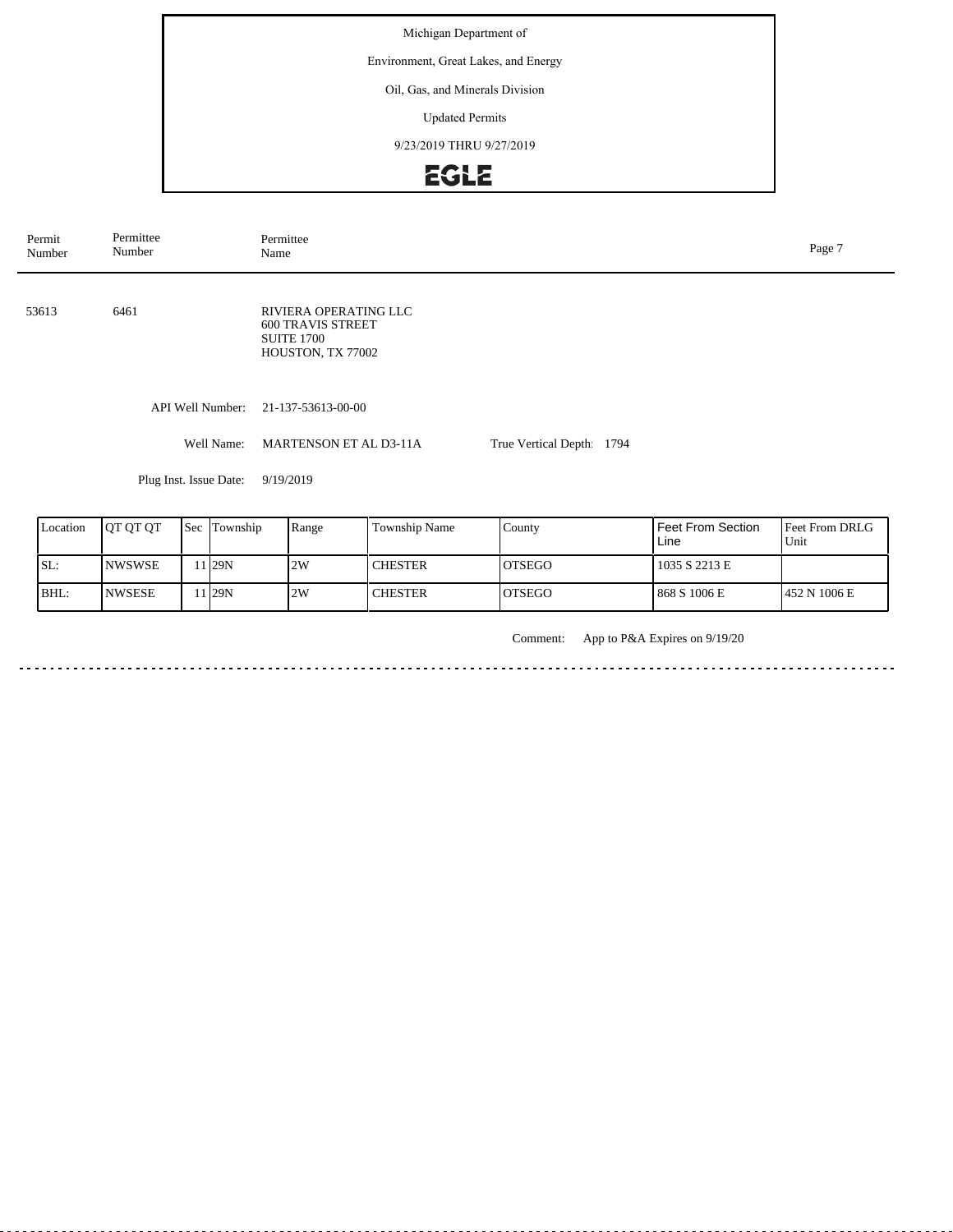Environment, Great Lakes, and Energy

### Oil, Gas, and Minerals Division

Updated Permits

9/23/2019 THRU 9/27/2019

### **EGLE**

Permit Number Permittee Number Permittee<br>Name Name Page 8

### **RECORD OF WELL PLUGGING:**

51161 6361 RIVERSIDE ENERGY MICHIGAN LLC 10691 EAST CARTER ROAD SUITE 201 TRAVERSE CITY, MI 49684

API Well Number: 21-007-51161-00-00

Well Name: STODDARD 1-5

Plugging Date: 9/16/2019

 $\sim$   $\sim$ 

| Location | 10T OT OT      | Sec | Township | Range | <b>Township Name</b> | County.       | <b>Feet From Section</b><br>Line | <b>Feet From DRLG</b><br>'Unit |
|----------|----------------|-----|----------|-------|----------------------|---------------|----------------------------------|--------------------------------|
| SL:      | <b>INENENE</b> |     | 129N     | 6E    | <b>OSSINEKE</b>      | <b>ALPENA</b> | 555 N 345 E                      | 1820 S 345 E                   |

. . . . . . . . . . . .

 $- - -$ 

51172 6361

RIVERSIDE ENERGY MICHIGAN LLC 10691 EAST CARTER ROAD SUITE 201 TRAVERSE CITY, MI 49684

API Well Number: 21-007-51172-00-00

Well Name: STATE GREEN 11-33

Plugging Date: 9/17/2019

| Location | <b>OT OT OT</b> | l Sec | Township | Range | Township Name | County        | Feet From Section<br>Line | <b>Feet From DRLG</b><br>Unit |
|----------|-----------------|-------|----------|-------|---------------|---------------|---------------------------|-------------------------------|
| SL:      | ISENESW         |       | 33 30N   | 6E    | <b>GREEN</b>  | <b>ALPENA</b> | 1675 N 575 E              | 1635 S 575 E                  |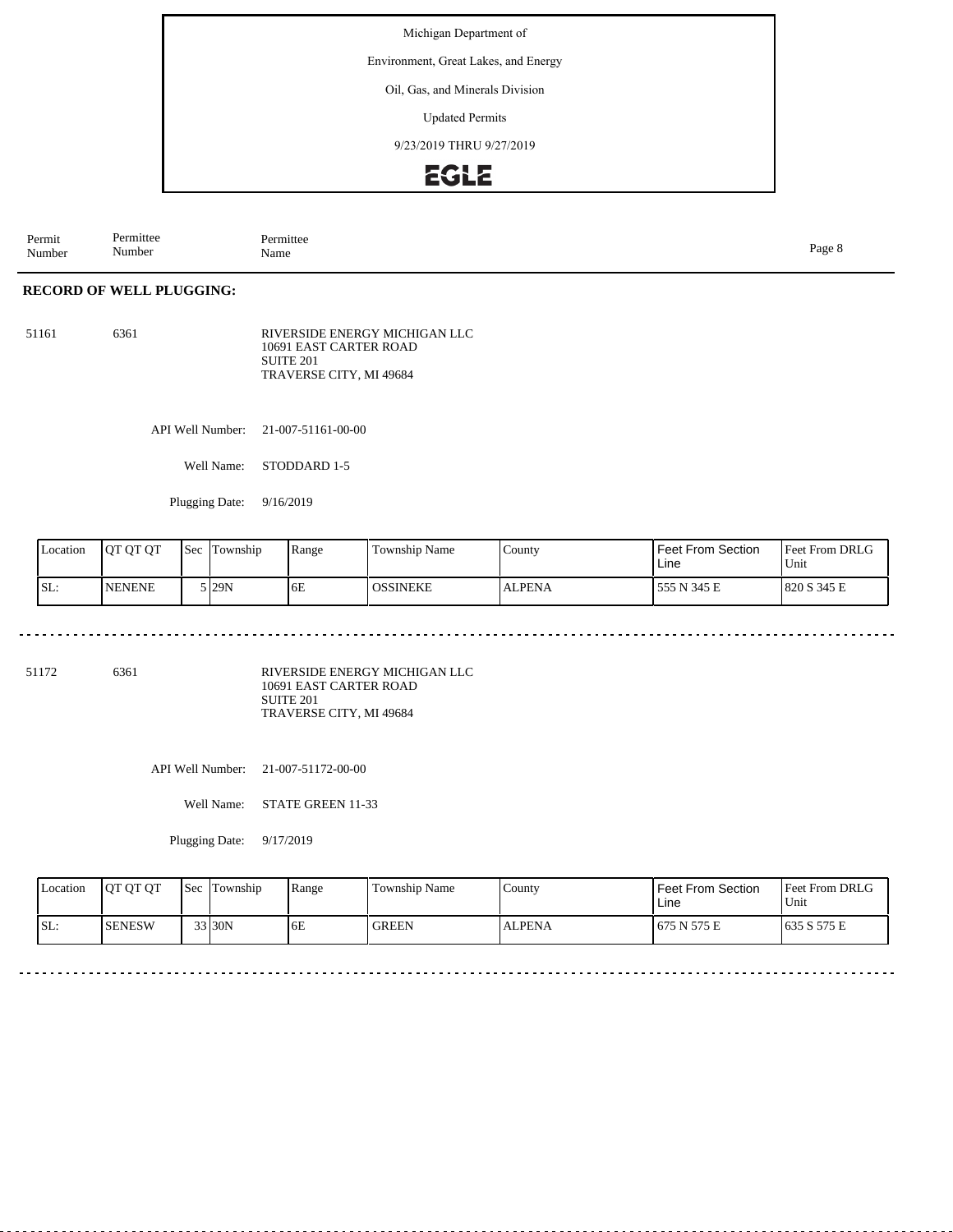Environment, Great Lakes, and Energy

#### Oil, Gas, and Minerals Division

Updated Permits

9/23/2019 THRU 9/27/2019

# EGLE

| Permit<br>Number | Permittee<br>Number | Permittee<br>Name                                                                                          | Page 9 |
|------------------|---------------------|------------------------------------------------------------------------------------------------------------|--------|
| 51180            | 6361                | RIVERSIDE ENERGY MICHIGAN LLC<br>10691 EAST CARTER ROAD<br>SUITE <sub>201</sub><br>TRAVERSE CITY, MI 49684 |        |
|                  | API Well Number:    | 21-007-51180-00-00                                                                                         |        |
|                  | Well Name:          | <b>STATE OSSINEKE 8-3</b>                                                                                  |        |
|                  | Plugging Date:      | 9/16/2019                                                                                                  |        |

| Location | <b>OT OT OT</b> | <b>Sec</b> | Township | Range | <b>Township Name</b> | County        | <b>Feet From Section</b><br>Line | <b>Feet From DRLG</b><br>Unit |
|----------|-----------------|------------|----------|-------|----------------------|---------------|----------------------------------|-------------------------------|
| ISL:     | <b>SESENE</b>   |            | $3$ 29N  | 6E    | <b>OSSINEKE</b>      | <b>ALPENA</b> | 330 S 660 E                      | 330 S 660 E                   |

 $\sim$   $\sim$   $\sim$ 

. . . . . . . . . . . . . . . . . .

 $\sim$   $\sim$ 

51194 6361

RIVERSIDE ENERGY MICHIGAN LLC 10691 EAST CARTER ROAD SUITE 201 TRAVERSE CITY, MI 49684

API Well Number: 21-007-51194-00-00

Well Name: STATE GREEN & MARQUARDT 9-33

Plugging Date: 9/17/2019

<u>. . . . . . . .</u>

| <b>L</b> ocation | <b>OT OT OT</b> | <b>Sec</b> | Township | Range | Township Name | County        | <b>Feet From Section</b><br>Line | <b>Feet From DRLG</b><br>Unit |
|------------------|-----------------|------------|----------|-------|---------------|---------------|----------------------------------|-------------------------------|
| ISL:             | ISWNESE         |            | 33 30N   | 6E    | <b>GREEN</b>  | <b>ALPENA</b> | 920 N 740 E                      | 392 S 740 E                   |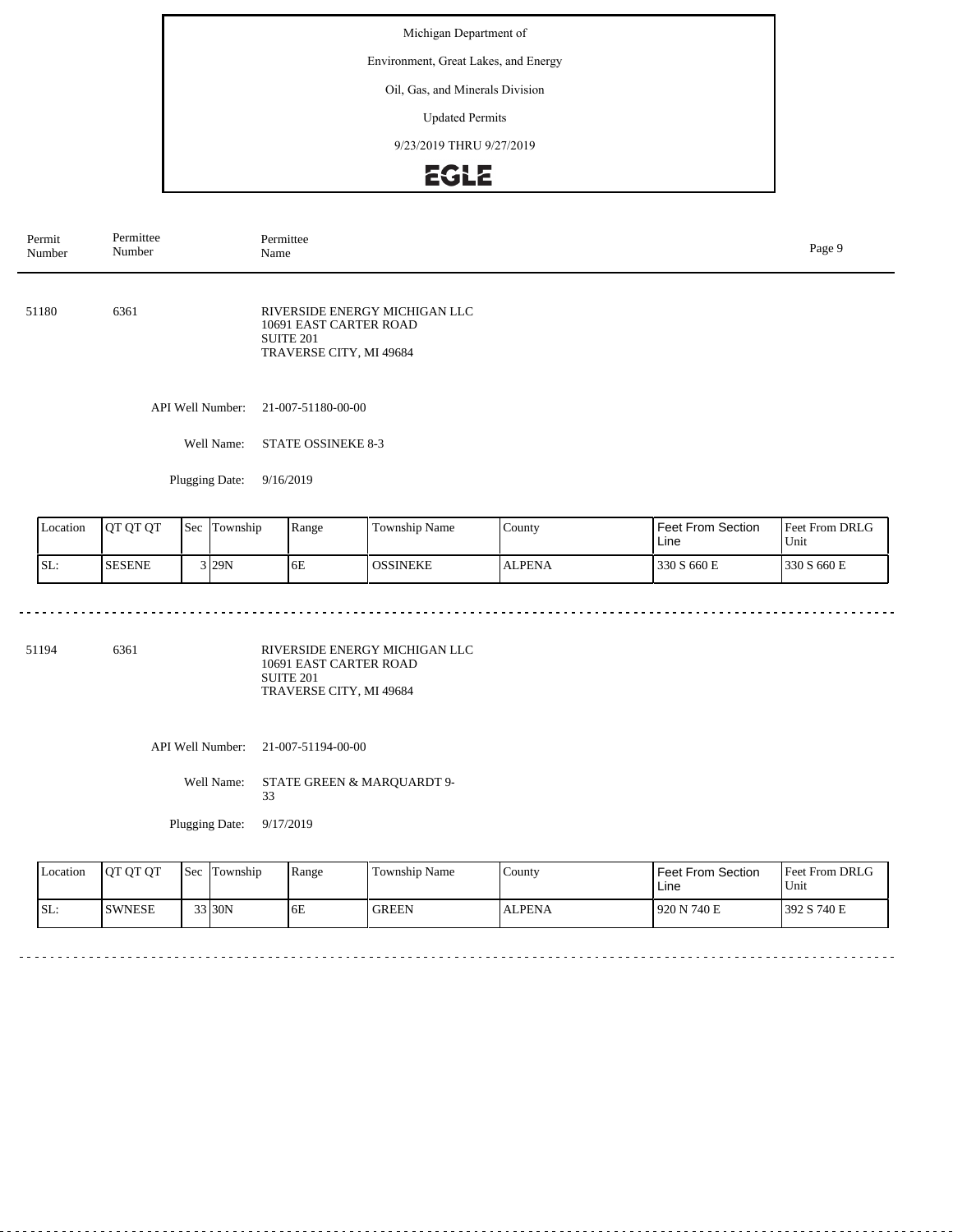Environment, Great Lakes, and Energy

### Oil, Gas, and Minerals Division

Updated Permits

9/23/2019 THRU 9/27/2019

# EGLE

| Permittee<br>Number | Permittee<br>Name                                                                                          | Page 10 |
|---------------------|------------------------------------------------------------------------------------------------------------|---------|
| 6361                | RIVERSIDE ENERGY MICHIGAN LLC<br>10691 EAST CARTER ROAD<br>SUITE <sub>201</sub><br>TRAVERSE CITY, MI 49684 |         |
| API Well Number:    | 21-007-51248-00-00                                                                                         |         |
| Well Name:          | <b>HAHN 8-32</b>                                                                                           |         |
| Plugging Date:      | 9/17/2019                                                                                                  |         |
|                     |                                                                                                            |         |

| Location | <b>IOT OT OT</b> | <b>Sec</b> | Township | Range | Township Name | County        | <b>Feet From Section</b><br>Line | <b>Feet From DRLG</b><br>Unit |
|----------|------------------|------------|----------|-------|---------------|---------------|----------------------------------|-------------------------------|
| ISL:     | <b>NESENE</b>    |            | $32$ 30N | 6E    | <b>GREEN</b>  | <b>ALPENA</b> | 1100 S 500 E                     | 1100 S 500 E                  |

 $\sim$   $\sim$  $\sim$   $\sim$   $\sim$   $\sim$  . . . . . . . . . . . . . . . . . . .

51263 6361

RIVERSIDE ENERGY MICHIGAN LLC 10691 EAST CARTER ROAD SUITE 201 TRAVERSE CITY, MI 49684

API Well Number: 21-007-51263-00-00

Well Name: DOUGLAS 9-34

Plugging Date: 9/16/2019

<u>. . . . . . . .</u>

| <b>Location</b> | <b>OT OT OT</b> | <b>Sec</b> | Township | Range | Township Name | County        | Feet From Section<br>∟ine | <b>Feet From DRLG</b><br>Unit |
|-----------------|-----------------|------------|----------|-------|---------------|---------------|---------------------------|-------------------------------|
| SL:             | <b>ISWNESE</b>  |            | $34$ 30N | 6E    | <b>WILSON</b> | <b>ALPENA</b> | 800 N 1200 E              | 525 S 1200 E                  |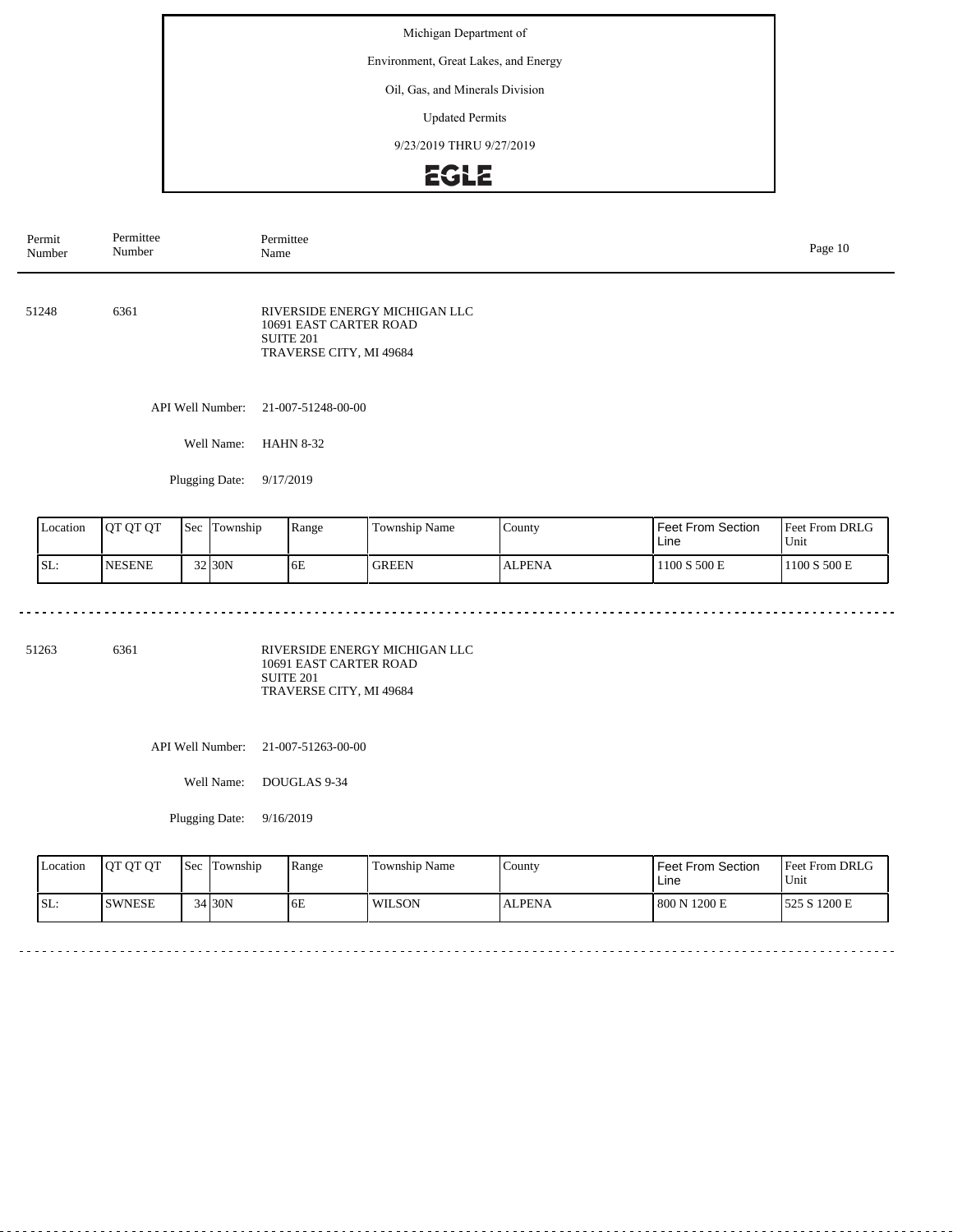Environment, Great Lakes, and Energy

### Oil, Gas, and Minerals Division

Updated Permits

9/23/2019 THRU 9/27/2019

# EGLE

| Permit<br>Number | Permittee<br>Number | Permittee<br>Name                                                                                          | Page 11 |
|------------------|---------------------|------------------------------------------------------------------------------------------------------------|---------|
| 51264            | 6361                | RIVERSIDE ENERGY MICHIGAN LLC<br>10691 EAST CARTER ROAD<br>SUITE <sub>201</sub><br>TRAVERSE CITY, MI 49684 |         |
|                  | API Well Number:    | 21-007-51264-00-00                                                                                         |         |
|                  | Well Name:          | <b>THIEM 11-34</b>                                                                                         |         |
|                  | Plugging Date:      | 9/16/2019                                                                                                  |         |
|                  |                     |                                                                                                            |         |

| Location | <b>IOT OT OT</b> | Sec | Township | Range | <b>Township Name</b> | County        | Feet From Section<br>Line | <b>Feet From DRLG</b><br>Unit |
|----------|------------------|-----|----------|-------|----------------------|---------------|---------------------------|-------------------------------|
| SL:      | <b>SWNESW</b>    |     | $34$ 30N | 6E    | WILSON               | <b>ALPENA</b> | 990 N 990 E               | 1330 S 990 E                  |

 $\sim$   $\sim$  $\sim$   $\sim$   $\sim$   $\sim$  . . . . . . . . . . . . . . . . . . .

51266 6361

RIVERSIDE ENERGY MICHIGAN LLC 10691 EAST CARTER ROAD SUITE 201 TRAVERSE CITY, MI 49684

API Well Number: 21-007-51266-00-00

Well Name: C & H 6-34

<u>. . . . . . . .</u>

Plugging Date: 9/16/2019

| Location | <b>IOT OT OT</b> | <b>Sec</b> | Township | Range | Township Name | County        | Feet From Section<br>Line | <b>Feet From DRLG</b><br>Unit |
|----------|------------------|------------|----------|-------|---------------|---------------|---------------------------|-------------------------------|
| ISL:     | <b>INWSENW</b>   |            | 34 30N   | 6E    | WILSON        | <b>ALPENA</b> | 1150 S 860 E              | 1150 S 460 W                  |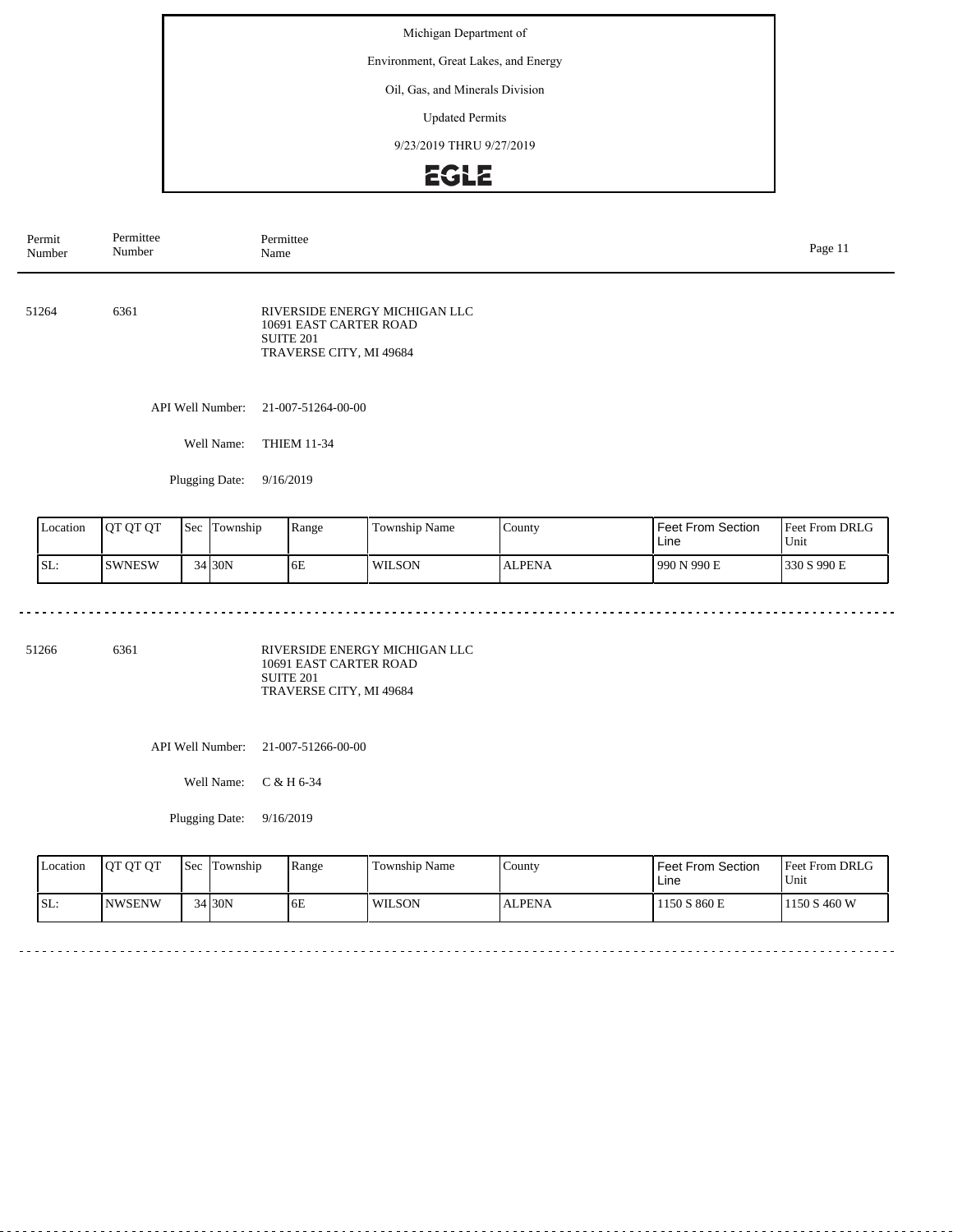Environment, Great Lakes, and Energy

### Oil, Gas, and Minerals Division

Updated Permits

9/23/2019 THRU 9/27/2019

# EGLE

| Permit<br>Number | Permittee<br>Number | Permittee<br>Name                                                                                          | Page 12 |
|------------------|---------------------|------------------------------------------------------------------------------------------------------------|---------|
| 51269            | 6361                | RIVERSIDE ENERGY MICHIGAN LLC<br>10691 EAST CARTER ROAD<br>SUITE <sub>201</sub><br>TRAVERSE CITY, MI 49684 |         |
|                  | API Well Number:    | 21-007-51269-00-00                                                                                         |         |
|                  | Well Name:          | HOEBERLING 10-22                                                                                           |         |
|                  | Plugging Date:      | 9/17/2019                                                                                                  |         |
|                  |                     |                                                                                                            |         |

| Location | <b>JOT OT OT</b> | <b>Sec</b> | Township | Range | Township Name | County        | Feet From Section<br>Line | <b>Feet From DRLG</b><br>'Unit |
|----------|------------------|------------|----------|-------|---------------|---------------|---------------------------|--------------------------------|
| ISL:     | <b>SWNWSE</b>    |            | 22 30N   | 6E    | <b>WILSON</b> | <b>ALPENA</b> | l 750 N 330 W             | 575 S 330 W                    |

 $\sim$   $\sim$  $\sim$   $\sim$   $\sim$   $\sim$  . . . . . . . . . . . . . . . . . . .

51847 6361

RIVERSIDE ENERGY MICHIGAN LLC 10691 EAST CARTER ROAD SUITE 201 TRAVERSE CITY, MI 49684

API Well Number: 21-007-51847-00-00

Well Name: NADEAU 7-34

Plugging Date: 9/16/2019

<u>o dia a dia a</u>

| Location | <b>OT OT OT</b> | <b>Sec</b> | Township | Range | Township Name | County        | Feet From Section<br>Line | <b>Feet From DRLG</b><br>Unit |
|----------|-----------------|------------|----------|-------|---------------|---------------|---------------------------|-------------------------------|
| ISL:     | <b>INESWNE</b>  |            | 34 30N   | 6E    | <b>WILSON</b> | <b>ALPENA</b> | 880 S 1200 W              | 445 N 1200 W                  |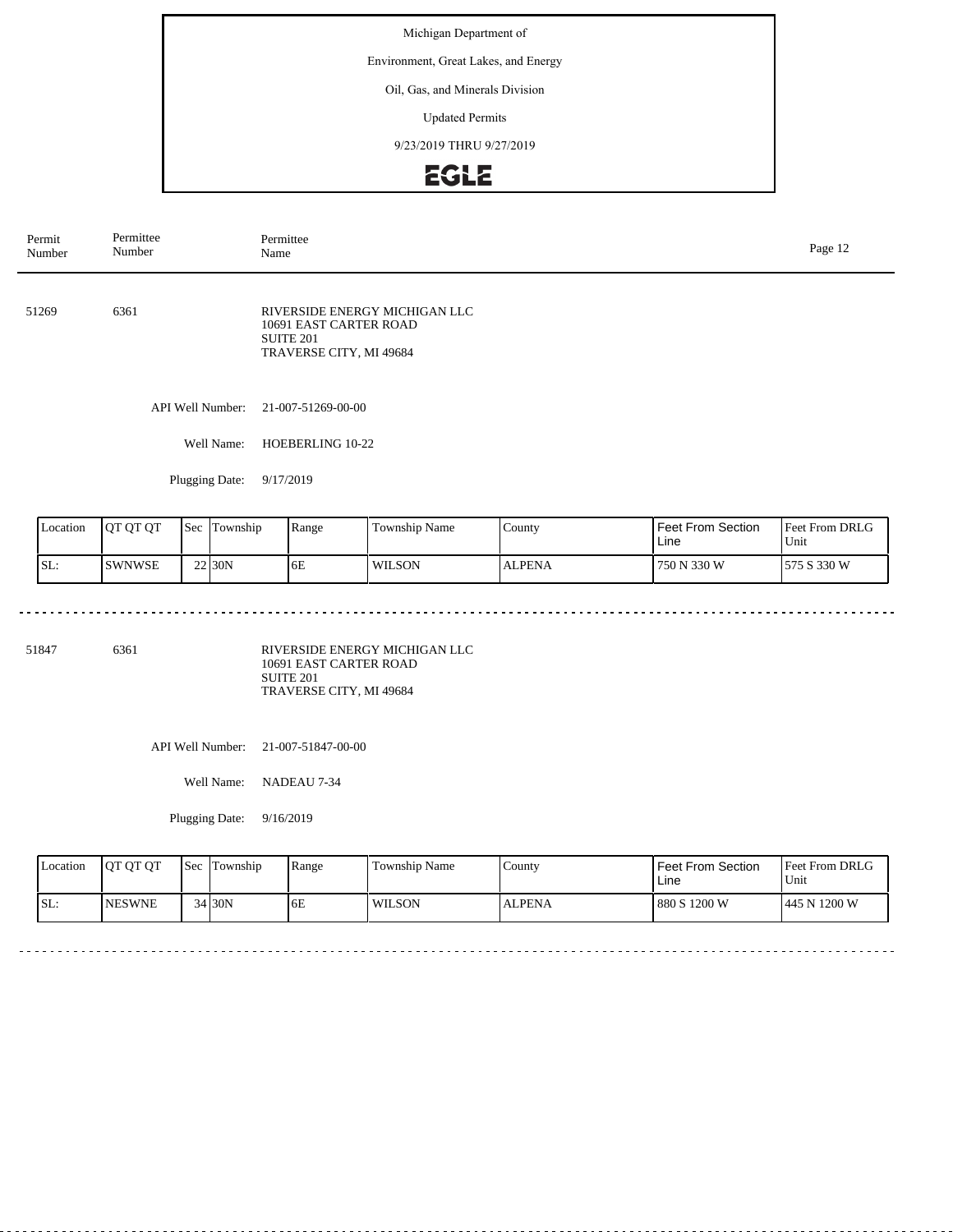Environment, Great Lakes, and Energy

### Oil, Gas, and Minerals Division

Updated Permits

9/23/2019 THRU 9/27/2019

# EGLE

| Permit<br>Number | Permittee<br>Number | Permittee<br>Name                                                                                          | Page 13 |
|------------------|---------------------|------------------------------------------------------------------------------------------------------------|---------|
| 52865<br>6361    |                     | RIVERSIDE ENERGY MICHIGAN LLC<br>10691 EAST CARTER ROAD<br>SUITE <sub>201</sub><br>TRAVERSE CITY, MI 49684 |         |
|                  | API Well Number:    | 21-007-52865-00-00                                                                                         |         |
|                  | Well Name:          | HABERMEHL 5-19                                                                                             |         |
|                  | Plugging Date:      | 9/17/2019                                                                                                  |         |
|                  |                     |                                                                                                            |         |

| Location | <b>IQT OT OT</b> | <b>Sec</b> | Township           | Range | Township Name | County        | Feet From Section<br>Line | <b>Feet From DRLG</b><br>'Unit |
|----------|------------------|------------|--------------------|-------|---------------|---------------|---------------------------|--------------------------------|
| ISL:     | <b>NESWNW</b>    |            | 19 <sub>30</sub> N | 7E    | <b>WILSON</b> | <b>ALPENA</b> | 1976 S 350 W              | 350 N 350 W                    |

58559 6361

RIVERSIDE ENERGY MICHIGAN LLC 10691 EAST CARTER ROAD SUITE 201 TRAVERSE CITY, MI 49684

API Well Number: 21-079-58559-00-00

Well Name: MOORE ET AL C2-4

Plugging Date: 9/17/2019

<u>. . . . . . . . . . . . . .</u>

| <b>Location</b> | <b>OT OT OT</b> | <b>Sec</b> | Township | Range | Township Name | County           | Feet From Section<br>Line | <b>Feet From DRLG</b><br>Unit |
|-----------------|-----------------|------------|----------|-------|---------------|------------------|---------------------------|-------------------------------|
| SL:             | <b>NWNESW</b>   |            | 4 28N    | 17W   | RAPID RIVER   | <b>IKALKASKA</b> | 2509 S 1676 W             | 188 S 652 W                   |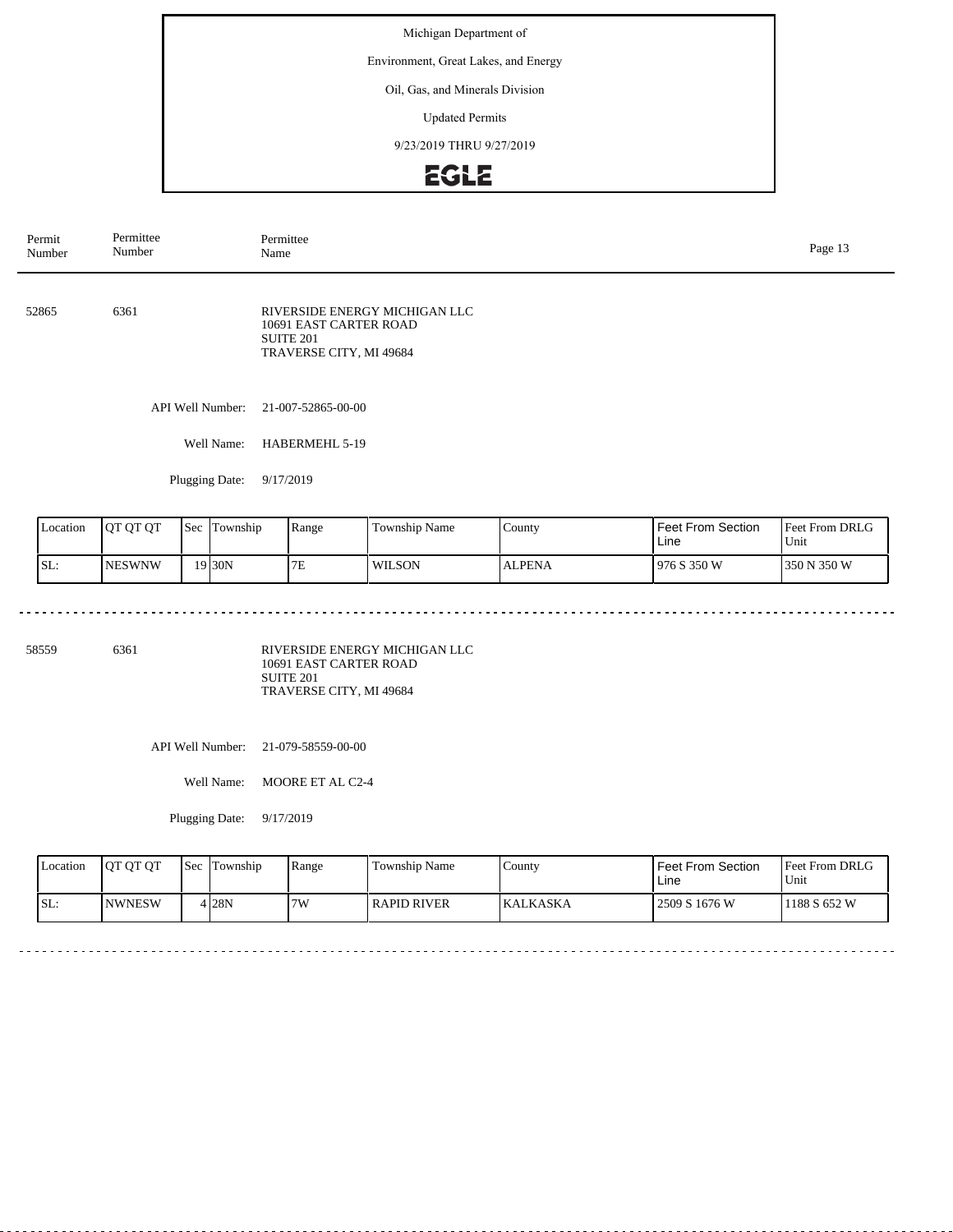Environment, Great Lakes, and Energy

### Oil, Gas, and Minerals Division

Updated Permits

9/23/2019 THRU 9/27/2019

# EGLE

| Permittee<br>Permit<br>Number<br>Number |            | Permittee<br>Name                             |  |  |  |  |  |
|-----------------------------------------|------------|-----------------------------------------------|--|--|--|--|--|
|                                         |            |                                               |  |  |  |  |  |
| 56790                                   | 25         | DELTA OIL CO INC                              |  |  |  |  |  |
|                                         |            | 125 WINDSOR DR STE 101<br>OAK BROOK, IL 60523 |  |  |  |  |  |
|                                         |            | API Well Number: 21-119-56790-00-00           |  |  |  |  |  |
|                                         | Well Name: | STATE MONTMORENCY A1-34                       |  |  |  |  |  |

Plugging Date: 8/9/2019

| Location | <b>IOT OT OT</b> | <b>Sec</b> | Township | Range | <b>Township Name</b> | County              | <b>Feet From Section</b><br>Line | Feet From DRLG<br>Unit |
|----------|------------------|------------|----------|-------|----------------------|---------------------|----------------------------------|------------------------|
| ISL:     | <b>NWNWNW</b>    |            | 34 32N   | 1E    | <b>I MONTMORENCY</b> | <b>IMONTMORENCY</b> | 359 N 344 W                      |                        |

56791 25

DELTA OIL CO INC

125 WINDSOR DR STE 101 OAK BROOK, IL 60523

API Well Number: 21-119-56791-00-00

Well Name: STATE MONTMORENCY A3-34

Plugging Date: 7/15/2019

| <b>Location</b> | <b>OT OT OT</b> | <b>Sec</b> | Township | Range | Township Name      | County              | l Feet From Section<br>Line | Feet From DRLG<br>Unit |
|-----------------|-----------------|------------|----------|-------|--------------------|---------------------|-----------------------------|------------------------|
| SL:             | <b>ISWNWNE</b>  |            | 34 32N   | ΙE    | <b>MONTMORENCY</b> | <b>IMONTMORENCY</b> | 1929 N 2305 E               |                        |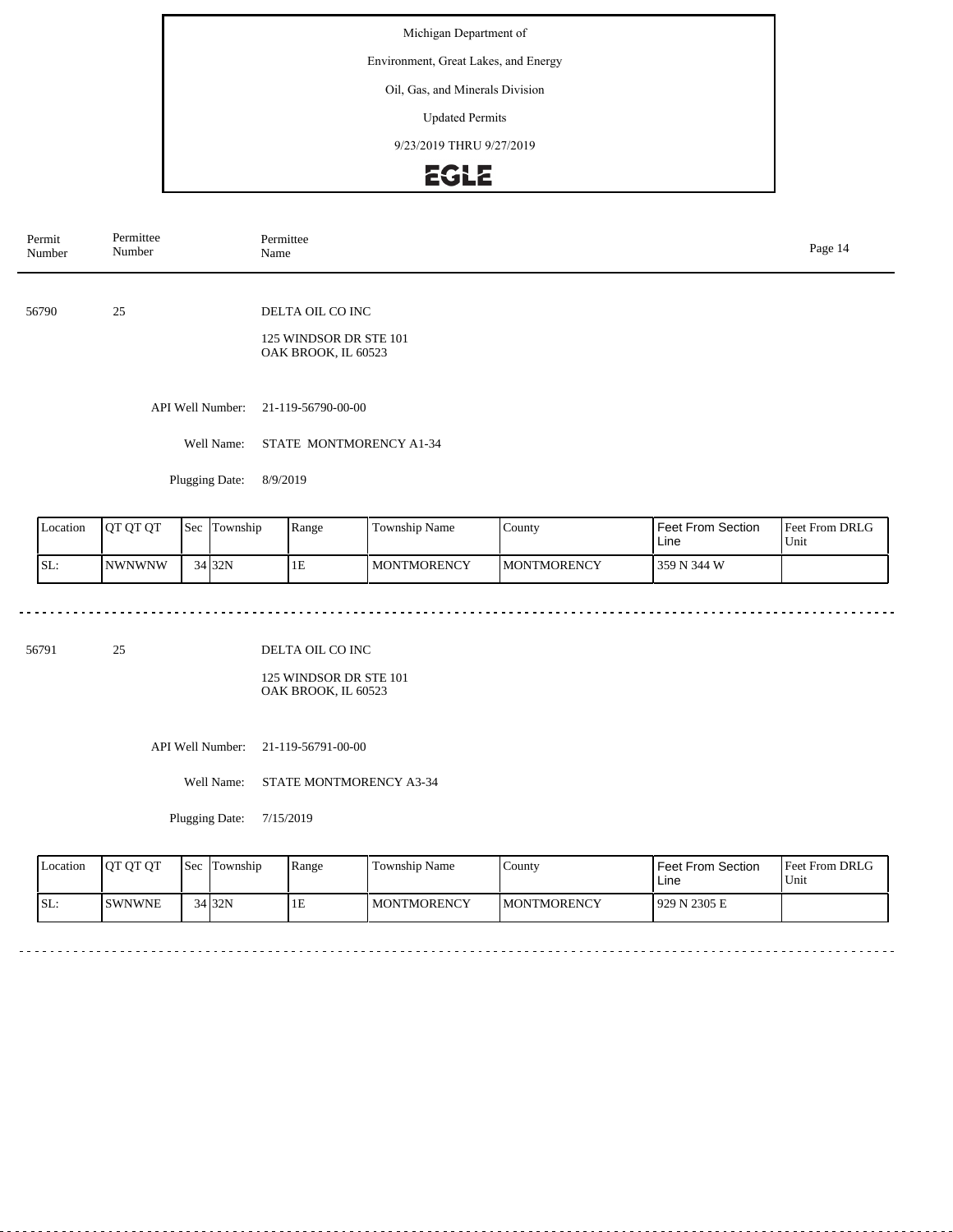Environment, Great Lakes, and Energy

### Oil, Gas, and Minerals Division

Updated Permits

9/23/2019 THRU 9/27/2019

# EGLE

| Permit<br>Number | Permittee<br>Number | Permittee<br>Name                                                 | Page 15 |
|------------------|---------------------|-------------------------------------------------------------------|---------|
| 56792            | 25                  | DELTA OIL CO INC<br>125 WINDSOR DR STE 101<br>OAK BROOK, IL 60523 |         |
|                  | API Well Number:    | 21-119-56792-00-00                                                |         |
|                  | Well Name:          | STATE MONTMORENCY B3-34                                           |         |

Plugging Date: 7/17/2019

| Location | <b>IOT OT OT</b> | <b>Sec</b> | Township | Range | <b>Township Name</b> | County              | <b>Feet From Section</b><br>Line | Feet From DRLG<br>Unit |
|----------|------------------|------------|----------|-------|----------------------|---------------------|----------------------------------|------------------------|
| ISL:     | <b>ISESWNE</b>   |            | 34 32N   | 1E    | <b>I MONTMORENCY</b> | <b>IMONTMORENCY</b> | 2209 N 1907 E                    |                        |

56793 25

DELTA OIL CO INC

125 WINDSOR DR STE 101 OAK BROOK, IL 60523

API Well Number: 21-119-56793-00-00

Well Name: STATE MONTMORENCY B4-34

Plugging Date: 7/22/2019

| <b>Location</b> | <b>OT OT OT</b> | <b>Sec</b> | Township | Range | Township Name      | County              | Feet From Section<br>Line | Feet From DRLG<br>Unit |
|-----------------|-----------------|------------|----------|-------|--------------------|---------------------|---------------------------|------------------------|
| SL:             | <b>SESENE</b>   |            | 34 32N   | ΙE    | <b>MONTMORENCY</b> | <b>IMONTMORENCY</b> | 12516 N 340 E             |                        |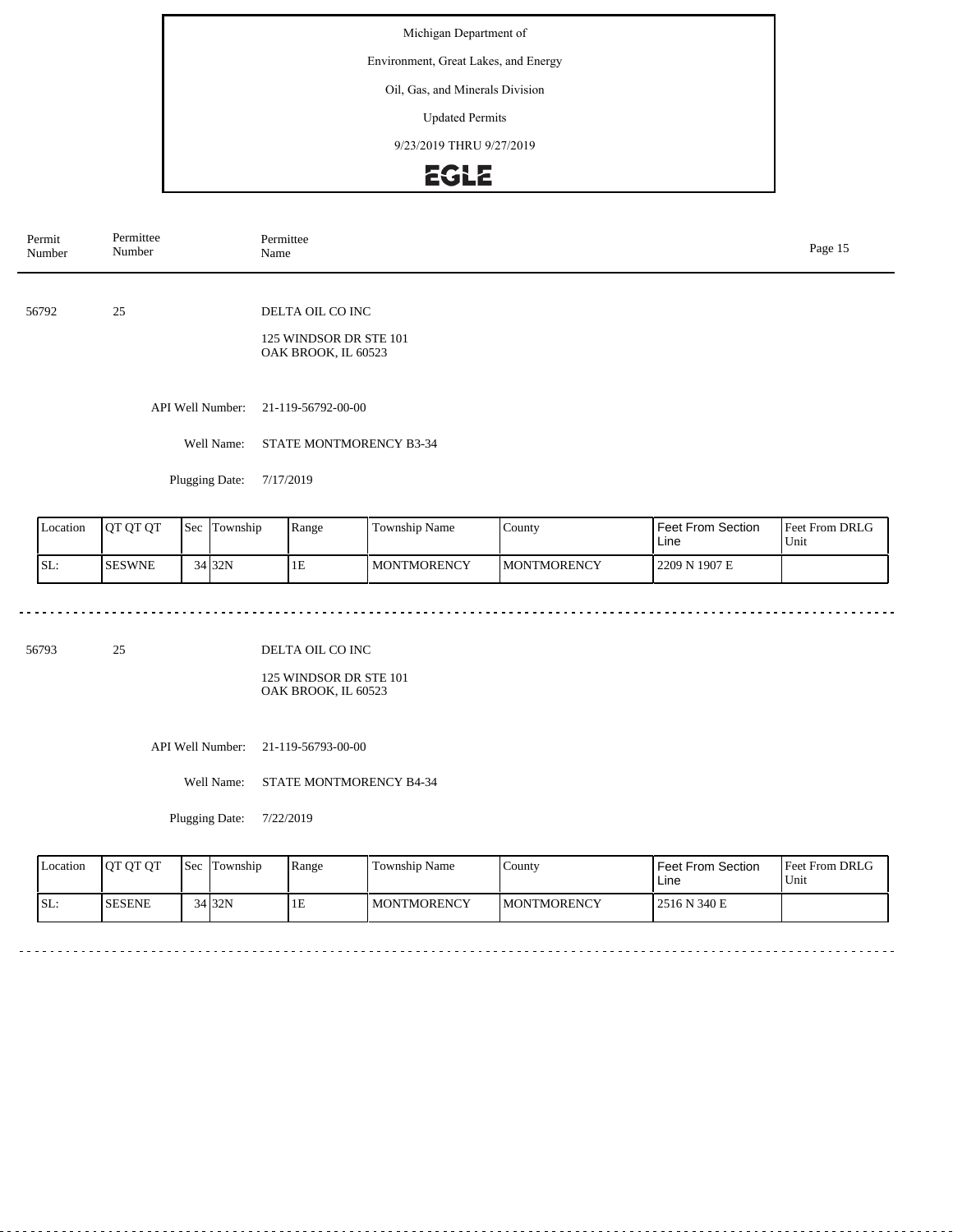Environment, Great Lakes, and Energy

### Oil, Gas, and Minerals Division

Updated Permits

9/23/2019 THRU 9/27/2019

# EGLE

| Permit<br>Number | Permittee<br>Number | Permittee<br>Name                                                 |  |  |  |  |
|------------------|---------------------|-------------------------------------------------------------------|--|--|--|--|
| 56794            | 25                  | DELTA OIL CO INC<br>125 WINDSOR DR STE 101<br>OAK BROOK, IL 60523 |  |  |  |  |
|                  | API Well Number:    | 21-119-56794-00-00                                                |  |  |  |  |
|                  | Well Name:          | STATE MONTMORENCY D3-34                                           |  |  |  |  |

Plugging Date: 8/5/2019

<u>. . . . . . . . . . . . .</u>

| <b>Location</b> | <b>JOT OT OT</b> | Sec | lTownship | Range | <b>Township Name</b> | County              | <b>Feet From Section</b><br>Line | <b>Feet From DRLG</b><br><b>Unit</b> |
|-----------------|------------------|-----|-----------|-------|----------------------|---------------------|----------------------------------|--------------------------------------|
| SL:             | <b>NESWSE</b>    |     | 34 32N    | 1 E   | <b>MONTMORENCY</b>   | <b>IMONTMORENCY</b> | 854 S 1388 E                     |                                      |

<u>e e e e e e e e</u>

 $\sim$   $\sim$   $\sim$ 

44120 6461

RIVIERA OPERATING LLC 600 TRAVIS STREET SUITE 1700 HOUSTON, TX 77002

API Well Number: 21-137-35924-01-00

Well Name: MARTENSON 1-11 SWD

Plugging Date: 5/6/2019

| Location | <b>OT OT OT</b> | <b>Sec</b> | Township           | Range | Township Name  | County        | l Feet From Section<br>Line | <b>Feet From DRLG</b><br>Unit |
|----------|-----------------|------------|--------------------|-------|----------------|---------------|-----------------------------|-------------------------------|
| SL:      | <b>ISWSWNE</b>  |            | $1$ <sub>29N</sub> | 2W    | <b>CHESTER</b> | <b>OTSEGO</b> | 150 S 375 W                 |                               |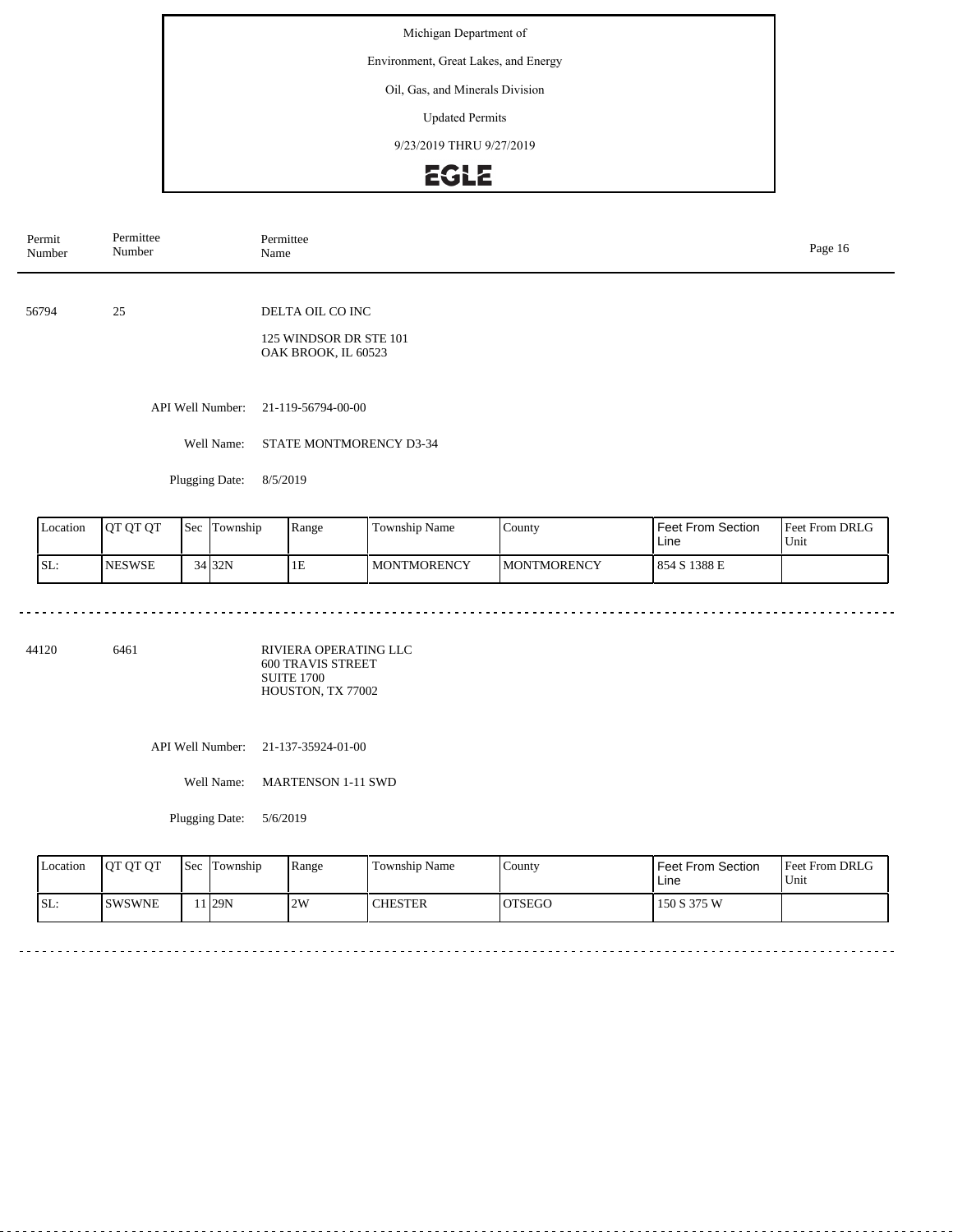Environment, Great Lakes, and Energy

### Oil, Gas, and Minerals Division

Updated Permits

9/23/2019 THRU 9/27/2019

# EGLE

| Permit<br>Number | Permittee<br>Number | Permittee<br>Name                                                                                          | Page 17 |
|------------------|---------------------|------------------------------------------------------------------------------------------------------------|---------|
| 43449            | 6361                | RIVERSIDE ENERGY MICHIGAN LLC<br>10691 EAST CARTER ROAD<br>SUITE <sub>201</sub><br>TRAVERSE CITY, MI 49684 |         |
|                  | API Well Number:    | 21-137-43449-00-00                                                                                         |         |
|                  | Well Name:          | <b>STATE CHESTER C1-31</b>                                                                                 |         |
|                  | Plugging Date:      | 9/16/2019                                                                                                  |         |

| Location | <b>IOT OT OT</b> | <b>Sec</b> | Township | Range | <b>Township Name</b> | County        | Feet From Section<br>Line | <b>Feet From DRLG</b><br>Unit |
|----------|------------------|------------|----------|-------|----------------------|---------------|---------------------------|-------------------------------|
| ISL:     | <b>INENWNE</b>   |            | 31 30N   | 2W    | <b>CHESTER</b>       | <b>OTSEGO</b> | 654 N 687 W               | 1654 N 618 E                  |

43450 6361

RIVERSIDE ENERGY MICHIGAN LLC 10691 EAST CARTER ROAD SUITE 201 TRAVERSE CITY, MI 49684

API Well Number: 21-137-43450-00-00

Well Name: STATE CHESTER D2-31

Plugging Date: 9/17/2019

<u>. . . . . . . . .</u>

| <b>Location</b> | <b>OT OT OT</b> | <b>Sec</b> | Township | Range | Township Name  | County        | Feet From Section<br>Line | <b>Feet From DRLG</b><br>Unit |
|-----------------|-----------------|------------|----------|-------|----------------|---------------|---------------------------|-------------------------------|
| SL:             | <b>SESENE</b>   |            | 31 30N   | 2W    | <b>CHESTER</b> | <b>OTSEGO</b> | 405 S 445 E               | 1405 S 445 E                  |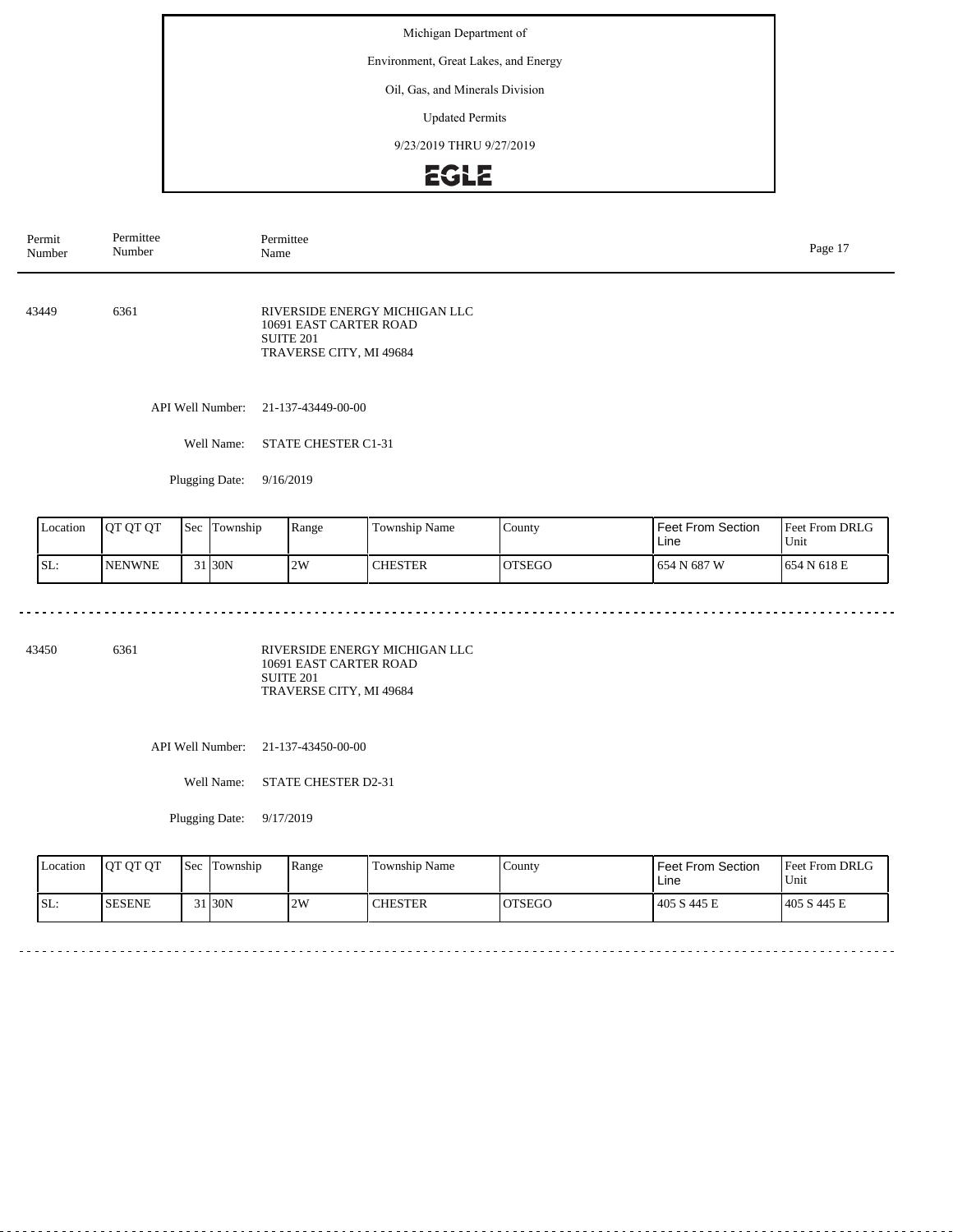Environment, Great Lakes, and Energy

#### Oil, Gas, and Minerals Division

Updated Permits

9/23/2019 THRU 9/27/2019

# EGLE

| Permit<br>Number | Permittee<br>Number | Permittee<br>Name                                                                                      |  |  |  |  |
|------------------|---------------------|--------------------------------------------------------------------------------------------------------|--|--|--|--|
| 43451            | 6361                | RIVERSIDE ENERGY MICHIGAN LLC<br>10691 EAST CARTER ROAD<br><b>SUITE 201</b><br>TRAVERSE CITY, MI 49684 |  |  |  |  |
|                  | API Well Number:    | 21-137-43451-00-00                                                                                     |  |  |  |  |
|                  | Well Name:          | STATE CHESTER D1-31                                                                                    |  |  |  |  |
|                  | Plugging Date:      | 9/16/2019                                                                                              |  |  |  |  |

| Location | <b>OT OT OT</b> | <b>Sec</b> | Township           | Range | Township Name  | County  | Feet From Section<br>Line | <b>Feet From DRLG</b><br>Unit |
|----------|-----------------|------------|--------------------|-------|----------------|---------|---------------------------|-------------------------------|
| SL:      | <b>INWNENE</b>  |            | 31 <sub>30</sub> N | 2W    | <b>CHESTER</b> | IOTSEGO | 660 N 742 E               | 1660 N 412 W                  |

43511 6361

RIVERSIDE ENERGY MICHIGAN LLC 10691 EAST CARTER ROAD SUITE 201 TRAVERSE CITY, MI 49684

> $\sim$   $\sim$  $\frac{1}{2} \left( \frac{1}{2} \right) \left( \frac{1}{2} \right) \left( \frac{1}{2} \right) \left( \frac{1}{2} \right)$

API Well Number: 21-137-43511-00-00

Well Name: STYLES, ET AL 33-31

Plugging Date: 9/17/2019

<u>. . . . . . . . . . . . . .</u>

| Location | <b>IOT OT OT</b> | Sec Township | Range | Township Name  | County         | Feet From Section<br>Line | <b>Feet From DRLG</b><br>Unit |
|----------|------------------|--------------|-------|----------------|----------------|---------------------------|-------------------------------|
| SL:      | <b>INWNWSE</b>   | 31 30N       | 2W    | <b>CHESTER</b> | <b>IOTSEGO</b> | 1 200 N 137 W             |                               |
| $ BHL$ : | <b>INWNWSE</b>   | 1 30N        | 2W    | <b>CHESTER</b> | <b>IOTSEGO</b> | 395 N 435 W               | 1395 N 435 W                  |

 $\sim$   $\sim$ 

True Vertical Depth: 1685

 $\frac{1}{2}$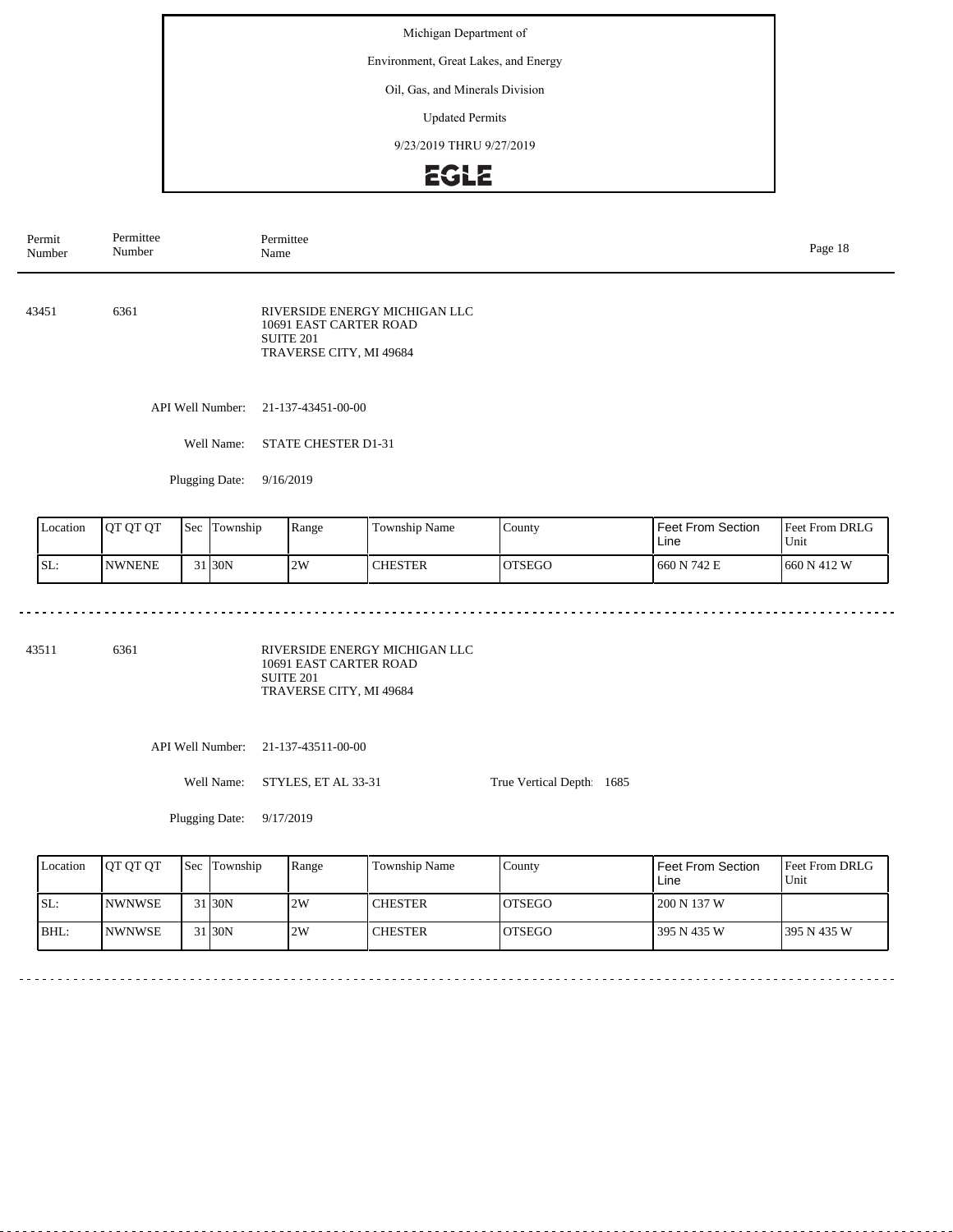Environment, Great Lakes, and Energy

### Oil, Gas, and Minerals Division

Updated Permits

9/23/2019 THRU 9/27/2019

# EGLE

| Permit<br>Number | Permittee<br>Number | Permittee<br>Name                                                                               | Page 19 |
|------------------|---------------------|-------------------------------------------------------------------------------------------------|---------|
| 45925            | 6361                | RIVERSIDE ENERGY MICHIGAN LLC<br>10691 EAST CARTER ROAD<br>SUITE 201<br>TRAVERSE CITY, MI 49684 |         |
|                  | API Well Number:    | 21-137-45925-00-00                                                                              |         |
|                  | Well Name:          | <b>BURDO B1-17 SWD</b>                                                                          |         |
|                  | Plugging Date:      | 9/3/2019                                                                                        |         |
|                  |                     |                                                                                                 |         |

| Location | <b>IOT OT OT</b> | <b>Sec</b> | Township | Range | Township Name | County        | <b>Feet From Section</b><br>Line | <b>Feet From DRLG</b><br>Unit |
|----------|------------------|------------|----------|-------|---------------|---------------|----------------------------------|-------------------------------|
| ISL:     | <b>NESWNW</b>    |            | 17 31 N  | 4W    | <b>ELMIRA</b> | <b>OTSEGO</b> | 804 S 1044 W                     |                               |

 $\sim$   $\sim$   $\sim$ 

54978 6361

RIVERSIDE ENERGY MICHIGAN LLC 10691 EAST CARTER ROAD SUITE 201 TRAVERSE CITY, MI 49684

API Well Number: 21-137-54978-00-00

Well Name: MELLING 1-22 SWD

Plugging Date: 9/16/2019

<u>. . . . . . . .</u>

| <b>Location</b> | <b>OT OT OT</b> | <b>Sec</b> | Township | Range | Township Name | County         | Feet From Section<br>Line | <b>Feet From DRLG</b><br>Unit |
|-----------------|-----------------|------------|----------|-------|---------------|----------------|---------------------------|-------------------------------|
| SL:             | <b>NENENE</b>   |            | $22$ 32N | 3W    | CORWITH       | <b>'OTSEGO</b> | 150 N 150 E               |                               |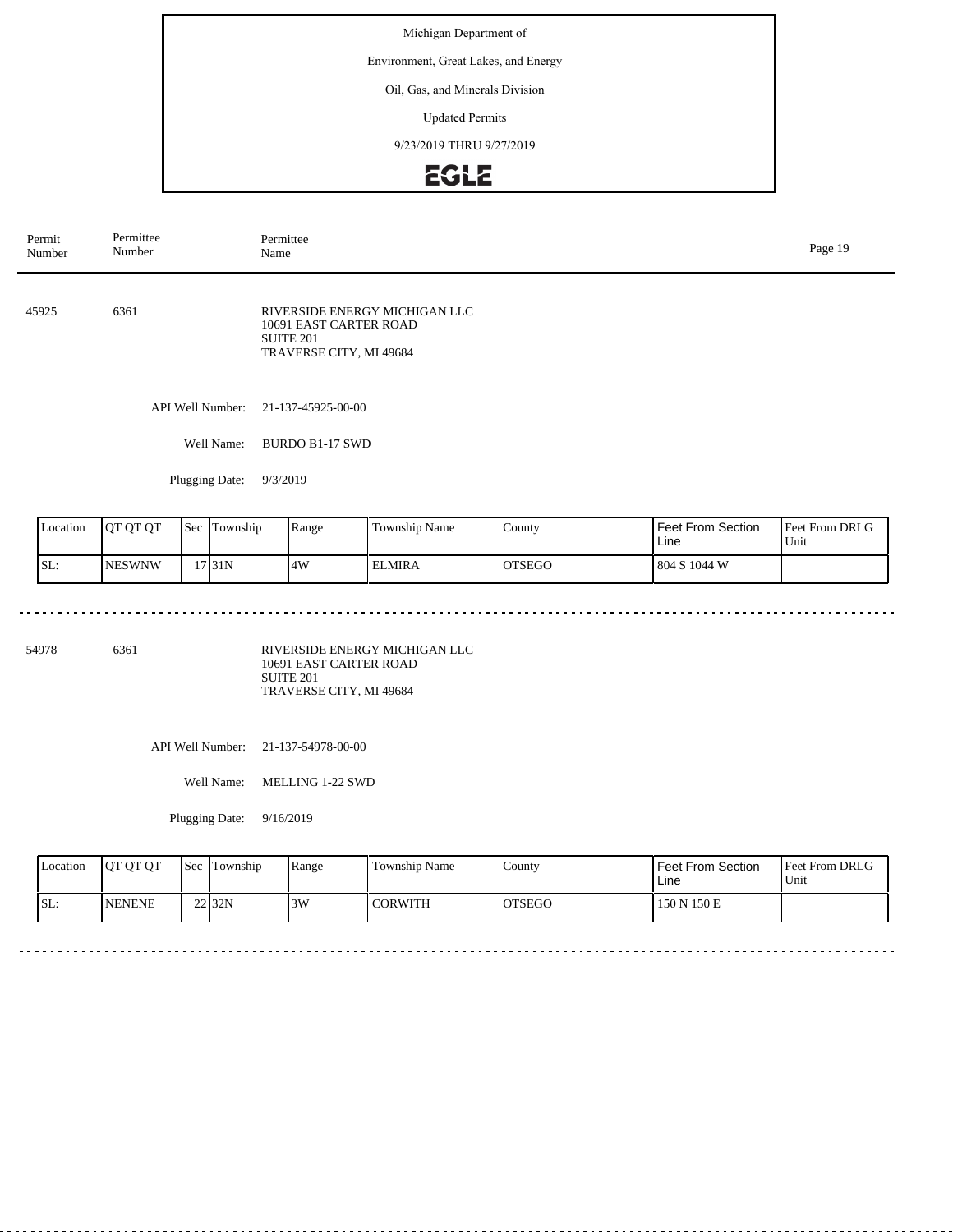Environment, Great Lakes, and Energy

### Oil, Gas, and Minerals Division

Updated Permits

9/23/2019 THRU 9/27/2019

# EGLE

| Permit<br>Number | Permittee<br>Number | Permittee<br>Name                                                                                          |  |  |  |  |
|------------------|---------------------|------------------------------------------------------------------------------------------------------------|--|--|--|--|
| 57404            | 6361                | RIVERSIDE ENERGY MICHIGAN LLC<br>10691 EAST CARTER ROAD<br>SUITE <sub>201</sub><br>TRAVERSE CITY, MI 49684 |  |  |  |  |
|                  | API Well Number:    | 21-137-57404-00-00                                                                                         |  |  |  |  |
|                  | Well Name:          | <b>RECKKER B2-26</b>                                                                                       |  |  |  |  |
|                  | Plugging Date:      | 9/3/2019                                                                                                   |  |  |  |  |
|                  |                     |                                                                                                            |  |  |  |  |

| Location | <b>OT OT OT</b> | <b>Sec</b> | Township           | Range | <b>Township Name</b> | County         | <b>Feet From Section</b><br>Line | <b>Feet From DRLG</b><br>Unit |
|----------|-----------------|------------|--------------------|-------|----------------------|----------------|----------------------------------|-------------------------------|
| SL:      | <b>SESENW</b>   |            | 26 <sub>31</sub> N | 4W    | ' ELMIRA             | <b>IOTSEGO</b> | 2320 N 2268 W                    | 1359 S 361 E                  |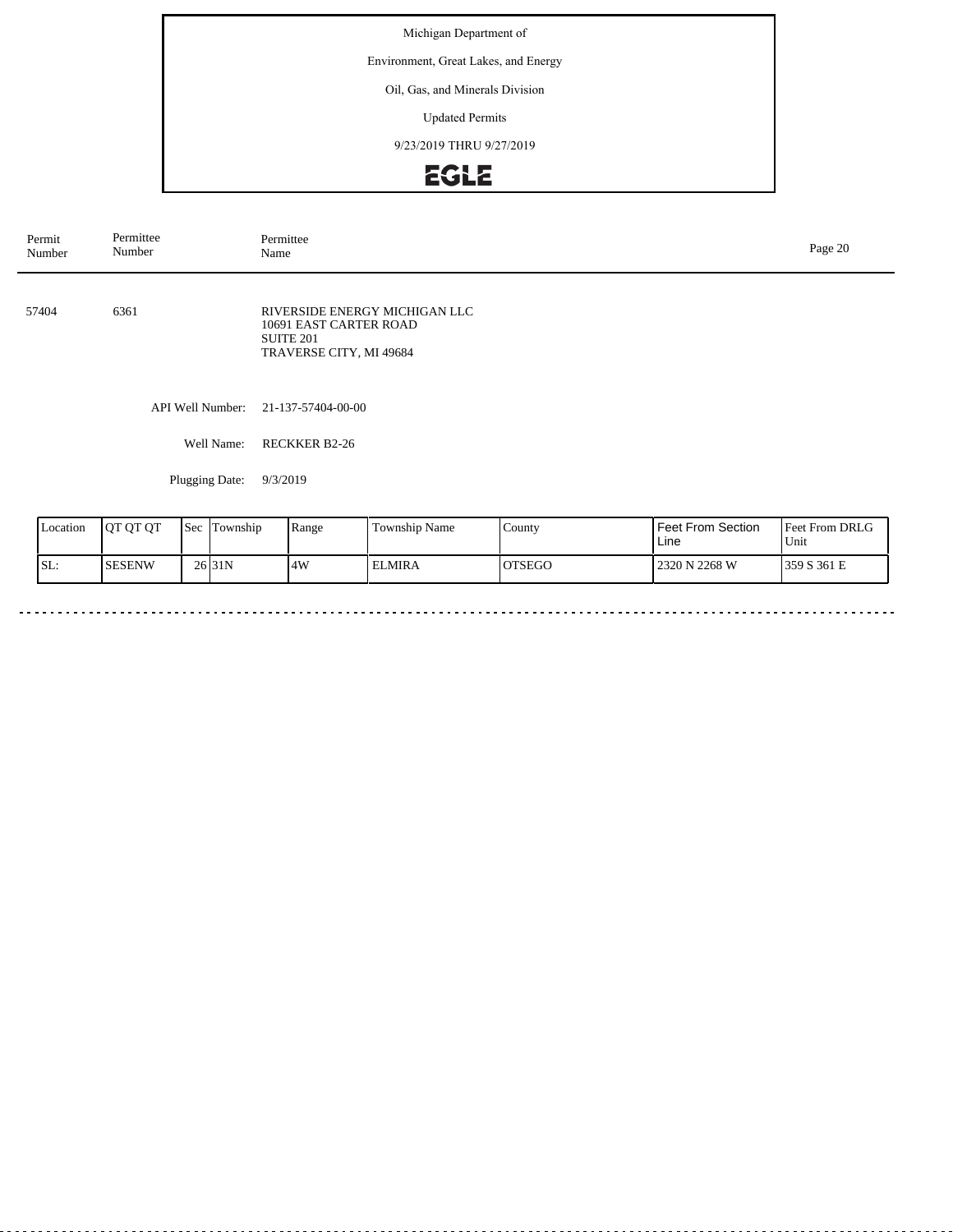Environment, Great Lakes, and Energy

### Oil, Gas, and Minerals Division

Updated Permits

9/23/2019 THRU 9/27/2019

# EGLE

Permit Number Permittee Number Permittee<br>Name Name Page 21

### **APPLICATIONS TO CHANGE WELL STATUS:**

29963 6325

MICHIGAN GAS UTILITIES CORP

899 S TELEGRAPH RD MONROE, MI 48161

API Well Number: 21-025-29963-00-00

Well Name: MYMACHOD, ALEX & MARY 3-13

Approval Date: 9/25/2019

| Location | <b>QT QT QT</b> | <b>Sec</b> | Township  | Range | Township Name | <b>County</b> | l Feet From Section<br>Line | <b>Feet From DRLG</b><br>Unit |
|----------|-----------------|------------|-----------|-------|---------------|---------------|-----------------------------|-------------------------------|
| SL:      | <b>INENWSE</b>  |            | $13$   1S | 5W    | LEE           | ICALHOUN      | 334 N 1133 W                | 334 N 1133 W                  |

| Proposed Rework: | <b>ACOWS</b> to Plugback | Comment: ACOWS to Plugback producing interval for conversion to<br>observation well; Expires 9/25/20 |
|------------------|--------------------------|------------------------------------------------------------------------------------------------------|
|                  |                          |                                                                                                      |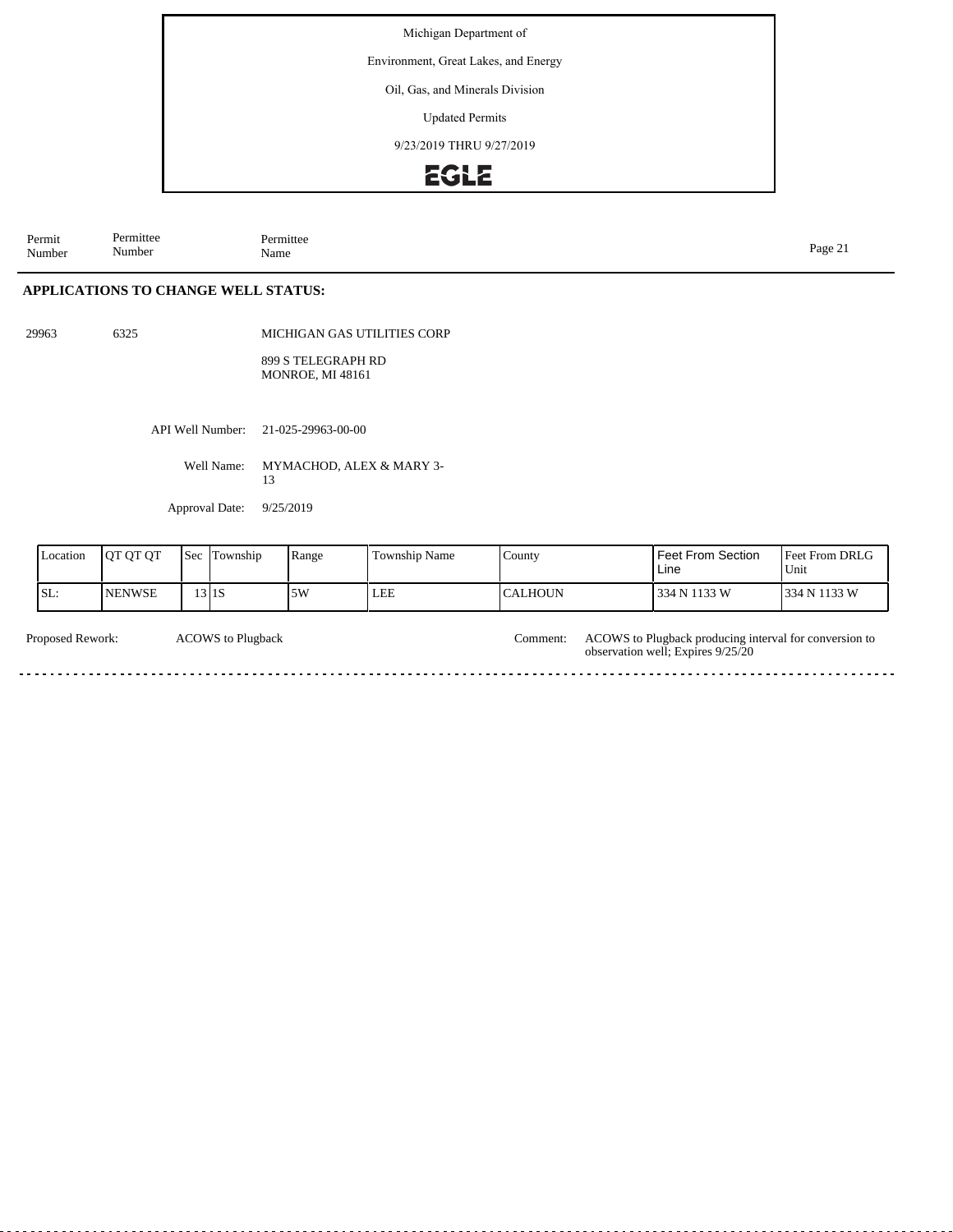Environment, Great Lakes, and Energy

Oil, Gas, and Minerals Division

Updated Permits

9/23/2019 THRU 9/27/2019



Permit Number Permittee Number Permittee<br>Name Page 22<br>Name Page 22

### **TRANSFER OF OWNERSHIP:**

TABLES FOLLOW THIS PAGE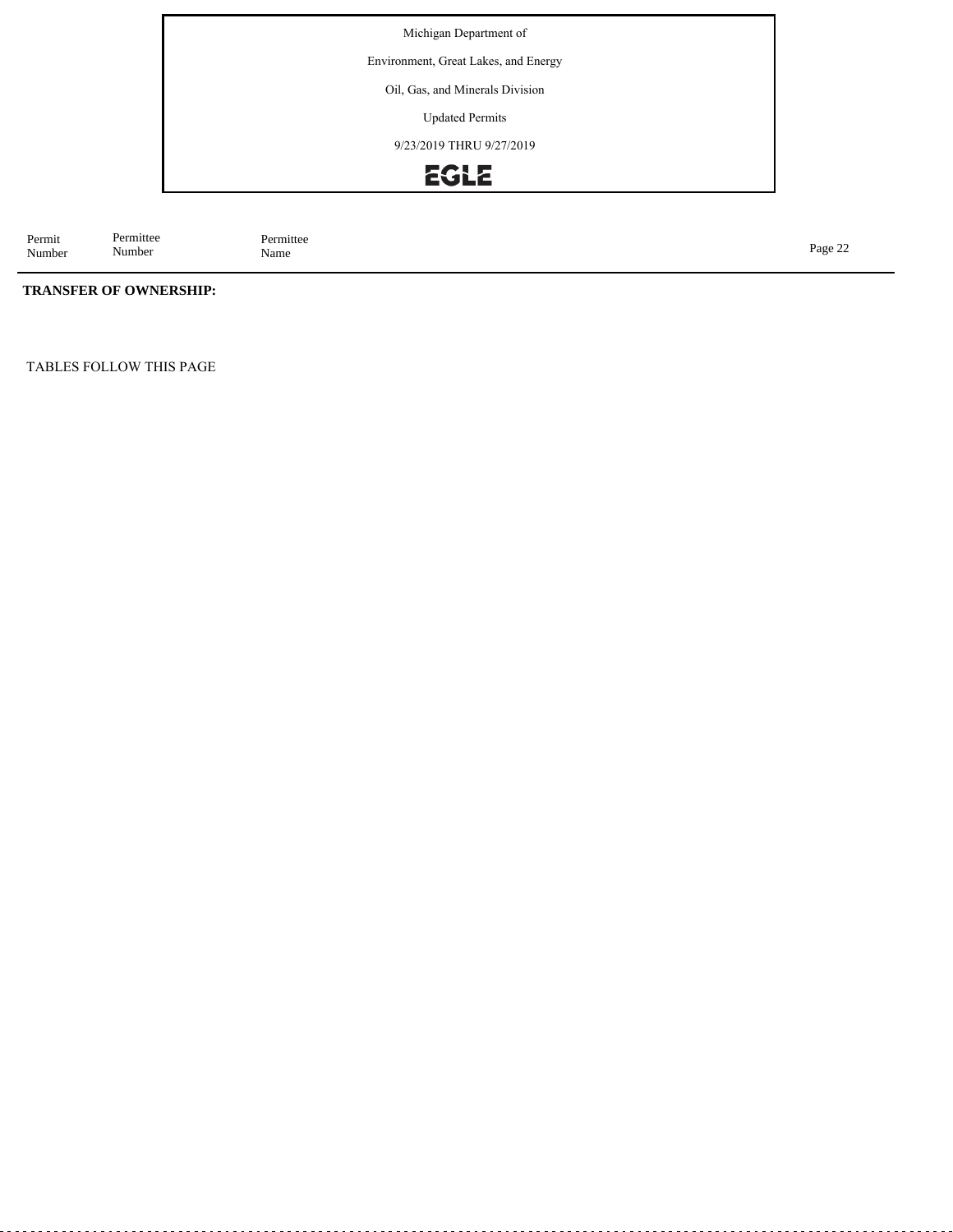|            | <b>Transfer Date Previous Operator</b> | <b>New Operator</b>                                              | <b>Well Name</b>                                                         |       | Permit API No.                    | County | TwpNm             |              |      | Sec Township TwpDir Range RngDir |
|------------|----------------------------------------|------------------------------------------------------------------|--------------------------------------------------------------------------|-------|-----------------------------------|--------|-------------------|--------------|------|----------------------------------|
| 09/25/2019 | <b>KUGHN</b>                           | CW KUGHN LLC                                                     | WEYER-KOCOT 1-20                                                         |       | 34272 21011342720000 ARENAC       |        | <b>DEEP RIVER</b> | 20           | 19 N | 4 E                              |
| 09/25/2019 | <b>KUGHN</b>                           | <b>CW KUGHN LLC</b>                                              | STERLING SCHOOLS 1-20                                                    |       | 37100 21011371000000 ARENAC       |        | <b>DEEP RIVER</b> | 20           | 19 N | 4 E                              |
| 09/24/2019 |                                        | RIVIERA OPERATING LLC RIVERSIDE ENERGY MI LLC STATE ALBERT A1-10 |                                                                          | 44143 | 21119441430000 MONTMORENCY ALBERT |        |                   | 10           | 29 N | 1 E                              |
| 09/25/2019 |                                        | RIVIERA OPERATING LLC RIVERSIDE ENERGY MI LLC                    | STATE ALBERT B3-10                                                       | 44146 | 21119441460000 MONTMORENCY ALBERT |        |                   | 10           | 29 N | 1E                               |
| 09/25/2019 |                                        | RIVIERA OPERATING LLC RIVERSIDE ENERGY MI LLC                    | STATE ALBERT D1-10                                                       | 44148 | 21119441480000 MONTMORENCY ALBERT |        |                   | 10           | 29 N | 1 E                              |
| 09/25/2019 |                                        | RIVIERA OPERATING LLC RIVERSIDE ENERGY MI LLC                    | STATE ALBERT A2-11                                                       | 44167 | 21119441670000 MONTMORENCY ALBERT |        |                   | 11           | 29 N | 1E                               |
| 09/25/2019 |                                        | RIVIERA OPERATING LLC RIVERSIDE ENERGY MI LLC                    | OAKLEY D4-5                                                              | 44898 | 21119448980000 MONTMORENCY LOUD   |        |                   | 5            | 29 N | 3 E                              |
| 09/25/2019 |                                        | RIVIERA OPERATING LLC RIVERSIDE ENERGY MI LLC                    | PAFFI D2-12                                                              | 44987 | 21119449870000 MONTMORENCY ALBERT |        |                   | 12           | 29 N | 1 E                              |
| 09/25/2019 |                                        | RIVIERA OPERATING LLC RIVERSIDE ENERGY MI LLC PAFFI B3-13        |                                                                          | 44988 | 21119449880000 MONTMORENCY ALBERT |        |                   | 13           | 29 N | 1 E                              |
| 09/25/2019 |                                        | RIVIERA OPERATING LLC RIVERSIDE ENERGY MI LLC                    | VAN DORN C3-10                                                           | 44991 | 21119449910000 MONTMORENCY ALBERT |        |                   | 10           | 29 N | 1E                               |
| 09/25/2019 |                                        | RIVIERA OPERATING LLC RIVERSIDE ENERGY MI LLC                    | HEPPNER D1-11                                                            | 45075 | 21119450750000 MONTMORENCY LOUD   |        |                   | 11           | 29 N | 3 E                              |
| 09/25/2019 |                                        | RIVIERA OPERATING LLC RIVERSIDE ENERGY MI LLC STATE ALBERT C3-32 |                                                                          | 45224 | 21119452240000 MONTMORENCY ALBERT |        |                   | 32           | 29 N | 1 E                              |
| 09/25/2019 |                                        | RIVIERA OPERATING LLC RIVERSIDE ENERGY MI LLC                    |                                                                          | 45225 | 21119452250000 MONTMORENCY ALBERT |        |                   | 31           | 29 N | 1 E                              |
|            |                                        |                                                                  | STATE ALBERT C2-31                                                       |       |                                   |        |                   |              |      |                                  |
| 09/25/2019 |                                        |                                                                  | RIVIERA OPERATING LLC RIVERSIDE ENERGY MI LLC STATE LOUD & "B" CLUB C1-3 | 45375 | 21119453750000 MONTMORENCY LOUD   |        |                   | 3            | 29 N | 3 E                              |
| 09/25/2019 |                                        | RIVIERA OPERATING LLC RIVERSIDE ENERGY MI LLC                    | FRANCISCO D1-10                                                          | 45376 | 21119453760000 MONTMORENCY LOUD   |        |                   | 10           | 29 N | 3 E                              |
| 09/25/2019 |                                        | RIVIERA OPERATING LLC RIVERSIDE ENERGY MI LLC                    | <b>CUMPER D3-9</b>                                                       | 45377 | 21119453770000 MONTMORENCY LOUD   |        |                   | <sub>9</sub> | 29 N | 3 E                              |
| 09/25/2019 |                                        | RIVIERA OPERATING LLC RIVERSIDE ENERGY MI LLC STATE LOUD C2-8    |                                                                          | 45395 | 21119453950000 MONTMORENCY LOUD   |        |                   | 8            | 29 N | 3 E                              |
| 09/25/2019 |                                        | RIVIERA OPERATING LLC RIVERSIDE ENERGY MI LLC                    | KARKUTT C2-14                                                            | 45434 | 21119454340000 MONTMORENCY LOUD   |        |                   | 14           | 29 N | 3 E                              |
| 09/25/2019 |                                        | RIVIERA OPERATING LLC RIVERSIDE ENERGY MI LLC DUMA B1-15         |                                                                          | 45435 | 21119454350000 MONTMORENCY LOUD   |        |                   | 15           | 29 N | 3 E                              |
| 09/25/2019 |                                        | RIVIERA OPERATING LLC RIVERSIDE ENERGY MI LLC                    | <b>HEPPNER C1-24</b>                                                     | 45436 | 21119454360000 MONTMORENCY LOUD   |        |                   | 24           | 29 N | 3 E                              |
| 09/25/2019 |                                        | RIVIERA OPERATING LLC RIVERSIDE ENERGY MI LLC ZILKA A1-23        |                                                                          | 45437 | 21119454370000 MONTMORENCY LOUD   |        |                   | 23           | 29 N | 3 E                              |
| 09/25/2019 |                                        | RIVIERA OPERATING LLC RIVERSIDE ENERGY MI LLC SCHWARTZ A1-14     |                                                                          | 45438 | 21119454380000 MONTMORENCY LOUD   |        |                   | 14           | 29 N | 3 E                              |
| 09/25/2019 |                                        | RIVIERA OPERATING LLC RIVERSIDE ENERGY MI LLC VAN OCHTEN C3-15   |                                                                          | 45439 | 21119454390000 MONTMORENCY LOUD   |        |                   | 15           | 29 N | 3 E                              |
| 09/25/2019 |                                        | RIVIERA OPERATING LLC RIVERSIDE ENERGY MI LLC STATE LOUD C3-10   |                                                                          | 45440 | 21119454400000 MONTMORENCY LOUD   |        |                   | 10           | 29 N | 3 E                              |
| 09/25/2019 |                                        | RIVIERA OPERATING LLC RIVERSIDE ENERGY MI LLC B CLUB A1-10       |                                                                          | 45456 | 21119454560000 MONTMORENCY LOUD   |        |                   | 10           | 29 N | 3 E                              |
| 09/25/2019 |                                        | RIVIERA OPERATING LLC RIVERSIDE ENERGY MI LLC STATE LOUD D3-23   |                                                                          | 45478 | 21119454780000 MONTMORENCY LOUD   |        |                   | 23           | 29 N | 3 E                              |
| 09/25/2019 |                                        | RIVIERA OPERATING LLC RIVERSIDE ENERGY MI LLC DICHTEL B1-12      |                                                                          | 45574 | 21119455740000 MONTMORENCY ALBERT |        |                   | 12           | 29 N | 1 E                              |
| 09/25/2019 |                                        | RIVIERA OPERATING LLC RIVERSIDE ENERGY MI LLC                    | PAFFI A1-14                                                              | 45590 | 21119455900000 MONTMORENCY ALBERT |        |                   | 14           | 29 N | 1 E                              |
| 09/25/2019 |                                        | RIVIERA OPERATING LLC RIVERSIDE ENERGY MI LLC                    | PAFFIC1-11                                                               | 45591 | 21119455910000 MONTMORENCY ALBERT |        |                   | 11           | 29 N | 1 E                              |
| 09/25/2019 |                                        | RIVIERA OPERATING LLC RIVERSIDE ENERGY MI LLC                    | <b>SAMP A2-12</b>                                                        | 45593 | 21119455930000 MONTMORENCY LOUD   |        |                   | 12           | 29 N | 3 E                              |
| 09/25/2019 |                                        | RIVIERA OPERATING LLC RIVERSIDE ENERGY MI LLC STATE ALBERT C1-13 |                                                                          | 45595 | 21119455950000 MONTMORENCY ALBERT |        |                   | 13           | 29 N | 2 E                              |
| 09/25/2019 |                                        | RIVIERA OPERATING LLC RIVERSIDE ENERGY MI LLC STATE ALBERT A2-13 |                                                                          | 45597 | 21119455970000 MONTMORENCY ALBERT |        |                   | 13           | 29 N | 2 E                              |
| 09/25/2019 |                                        |                                                                  | RIVIERA OPERATING LLC RIVERSIDE ENERGY MI LLC LOCKWOOD LAKE RANCH B1-18  | 45609 | 21119456090000 MONTMORENCY RUST   |        |                   | 18           | 29 N | 4 E                              |
| 09/25/2019 |                                        | RIVIERA OPERATING LLC RIVERSIDE ENERGY MI LLC                    | LOCKWOOD LAKE RANCH D4-18                                                | 45610 | 21119456100000 MONTMORENCY RUST   |        |                   | 18           | 29 N | 4 E                              |
| 09/25/2019 |                                        | RIVIERA OPERATING LLC RIVERSIDE ENERGY MI LLC                    | HARWOOD B4-13                                                            | 45904 | 21119459040000 MONTMORENCY LOUD   |        |                   | 13           | 29 N | 3 E                              |
| 09/25/2019 |                                        | RIVIERA OPERATING LLC RIVERSIDE ENERGY MI LLC                    | <b>WILLIAMS B4-11</b>                                                    | 45905 | 21119459050000 MONTMORENCY LOUD   |        |                   | 11           | 29 N | 3 E                              |
| 09/25/2019 |                                        | RIVIERA OPERATING LLC RIVERSIDE ENERGY MI LLC BEAUREGARD D1-13   |                                                                          | 45906 | 21119459060000 MONTMORENCY LOUD   |        |                   | 13           | 29 N | 3 E                              |
| 09/25/2019 |                                        | RIVIERA OPERATING LLC RIVERSIDE ENERGY MI LLC                    | SAMP D2-12                                                               | 45907 | 21119459070000 MONTMORENCY LOUD   |        |                   | 12           | 29 N | 3 E                              |
| 09/25/2019 |                                        | RIVIERA OPERATING LLC RIVERSIDE ENERGY MI LLC                    | <b>SAMP A4-12</b>                                                        | 45908 | 21119459080000 MONTMORENCY LOUD   |        |                   | 12           | 29 N | 3 E                              |
| 09/25/2019 |                                        | RIVIERA OPERATING LLC RIVERSIDE ENERGY MI LLC                    | SAMP C4-12                                                               | 45909 | 21119459090000 MONTMORENCY LOUD   |        |                   | 12           | 29 N | 3 E                              |
| 09/25/2019 |                                        | RIVIERA OPERATING LLC RIVERSIDE ENERGY MI LLC STATE ALBERT D3-31 |                                                                          | 45996 | 21119459960000 MONTMORENCY ALBERT |        |                   | 31           | 29 N | 1 E                              |
|            |                                        | RIVIERA OPERATING LLC RIVERSIDE ENERGY MI LLC STATE LOUD D1-16   |                                                                          | 46020 | 21119460200000 MONTMORENCY LOUD   |        |                   | 16           |      | 3 E                              |
| 09/25/2019 |                                        |                                                                  | SPEER B2-16                                                              | 46021 |                                   |        |                   | 16           | 29 N | 3 E                              |
| 09/25/2019 |                                        | RIVIERA OPERATING LLC RIVERSIDE ENERGY MI LLC                    |                                                                          |       | 21119460210000 MONTMORENCY LOUD   |        |                   |              | 29 N | 3 E                              |
| 09/25/2019 |                                        | RIVIERA OPERATING LLC RIVERSIDE ENERGY MI LLC                    | SMITH C2-17                                                              | 46022 | 21119460220000 MONTMORENCY LOUD   |        |                   | 17           | 29 N |                                  |
| 09/25/2019 |                                        | RIVIERA OPERATING LLC RIVERSIDE ENERGY MI LLC                    | SMITH A3-17                                                              | 46024 | 21119460240000 MONTMORENCY LOUD   |        |                   | 17           | 29 N | 3 E                              |
| 09/25/2019 |                                        | RIVIERA OPERATING LLC RIVERSIDE ENERGY MI LLC KAMINSKE D3-16     |                                                                          | 46025 | 21119460250000 MONTMORENCY LOUD   |        |                   | 16           | 29 N | 3 E                              |
| 09/25/2019 |                                        | RIVIERA OPERATING LLC RIVERSIDE ENERGY MI LLC                    | CUMPER A3-16                                                             | 46026 | 21119460260000 MONTMORENCY LOUD   |        |                   | 16           | 29 N | 3 E                              |
| 09/25/2019 |                                        | RIVIERA OPERATING LLC RIVERSIDE ENERGY MI LLC STATE LOUD B3-8    |                                                                          | 46027 | 21119460270000 MONTMORENCY LOUD   |        |                   | 8            | 29 N | 3 E                              |
| 09/25/2019 |                                        | RIVIERA OPERATING LLC RIVERSIDE ENERGY MI LLC                    | COOLE C1-9                                                               | 46028 | 21119460280000 MONTMORENCY LOUD   |        |                   | 9            | 29 N | 3 E                              |
| 09/25/2019 |                                        | RIVIERA OPERATING LLC RIVERSIDE ENERGY MI LLC                    | BEAUREGARD B4-14                                                         | 46029 | 21119460290000 MONTMORENCY LOUD   |        |                   | 14           | 29 N | 3 E                              |
| 09/25/2019 |                                        | RIVIERA OPERATING LLC RIVERSIDE ENERGY MI LLC                    | KARKUTT D3-14                                                            | 46030 | 21119460300000 MONTMORENCY LOUD   |        |                   | 14           | 29 N | 3 E                              |
| 09/25/2019 |                                        | RIVIERA OPERATING LLC RIVERSIDE ENERGY MI LLC                    | <b>DUMA D1-15</b>                                                        | 46031 | 21119460310000 MONTMORENCY LOUD   |        |                   | 15           | 29 N | 3 E                              |
| 09/25/2019 |                                        | RIVIERA OPERATING LLC RIVERSIDE ENERGY MI LLC STATE LOUD B4-23   |                                                                          | 46032 | 21119460320000 MONTMORENCY LOUD   |        |                   | 23           | 29 N | 3 E                              |
| 09/25/2019 |                                        | RIVIERA OPERATING LLC RIVERSIDE ENERGY MI LLC SPOHR A3-25        |                                                                          | 46034 | 21119460340000 MONTMORENCY LOUD   |        |                   | 25           | 29 N | 3 E                              |
| 09/25/2019 |                                        | RIVIERA OPERATING LLC RIVERSIDE ENERGY MI LLC                    | STATE LOUD B4-26                                                         | 46036 | 21119460360000 MONTMORENCY LOUD   |        |                   | 26           | 29 N | 3 E                              |
| 09/25/2019 |                                        | RIVIERA OPERATING LLC RIVERSIDE ENERGY MI LLC STATE LOUD A1-26   |                                                                          | 46038 | 21119460380000 MONTMORENCY LOUD   |        |                   | 26           | 29 N | 3 E                              |
| 09/25/2019 |                                        | RIVIERA OPERATING LLC RIVERSIDE ENERGY MI LLC STATE LOUD D1-8    |                                                                          | 46052 | 21119460520000 MONTMORENCY LOUD   |        |                   | 8            | 29 N | 3 E                              |
| 09/25/2019 |                                        | RIVIERA OPERATING LLC RIVERSIDE ENERGY MI LLC STATE LOUD B2-26   |                                                                          | 46053 | 21119460530000 MONTMORENCY LOUD   |        |                   | 26           | 29 N | 3 E                              |
| 09/25/2019 |                                        | RIVIERA OPERATING LLC RIVERSIDE ENERGY MI LLC                    | SMITH C3-17                                                              | 46062 | 21119460620000 MONTMORENCY LOUD   |        |                   | 17           | 29 N | 3 E                              |
| 09/25/2019 |                                        | RIVIERA OPERATING LLC RIVERSIDE ENERGY MI LLC STATE LOUD D4-25   |                                                                          | 46067 | 21119460670000 MONTMORENCY LOUD   |        |                   | 25           | 29 N | 3 E                              |
| 09/25/2019 |                                        | RIVIERA OPERATING LLC RIVERSIDE ENERGY MI LLC STATE LOUD D1-25   |                                                                          | 46116 | 21119461160000 MONTMORENCY LOUD   |        |                   | 25           | 29 N | 3 E                              |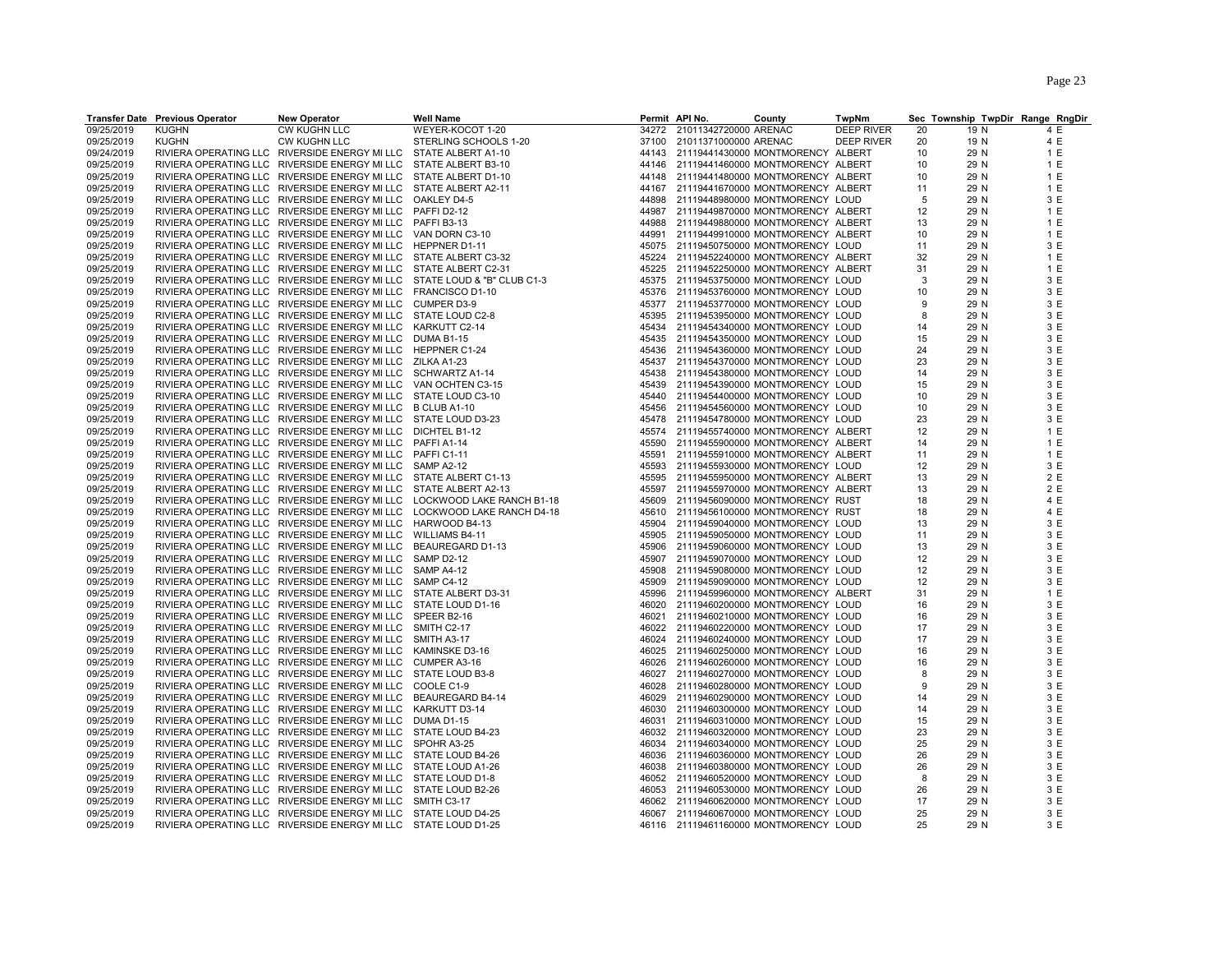|            | <b>Transfer Date Previous Operator</b> | New Operator                                                           | <b>Well Name</b>                                                         |       | Permit API No.                    | County                            | TwpNm            |                       | Sec Township TwpDir Range RngDir |     |
|------------|----------------------------------------|------------------------------------------------------------------------|--------------------------------------------------------------------------|-------|-----------------------------------|-----------------------------------|------------------|-----------------------|----------------------------------|-----|
| 09/25/2019 |                                        | RIVIERA OPERATING LLC RIVERSIDE ENERGY MI LLC                          | <b>HENDERSON D4-11</b>                                                   | 46169 | 21119461690000 MONTMORENCY LOUD   |                                   |                  | 11                    | 29 N                             | 3 E |
| 09/25/2019 |                                        | RIVIERA OPERATING LLC RIVERSIDE ENERGY MI LLC                          | STATE LOUD B4-9                                                          | 46185 | 21119461850000 MONTMORENCY LOUD   |                                   |                  | 9                     | 29 N                             | 3 E |
| 09/25/2019 |                                        | RIVIERA OPERATING LLC RIVERSIDE ENERGY MI LLC                          | JANSMA B1-18                                                             | 46243 | 21119462430000 MONTMORENCY ALBERT |                                   |                  | 18                    | 29 N                             | 2 E |
| 09/25/2019 |                                        | RIVIERA OPERATING LLC RIVERSIDE ENERGY MI LLC                          | STATE LOUD B1-22                                                         | 46300 | 21119463000000 MONTMORENCY LOUD   |                                   |                  | 22                    | 29 N                             | 3 E |
| 09/25/2019 |                                        | RIVIERA OPERATING LLC RIVERSIDE ENERGY MI LLC                          | STATE ALBERT B3-11                                                       | 46341 |                                   | 21119463410000 MONTMORENCY ALBERT |                  | 11                    | 29 N                             | 2 E |
| 09/25/2019 |                                        | RIVIERA OPERATING LLC RIVERSIDE ENERGY MI LLC                          | STATE ALBERT D4-11                                                       | 46342 | 21119463420000 MONTMORENCY ALBERT |                                   |                  | 11                    | 29 N                             | 2 E |
| 09/25/2019 |                                        | RIVIERA OPERATING LLC RIVERSIDE ENERGY MI LLC                          | STATE ALBERT A4-11                                                       | 46343 | 21119463430000 MONTMORENCY ALBERT |                                   |                  | 11                    | 29 N                             | 2 E |
| 09/25/2019 |                                        | RIVIERA OPERATING LLC RIVERSIDE ENERGY MI LLC                          | STATE ALBERT D4-13                                                       | 46345 |                                   | 21119463450000 MONTMORENCY ALBERT |                  | 13                    | 29 N                             | 2 E |
| 09/25/2019 |                                        | RIVIERA OPERATING LLC RIVERSIDE ENERGY MI LLC                          | STATE ALBERT D4-12                                                       | 46346 | 21119463460000 MONTMORENCY ALBERT |                                   |                  | 12                    | 29 N                             | 2 E |
| 09/25/2019 |                                        | RIVIERA OPERATING LLC RIVERSIDE ENERGY MI LLC                          | STATE ALBERT A3-12                                                       | 46347 | 21119463470000 MONTMORENCY ALBERT |                                   |                  | 12                    | 29 N                             | 2 E |
| 09/25/2019 |                                        | RIVIERA OPERATING LLC RIVERSIDE ENERGY MI LLC                          | STATE ALBERT C3-12                                                       | 46348 |                                   | 21119463480000 MONTMORENCY ALBERT |                  | 12                    | 29 N                             | 2 E |
| 09/25/2019 |                                        | RIVIERA OPERATING LLC RIVERSIDE ENERGY MI LLC                          | JOY C2-13                                                                | 46393 |                                   | 21119463930000 MONTMORENCY LOUD   |                  | 13                    | 29 N                             | 3 E |
| 09/26/2019 |                                        | RIVIERA OPERATING LLC RIVERSIDE ENERGY MI LLC                          | MANCELONA I D1-4                                                         | 46469 | 21009464690000 ANTRIM             |                                   | <b>MANCELONA</b> | $\overline{4}$        | 29 N                             | 5 W |
| 09/25/2019 |                                        | RIVIERA OPERATING LLC RIVERSIDE ENERGY MI LLC                          | OAKLEY B2-4                                                              | 46521 |                                   | 21119465210000 MONTMORENCY LOUD   |                  | 4                     | 29 N                             | 3 E |
| 09/25/2019 |                                        | RIVIERA OPERATING LLC RIVERSIDE ENERGY MI LLC                          | OAKLEY A1-4                                                              | 46522 | 21119465220000 MONTMORENCY LOUD   |                                   |                  |                       | 29 N                             | 3 E |
| 09/25/2019 |                                        | RIVIERA OPERATING LLC RIVERSIDE ENERGY MI LLC                          | <b>MAYNERICH B4-4</b>                                                    | 46523 | 21119465230000 MONTMORENCY LOUD   |                                   |                  | 4                     | 29 N                             | 3 E |
| 09/25/2019 |                                        | RIVIERA OPERATING LLC RIVERSIDE ENERGY MI LLC                          | HEPPNER. ET AL A2-24                                                     | 46602 | 21119466020000 MONTMORENCY LOUD   |                                   |                  | 24                    | 29 N                             | 3 E |
| 09/26/2019 |                                        | RIVIERA OPERATING LLC RIVERSIDE ENERGY MI LLC                          | LAKES OF THE NORTH D1-2                                                  | 46635 | 21009466350000 ANTRIM             |                                   | <b>MANCELONA</b> |                       | 29 N                             | 5 W |
| 09/25/2019 |                                        | RIVIERA OPERATING LLC RIVERSIDE ENERGY MI LLC                          | <b>FARRIER A1-1</b>                                                      | 46651 | 21119466510000 MONTMORENCY LOUD   |                                   |                  | 1                     | 29 N                             | 3 E |
| 09/26/2019 |                                        | RIVIERA OPERATING LLC RIVERSIDE ENERGY MI LLC                          | MANCELONA I C2-4                                                         | 46989 | 21009469890000 ANTRIM             |                                   | MANCELONA        | $\boldsymbol{\Delta}$ | 29 N                             | 5 W |
| 09/26/2019 |                                        | RIVIERA OPERATING LLC RIVERSIDE ENERGY MI LLC                          | MANCELONA I C4-4                                                         | 46990 | 21009469900000 ANTRIM             |                                   | MANCELONA        |                       | 29 N                             | 5 W |
| 09/26/2019 |                                        | RIVIERA OPERATING LLC RIVERSIDE ENERGY MI LLC                          | MANCELONA I B1-4                                                         | 46992 | 21009469920000 ANTRIM             |                                   | MANCELONA        | 4                     | 29 N                             | 5 W |
| 09/26/2019 |                                        | RIVIERA OPERATING LLC RIVERSIDE ENERGY MI LLC                          | STATE MANCELONA I D2-8                                                   | 47005 | 21009470050000 ANTRIM             |                                   | MANCELONA        | 8                     | 29 N                             | 5 W |
| 09/23/2019 |                                        | RIVIERA OPERATING LLC RIVERSIDE ENERGY MI LLC                          | STATE MANCELONA I B4-7                                                   | 47015 | 21009470150000 ANTRIM             |                                   | MANCELONA        | $\overline{7}$        | 29 N                             | 5 W |
| 09/24/2019 |                                        | RIVIERA OPERATING LLC RIVERSIDE ENERGY MI LLC                          | STATE BRILEY D1-29                                                       | 47022 | 21119470220000 MONTMORENCY        |                                   | <b>BRILEY</b>    | 29                    | 30 N                             | 2 E |
| 09/27/2019 |                                        | RIVIERA OPERATING LLC RIVERSIDE ENERGY MI LLC                          | STATE MANCELONA I C2-15                                                  | 47057 | 21009470570000 ANTRIM             |                                   | MANCELONA        | 15                    | 29 N                             | 5 W |
| 09/27/2019 |                                        | RIVIERA OPERATING LLC RIVERSIDE ENERGY MI LLC                          | STATE MANCELONA I D1-15                                                  | 47058 | 21009470580000 ANTRIM             |                                   | MANCELONA        | 15                    | 29 N                             | 5 W |
| 09/26/2019 |                                        | RIVIERA OPERATING LLC RIVERSIDE ENERGY MI LLC                          | LAKES OF THE NORTH A2-14                                                 | 47097 | 21009470970000 ANTRIM             |                                   | MANCELONA        | 14                    | 29 N                             | 5 W |
| 09/26/2019 |                                        | RIVIERA OPERATING LLC RIVERSIDE ENERGY MI LLC                          | LAKES OF THE NORTH D3-3                                                  | 47098 | 21009470980000 ANTRIM             |                                   | MANCELONA        | 3                     | 29 N                             | 5 W |
| 09/26/2019 |                                        | RIVIERA OPERATING LLC RIVERSIDE ENERGY MI LLC                          | LAKES OF THE NORTH D1-3                                                  | 47099 | 21009470990000 ANTRIM             |                                   | <b>MANCELONA</b> | 3                     | 29 N                             | 5 W |
| 09/26/2019 |                                        | RIVIERA OPERATING LLC RIVERSIDE ENERGY MI LLC                          | LAKES OF THE NORTH B2-11                                                 | 47133 | 21009471330000 ANTRIM             |                                   | MANCELONA        | 11                    | 29 N                             | 5 W |
| 09/27/2019 |                                        | RIVIERA OPERATING LLC RIVERSIDE ENERGY MI LLC LAKES OF THE NORTH B1-14 |                                                                          | 47145 | 21009471450000 ANTRIM             |                                   | MANCELONA        | 14                    | 29 N                             | 5 W |
| 09/23/2019 |                                        | RIVIERA OPERATING LLC RIVERSIDE ENERGY MI LLC LAKES OF THE NORTH C3-14 |                                                                          | 47146 | 21009471460000 ANTRIM             |                                   | MANCELONA        | 14                    | 29 N                             | 5 W |
| 09/26/2019 |                                        | RIVIERA OPERATING LLC RIVERSIDE ENERGY MI LLC                          | LAKES OF THE NORTH A1-3                                                  | 47228 | 21009472280000 ANTRIM             |                                   | MANCELONA        | 3                     | 29 N                             | 5 W |
| 09/26/2019 |                                        | RIVIERA OPERATING LLC RIVERSIDE ENERGY MI LLC                          | LAKES OF THE NORTH A2-11                                                 | 47229 | 21009472290000 ANTRIM             |                                   | MANCELONA        | 11                    | 29 N                             | 5 W |
| 09/26/2019 |                                        | RIVIERA OPERATING LLC RIVERSIDE ENERGY MI LLC                          | LAKES OF THE NORTH C2-11                                                 | 47230 | 21009472300000 ANTRIM             |                                   | MANCELONA        | 11                    | 29 N                             | 5 W |
| 09/23/2019 |                                        | RIVIERA OPERATING LLC RIVERSIDE ENERGY MI LLC                          | LAKES OF THE NORTH C4-14                                                 | 47231 | 21009472310000 ANTRIM             |                                   | MANCELONA        | 14                    | 29 N                             | 5 W |
| 09/27/2019 |                                        | RIVIERA OPERATING LLC RIVERSIDE ENERGY MI LLC                          | STATE MANCELONA I C4-16                                                  | 47267 | 21009472670000 ANTRIM             |                                   | MANCELONA        | 16                    | 29 N                             | 5 W |
| 09/27/2019 |                                        | RIVIERA OPERATING LLC RIVERSIDE ENERGY MI LLC                          | STATE MANCELONA I D3-16                                                  | 47268 | 21009472680000 ANTRIM             |                                   | MANCELONA        | 16                    | 29 N                             | 5 W |
| 09/26/2019 |                                        | RIVIERA OPERATING LLC RIVERSIDE ENERGY MI LLC                          | LAKES OF THE NORTH A1-10                                                 | 47365 | 21009473650000 ANTRIM             |                                   | MANCELONA        | 10                    | 29 N                             | 5 W |
| 09/25/2019 |                                        | RIVIERA OPERATING LLC RIVERSIDE ENERGY MI LLC                          | STATE BRILEY B1-29                                                       | 47798 | 21119477980000 MONTMORENCY BRILEY |                                   |                  | 29                    | 30 N                             | 2 E |
| 09/25/2019 |                                        | RIVIERA OPERATING LLC RIVERSIDE ENERGY MI LLC                          | SAMP, ROBERT L C3-3                                                      | 48187 | 21119481870000 MONTMORENCY RUST   |                                   |                  | 3                     | 29 N                             | 4 E |
| 09/25/2019 |                                        | RIVIERA OPERATING LLC RIVERSIDE ENERGY MI LLC                          | SAMP, ROBERT L B2-3                                                      | 48188 | 21119481880000 MONTMORENCY RUST   |                                   |                  | 3                     | 29 N                             | 4 E |
| 09/25/2019 |                                        | RIVIERA OPERATING LLC RIVERSIDE ENERGY MI LLC                          | NORWAY HOLLOW CLUB C3-4                                                  | 48322 | 21119483220000 MONTMORENCY RUST   |                                   |                  |                       | 29 N                             | 4 E |
| 09/25/2019 |                                        | RIVIERA OPERATING LLC RIVERSIDE ENERGY MI LLC                          | NORWAY HOLLOW CLUB A3-4                                                  | 48323 | 21119483230000 MONTMORENCY RUST   |                                   |                  |                       | 29 N                             | 4 E |
| 09/25/2019 |                                        | RIVIERA OPERATING LLC RIVERSIDE ENERGY MI LLC                          | NORWAY HOLLOW CLUB D3-4                                                  | 48324 | 21119483240000 MONTMORENCY RUST   |                                   |                  | 4                     | 29 N                             | 4 E |
| 09/24/2019 |                                        | RIVIERA OPERATING LLC RIVERSIDE ENERGY MI LLC                          | OAKLAND HUNT CLUB D2-5                                                   | 48497 | 21001484970000 ALCONA             |                                   | <b>MITCHELL</b>  | 5                     | 28 N                             | 5 E |
| 09/25/2019 |                                        | RIVIERA OPERATING LLC RIVERSIDE ENERGY MI LLC                          | BIJOU C4-11                                                              | 48569 | 21009485690000 ANTRIM             |                                   | <b>MANCELONA</b> | 11                    | 29 N                             | 6 W |
| 09/24/2019 |                                        | RIVIERA OPERATING LLC RIVERSIDE ENERGY MI LLC                          | GAISHIN A3-20                                                            | 48852 | 21001488520000 ALCONA             |                                   | <b>HAWES</b>     | 20                    | 27 N                             | 8 E |
| 09/25/2019 |                                        | RIVIERA OPERATING LLC RIVERSIDE ENERGY MI LLC                          | STATE BRILEY C4-30                                                       | 48948 | 21119489480000 MONTMORENCY        |                                   | <b>BRILEY</b>    | 30                    | 30 N                             | 2 E |
| 09/26/2019 |                                        | RIVIERA OPERATING LLC RIVERSIDE ENERGY MI LLC                          | LAKES OF THE NORTH D3-11                                                 | 49038 | 21009490380000 ANTRIM             |                                   | MANCELONA        | 11                    | 29 N                             | 5 W |
| 09/23/2019 |                                        | RIVIERA OPERATING LLC RIVERSIDE ENERGY MI LLC                          | LAKES OF THE NORTH D2-13                                                 | 49039 | 21009490390000 ANTRIM             |                                   | MANCELONA        | 13                    | 29 N                             | 5 W |
| 09/26/2019 |                                        | RIVIERA OPERATING LLC RIVERSIDE ENERGY MI LLC                          | LAKES OF THE NORTH B4-10                                                 | 49040 | 21009490400000 ANTRIM             |                                   | MANCELONA        | 10                    | 29 N                             | 5 W |
| 09/26/2019 |                                        | RIVIERA OPERATING LLC RIVERSIDE ENERGY MI LLC                          | LAKES OF THE NORTH A4-11                                                 | 49133 | 21009491330000 ANTRIM             |                                   | MANCELONA        | 11                    | 29 N                             | 5 W |
| 09/24/2019 |                                        | RIVIERA OPERATING LLC RIVERSIDE ENERGY MI LLC                          | WOIDKA A2-17                                                             | 49211 | 21001492110000 ALCONA             |                                   | CALEDONIA        | 17                    | 28 N                             | 7 E |
| 09/24/2019 |                                        |                                                                        | RIVIERA OPERATING LLC RIVERSIDE ENERGY MI LLC LOST LAKE WOODS CLUB A2-26 | 49212 | 21011492120000 ALCONA             |                                   | <b>ALCONA</b>    | 26                    | 28 N                             | 8 E |
| 09/24/2019 |                                        | RIVIERA OPERATING LLC RIVERSIDE ENERGY MI LLC                          | <b>WILL D4-18</b>                                                        | 49259 | 21011492590000 ALCONA             |                                   | CALEDONIA        | 18                    | 28 N                             | 8 E |
| 09/26/2019 |                                        | RIVIERA OPERATING LLC RIVERSIDE ENERGY MI LLC                          | MANCELONA I B3-4                                                         | 49452 | 21009494520000 ANTRIM             |                                   | MANCELONA        | $\overline{4}$        | 29 N                             | 5 W |
| 09/26/2019 |                                        | RIVIERA OPERATING LLC RIVERSIDE ENERGY MI LLC                          | MANCELONA I D3-4                                                         | 49453 | 21009494530000 ANTRIM             |                                   | MANCELONA        | 4                     | 29 N                             | 5 W |
| 09/23/2019 |                                        | RIVIERA OPERATING LLC RIVERSIDE ENERGY MI LLC                          | MANCELONA I C1-8                                                         | 49455 | 21009494550000 ANTRIM             |                                   | MANCELONA        | 8                     | 29 N                             | 5 W |
| 09/27/2019 |                                        | RIVIERA OPERATING LLC RIVERSIDE ENERGY MI LLC                          | MANCELONA I B1-15                                                        | 49456 | 21009494560000 ANTRIM             |                                   | MANCELONA        | 15                    | 29 N                             | 5 W |
| 09/25/2019 |                                        | RIVIERA OPERATING LLC RIVERSIDE ENERGY MI LLC MACDONALD B1-2           |                                                                          |       | 49667 21001496670000 ALCONA       |                                   | CALEDONIA        | $\overline{2}$        | 28 N                             | 7 E |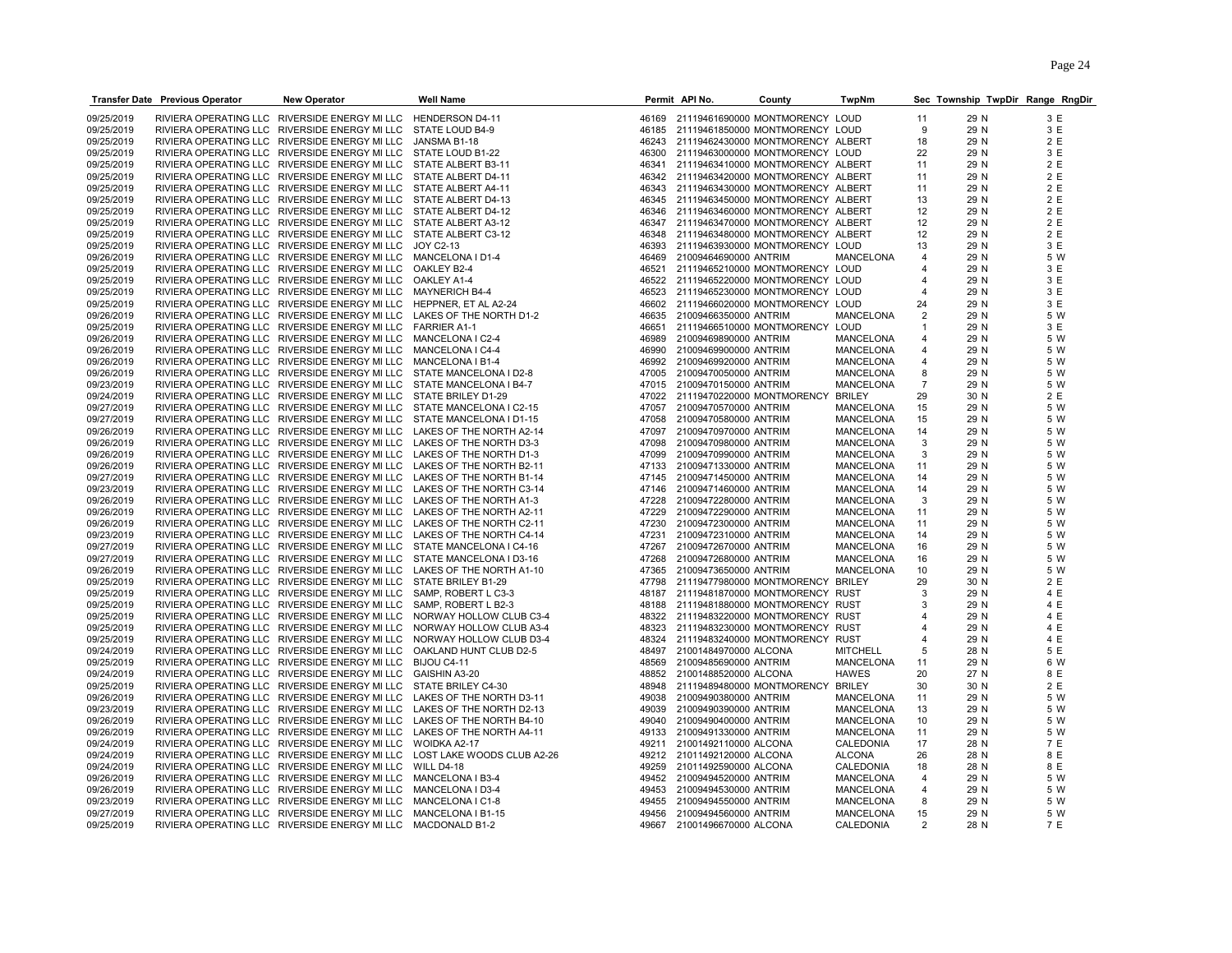| 09/25/2019<br>RIVIERA OPERATING LLC RIVERSIDE ENERGY MI LLC<br>ELLER A3-3<br>49670 21001496700000 ALCONA<br>CALEDONIA<br>3<br>28 N<br>7 E<br>09/25/2019<br>RIVIERA OPERATING LLC RIVERSIDE ENERGY MI LLC<br><b>VICKSTROM D1-1</b><br>49745 21001497450000 ALCONA<br>CALEDONIA<br>28 N<br>7 E<br>$\mathbf{1}$<br>8 E<br>09/25/2019<br>RIVIERA OPERATING LLC<br>RIVERSIDE ENERGY MI LLC<br>21001497480000 ALCONA<br>CALEDONIA<br>$\overline{7}$<br>BECK A4-7<br>49748<br>28 N<br>09/25/2019<br>RIVIERA OPERATING LLC RIVERSIDE ENERGY MI LLC<br>RASMUSSEN D2-7<br>49749<br>21001497490000 ALCONA<br>CALEDONIA<br>$\overline{7}$<br>28 N<br>8 E<br>09/25/2019<br>RIVIERA OPERATING LLC RIVERSIDE ENERGY MI LLC<br>WATZ RADIO INC A1-1<br>49753<br>21001497530000 ALCONA<br>CALEDONIA<br>28 N<br>7 E<br>$\mathbf{1}$<br>7 E<br>09/25/2019<br>RIVIERA OPERATING LLC RIVERSIDE ENERGY MI LLC<br>SPISAK A4-1<br>49754<br>21001497540000 ALCONA<br>CALEDONIA<br>28 N<br>$\mathbf{1}$<br>28 N<br>8 E<br>09/25/2019<br>RIVIERA OPERATING LLC RIVERSIDE ENERGY MI LLC<br><b>MACKENNON B2-7</b><br>49755<br>21001497550000 ALCONA<br>CALEDONIA<br>$\overline{7}$<br>09/25/2019<br>RIVIERA OPERATING LLC RIVERSIDE ENERGY MI LLC<br>7 E<br>KLAVER & FELZKE C4-1<br>49758<br>21001497580000 ALCONA<br>CALEDONIA<br>28 N<br>$\mathbf{1}$<br>09/25/2019<br>RIVIERA OPERATING LLC RIVERSIDE ENERGY MI LLC<br>7 E<br>KLEVE C4-2<br>49759<br>21001497590000 ALCONA<br>CALEDONIA<br>2<br>28 N<br>09/25/2019<br>RIVIERA OPERATING LLC RIVERSIDE ENERGY MI LLC<br>21001497600000 ALCONA<br>$\overline{2}$<br>28 N<br>7 E<br>EBY A3-2<br>49760<br>CALEDONIA<br>09/25/2019<br>RIVIERA OPERATING LLC RIVERSIDE ENERGY MI LLC<br>DAMIANI A1-19<br>21001498870000 ALCONA<br><b>ALCONA</b><br>28 N<br>8 E<br>49887<br>19<br>09/25/2019<br>RIVIERA OPERATING LLC RIVERSIDE ENERGY MI LLC<br>8 E<br>LAFELDT C1-9<br>49897<br>21001498970000 ALCONA<br>CALEDONIA<br>9<br>28 N<br>09/25/2019<br>RIVIERA OPERATING LLC RIVERSIDE ENERGY MI LLC<br>17<br>28 N<br>8 E<br>PETERSON B1-17<br>49898<br>21001498980000 ALCONA<br>CALEDONIA<br>09/25/2019<br>RIVIERA OPERATING LLC RIVERSIDE ENERGY MI LLC<br>PAULSON B3-17<br>49899<br>21001498990000 ALCONA<br>CALEDONIA<br>17<br>28 N<br>8 E<br>8 E<br>09/25/2019<br>RIVIERA OPERATING LLC RIVERSIDE ENERGY MI LLC<br>SWANSINGER D2-17<br>49900<br>21001499000000 ALCONA<br>CALEDONIA<br>17<br>28 N<br>09/25/2019<br>RIVIERA OPERATING LLC RIVERSIDE ENERGY MI LLC<br>8 E<br>LANCEWICZ A3-19<br>49901<br>21001499010000 ALCONA<br><b>ALCONA</b><br>19<br>28 N<br>09/25/2019<br>RIVIERA OPERATING LLC RIVERSIDE ENERGY MI LLC<br>21001499020000 ALCONA<br><b>ALCONA</b><br>STEVENS C2-19<br>49902<br>19<br>28 N<br>8 E<br>09/25/2019<br>RIVIERA OPERATING LLC RIVERSIDE ENERGY MI LLC<br><b>WOOD B1-20</b><br>49903<br>21001499030000 ALCONA<br><b>ALCONA</b><br>20<br>28 N<br>8 E<br>09/25/2019<br>RIVIERA OPERATING LLC RIVERSIDE ENERGY MI LLC<br>8 E<br>LAFELDT C2-8<br>49904<br>21001499040000 ALCONA<br>CALEDONIA<br>8<br>28 N<br>09/25/2019<br>RIVIERA OPERATING LLC RIVERSIDE ENERGY MI LLC<br>KELLY C4-19<br>21001499710000 ALCONA<br><b>ALCONA</b><br>28 N<br>8 E<br>49971<br>19<br>09/25/2019<br>RIVIERA OPERATING LLC RIVERSIDE ENERGY MI LLC<br>RASMUSSEN C1-7<br>21001500480000 ALCONA<br>CALEDONIA<br>28 N<br>8 E<br>50048<br>$\overline{7}$<br>09/25/2019<br>RIVIERA OPERATING LLC RIVERSIDE ENERGY MI LLC<br>21001500500000 ALCONA<br>CALEDONIA<br>28 N<br>8 E<br>MOORE C1-18<br>50050<br>18<br>09/25/2019<br>RIVIERA OPERATING LLC RIVERSIDE ENERGY MI LLC<br>MOORE C3-18<br>21001500530000 ALCONA<br>CALEDONIA<br>28 N<br>8 E<br>50053<br>18<br>09/25/2019<br>RIVIERA OPERATING LLC RIVERSIDE ENERGY MI LLC<br><b>WILL D1-18</b><br>50054<br>21001500540000 ALCONA<br>CALEDONIA<br>28 N<br>8 E<br>18<br>8 E<br>09/25/2019<br>RIVIERA OPERATING LLC RIVERSIDE ENERGY MI LLC<br>HANSEN, ET AL A4-20<br><b>ALCONA</b><br>20<br>28 N<br>50055<br>21001500550000 ALCONA<br>09/25/2019<br>RIVIERA OPERATING LLC RIVERSIDE ENERGY MI LLC<br>28 N<br>7 E<br>KOWALSKI D3-2<br>50374<br>21001503740000 ALCONA<br>CALEDONIA<br>$\overline{2}$<br>09/25/2019<br>RIVIERA OPERATING LLC RIVERSIDE ENERGY MI LLC<br>PAULSON A4-17<br>21001503750000 ALCONA<br>CALEDONIA<br>28 N<br>8 E<br>50375<br>17<br>09/25/2019<br>RIVIERA OPERATING LLC RIVERSIDE ENERGY MI LLC<br>7 E<br>GEROW A1-12<br>50394<br>21001503940000 ALCONA<br>CALEDONIA<br>12<br>28 N<br>09/25/2019<br>RIVIERA OPERATING LLC RIVERSIDE ENERGY MI LLC<br>STATE MITCHELL & WHITE B1-2<br>21001507070000 ALCONA<br>$\overline{2}$<br>5 E<br>50707<br><b>MITCHELL</b><br>28 N<br>09/25/2019<br>RIVIERA OPERATING LLC RIVERSIDE ENERGY MI LLC<br>SURE HORN CLUB C2-4<br>21001507090000 ALCONA<br><b>MITCHELL</b><br>4<br>28 N<br>5 E<br>50709<br>5 E<br>09/25/2019<br>RIVIERA OPERATING LLC RIVERSIDE ENERGY MI LLC<br>OAKLAND HUNT CLUB A1-5<br>50710<br>21001507100000 ALCONA<br><b>MITCHELL</b><br>5<br>28 N<br>5 E<br>09/25/2019<br>RIVIERA OPERATING LLC RIVERSIDE ENERGY MI LLC<br>COSTER & YOUNG, ET AL A1-6<br>50711<br>21001507110000 ALCONA<br><b>MITCHELL</b><br>28 N<br>6<br>09/25/2019<br>RIVIERA OPERATING LLC RIVERSIDE ENERGY MI LLC<br>OAKLAND HUNT CLUB A3-6<br>50712 21001507120000 ALCONA<br><b>MITCHELL</b><br>6<br>28 N<br>5 E<br>5 E<br>09/25/2019<br>RIVIERA OPERATING LLC RIVERSIDE ENERGY MI LLC<br>OAKLAND HUNT CLUB A3-5<br>50769<br>21001507690000 ALCONA<br><b>MITCHELL</b><br>5<br>28 N<br>RIVIERA OPERATING LLC RIVERSIDE ENERGY MI LLC<br>5 E<br>09/25/2019<br>OAKLAND HUNT CLUB B2-5<br>50770<br>21001507700000 ALCONA<br><b>MITCHELL</b><br>5<br>28 N<br>09/25/2019<br>RIVIERA OPERATING LLC RIVERSIDE ENERGY MI LLC<br>5<br>28 N<br>5 E<br>OAKLAND HUNT CLUB D4-5<br>50771<br>21001507710000 ALCONA<br><b>MITCHELL</b><br>5 E<br>09/25/2019<br>RIVIERA OPERATING LLC RIVERSIDE ENERGY MI LLC<br>OAKLAND HUNT CLUB C3-6<br>50772 21001507720000 ALCONA<br><b>MITCHELL</b><br>6<br>28 N<br>7 E<br>09/25/2019<br>RIVIERA OPERATING LLC RIVERSIDE ENERGY MI LLC<br>50783<br>28 N<br>WERNER B3-11<br>21001507830000 ALCONA<br>CALEDONIA<br>11<br>09/25/2019<br>RIVIERA OPERATING LLC RIVERSIDE ENERGY MI LLC<br><b>JACK B1-11</b><br>50784<br>21001507840000 ALCONA<br>CALEDONIA<br>28 N<br>7 E<br>11<br>09/25/2019<br>RIVIERA OPERATING LLC RIVERSIDE ENERGY MI LLC<br>BADER & BUCK RIDGE CLUB D4-4<br>21001507970000 ALCONA<br><b>MITCHELL</b><br>5 E<br>50797<br>4<br>28 N<br>5 E<br>09/25/2019<br>RIVIERA OPERATING LLC RIVERSIDE ENERGY MI LLC<br>STATE MITCHELL A3-3<br>21001508270000 ALCONA<br>3<br>50827<br><b>MITCHELL</b><br>28 N<br>RIVIERA OPERATING LLC RIVERSIDE ENERGY MI LLC<br>5 E<br>09/25/2019<br><b>STATE MITCHELL A3-4</b><br>21001508280000 ALCONA<br><b>MITCHELL</b><br>28 N<br>50828<br>4<br>09/25/2019<br>RIVIERA OPERATING LLC RIVERSIDE ENERGY MI LLC<br>STATE MITCHELL & GETTEL C3-3<br>21001508360000 ALCONA<br><b>MITCHELL</b><br>28 N<br>5 E<br>50836<br>3<br>5 E<br>09/25/2019<br>RIVIERA OPERATING LLC RIVERSIDE ENERGY MI LLC<br>STATE MITCHELL B4-4<br>50933<br>21001509330000 ALCONA<br><b>MITCHELL</b><br>28 N<br>4<br>09/25/2019<br>RIVIERA OPERATING LLC RIVERSIDE ENERGY MI LLC<br>STATE CALEDONIA & ZULL & YOUNGER C2-2<br>$\overline{2}$<br>28 N<br>7 E<br>51272<br>21001512720000 ALCONA<br>CALEDONIA<br>09/25/2019<br>RIVIERA OPERATING LLC RIVERSIDE ENERGY MI LLC<br>CALEDONIA<br>7 E<br><b>SCHULTZ A4-6</b><br>51364<br>21001513640000 ALCONA<br>6<br>28 N<br>09/25/2019<br>RIVIERA OPERATING LLC RIVERSIDE ENERGY MI LLC<br>5<br>7 E<br><b>ENGBERG D1-5</b><br>51365<br>21001513650000 ALCONA<br>CALEDONIA<br>28 N<br>7 E<br>09/25/2019<br>RIVIERA OPERATING LLC RIVERSIDE ENERGY MI LLC<br>CASCADDEN C4-6<br>6<br>28 N<br>51366<br>21001513660000 ALCONA<br>CALEDONIA<br>09/25/2019<br>RIVIERA OPERATING LLC RIVERSIDE ENERGY MI LLC<br>STATE CALEDONIA & PEREGOY A3-10<br>CALEDONIA<br>28 N<br>7 E<br>51367<br>21001513670000 ALCONA<br>10<br>5 E<br>09/25/2019<br>RIVIERA OPERATING LLC RIVERSIDE ENERGY MI LLC<br>STATE MITCHELL A2-3<br>51445<br>21001514450000 ALCONA<br><b>MITCHELL</b><br>3<br>28 N<br>$\overline{7}$<br>7 E<br>09/25/2019<br>RIVIERA OPERATING LLC RIVERSIDE ENERGY MI LLC<br>DRY HOLE CLUB B1-7<br>51497<br>21001514970000 ALCONA<br>CALEDONIA<br>28 N<br>09/25/2019<br>RIVIERA OPERATING LLC RIVERSIDE ENERGY MI LLC<br>DRY HOLE CLUB A3-7<br>51498<br>21001514980000 ALCONA<br>CALEDONIA<br>$\overline{7}$<br>28 N<br>7 E<br>7 E<br>09/25/2019<br>RIVIERA OPERATING LLC RIVERSIDE ENERGY MI LLC<br>STATE CALEDONIA B1-8<br>51499<br>21001514990000 ALCONA<br>CALEDONIA<br>8<br>28 N<br>RIVIERA OPERATING LLC RIVERSIDE ENERGY MI LLC<br>5 E<br>09/25/2019<br>COSTER & YOUNG C1-6<br>21001515010000 ALCONA<br><b>MITCHELL</b><br>6<br>28 N<br>51501<br>09/25/2019<br>RIVIERA OPERATING LLC RIVERSIDE ENERGY MI LLC<br>CALEDONIA DEVELOPMENT CORP D1-17<br>21001515020000 ALCONA<br>CALEDONIA<br>28 N<br>7 E<br>51502<br>17<br>7 E<br>09/25/2019<br>RIVIERA OPERATING LLC RIVERSIDE ENERGY MI LLC<br>DRY HOLE CLUB D1-6<br>51526<br>21001515260000 ALCONA<br>CALEDONIA<br>6<br>28 N<br>09/25/2019<br>RIVIERA OPERATING LLC RIVERSIDE ENERGY MI LLC<br>STOKES PROPERTIES & YES DEER CLUB C3-1<br>28 N<br>6 E<br>51527<br>21001515270000 ALCONA<br>CALEDONIA<br>$\mathbf 1$<br>09/25/2019<br>RIVIERA OPERATING LLC RIVERSIDE ENERGY MI LLC<br>WOIDKA TRUST B1-17<br>21001525280000 ALCONA<br>CALEDONIA<br>28 N<br>7 E<br>51528<br>17<br>09/25/2019<br>RIVIERA OPERATING LLC RIVERSIDE ENERGY MI LLC<br>DEGEN & MCCOY C2-8<br>21001515290000 ALCONA<br>CALEDONIA<br>28 N<br>7 E<br>51529<br>8<br>7 E<br>09/25/2019<br>RIVIERA OPERATING LLC RIVERSIDE ENERGY MI LLC<br><b>WOIDKA TRUST B3-17</b><br>17<br>28 N<br>51530<br>21001515300000 ALCONA<br>CALEDONIA<br>09/25/2019<br>RIVIERA OPERATING LLC RIVERSIDE ENERGY MI LLC<br>7 E<br>MATHEWSON, ET AL B2-5<br>21001515420000 ALCONA<br>CALEDONIA<br>5<br>28 N<br>51542<br>09/25/2019<br>RIVIERA OPERATING LLC RIVERSIDE ENERGY MI LLC<br>STOKES PROPERTIES & KLEIN A3-12<br>21001515430000 ALCONA<br>CALEDONIA<br>28 N<br>6 E<br>51543<br>12 | <b>Transfer Date Previous Operator</b> | <b>New Operator</b> | Well Name | Permit API No. | County | <b>TwpNm</b> | Sec Township TwpDir Range RngDir |  |
|----------------------------------------------------------------------------------------------------------------------------------------------------------------------------------------------------------------------------------------------------------------------------------------------------------------------------------------------------------------------------------------------------------------------------------------------------------------------------------------------------------------------------------------------------------------------------------------------------------------------------------------------------------------------------------------------------------------------------------------------------------------------------------------------------------------------------------------------------------------------------------------------------------------------------------------------------------------------------------------------------------------------------------------------------------------------------------------------------------------------------------------------------------------------------------------------------------------------------------------------------------------------------------------------------------------------------------------------------------------------------------------------------------------------------------------------------------------------------------------------------------------------------------------------------------------------------------------------------------------------------------------------------------------------------------------------------------------------------------------------------------------------------------------------------------------------------------------------------------------------------------------------------------------------------------------------------------------------------------------------------------------------------------------------------------------------------------------------------------------------------------------------------------------------------------------------------------------------------------------------------------------------------------------------------------------------------------------------------------------------------------------------------------------------------------------------------------------------------------------------------------------------------------------------------------------------------------------------------------------------------------------------------------------------------------------------------------------------------------------------------------------------------------------------------------------------------------------------------------------------------------------------------------------------------------------------------------------------------------------------------------------------------------------------------------------------------------------------------------------------------------------------------------------------------------------------------------------------------------------------------------------------------------------------------------------------------------------------------------------------------------------------------------------------------------------------------------------------------------------------------------------------------------------------------------------------------------------------------------------------------------------------------------------------------------------------------------------------------------------------------------------------------------------------------------------------------------------------------------------------------------------------------------------------------------------------------------------------------------------------------------------------------------------------------------------------------------------------------------------------------------------------------------------------------------------------------------------------------------------------------------------------------------------------------------------------------------------------------------------------------------------------------------------------------------------------------------------------------------------------------------------------------------------------------------------------------------------------------------------------------------------------------------------------------------------------------------------------------------------------------------------------------------------------------------------------------------------------------------------------------------------------------------------------------------------------------------------------------------------------------------------------------------------------------------------------------------------------------------------------------------------------------------------------------------------------------------------------------------------------------------------------------------------------------------------------------------------------------------------------------------------------------------------------------------------------------------------------------------------------------------------------------------------------------------------------------------------------------------------------------------------------------------------------------------------------------------------------------------------------------------------------------------------------------------------------------------------------------------------------------------------------------------------------------------------------------------------------------------------------------------------------------------------------------------------------------------------------------------------------------------------------------------------------------------------------------------------------------------------------------------------------------------------------------------------------------------------------------------------------------------------------------------------------------------------------------------------------------------------------------------------------------------------------------------------------------------------------------------------------------------------------------------------------------------------------------------------------------------------------------------------------------------------------------------------------------------------------------------------------------------------------------------------------------------------------------------------------------------------------------------------------------------------------------------------------------------------------------------------------------------------------------------------------------------------------------------------------------------------------------------------------------------------------------------------------------------------------------------------------------------------------------------------------------------------------------------------------------------------------------------------------------------------------------------------------------------------------------------------------------------------------------------------------------------------------------------------------------------------------------------------------------------------------------------------------------------------------------------------------------------------------------------------------------------------------------------------------------------------------------------------------------------------------------------------------------------------------------------------------------------------------------------------------------------------------------------------------------------------------------------------------------------------------------------------------------------------------------------------------------------------------------------------------------------------------------------------------------------------------------------------------------------------------------------------------------------------------------------------------------------------------------------------------------------------------------------------------------------------------------------------------------------------------------------------------------------------------------------------------------------------------------------------------------------------------------------------------------------------------------------------------------------------------------------------------------------------------------------------------------------------------------------------------------------------------------------------------------------------------------------------------------------------------------------------------------------------------------------------------------------------------------------------------------------------------------------------------------------------------------------------------------------------------------------------------------------------------------------------------------------------------------------------------------------------------------------------------------------------------------------------------------------------------------------------------------------------------------------------------------------------------------------------------------------------------------------------------------------------------------------------------------------------------------------------------------------------------------------------------------------------------------------------------------------|----------------------------------------|---------------------|-----------|----------------|--------|--------------|----------------------------------|--|
|                                                                                                                                                                                                                                                                                                                                                                                                                                                                                                                                                                                                                                                                                                                                                                                                                                                                                                                                                                                                                                                                                                                                                                                                                                                                                                                                                                                                                                                                                                                                                                                                                                                                                                                                                                                                                                                                                                                                                                                                                                                                                                                                                                                                                                                                                                                                                                                                                                                                                                                                                                                                                                                                                                                                                                                                                                                                                                                                                                                                                                                                                                                                                                                                                                                                                                                                                                                                                                                                                                                                                                                                                                                                                                                                                                                                                                                                                                                                                                                                                                                                                                                                                                                                                                                                                                                                                                                                                                                                                                                                                                                                                                                                                                                                                                                                                                                                                                                                                                                                                                                                                                                                                                                                                                                                                                                                                                                                                                                                                                                                                                                                                                                                                                                                                                                                                                                                                                                                                                                                                                                                                                                                                                                                                                                                                                                                                                                                                                                                                                                                                                                                                                                                                                                                                                                                                                                                                                                                                                                                                                                                                                                                                                                                                                                                                                                                                                                                                                                                                                                                                                                                                                                                                                                                                                                                                                                                                                                                                                                                                                                                                                                                                                                                                                                                                                                                                                                                                                                                                                                                                                                                                                                                                                                                                                                                                                                                                                                                                                                                                                                                                                                                                                                                                                                                                                                                                                                                                                                                                                                                                                                                                                                                                                                                                                                                                                                                                                                                                                                                                                                                                                                                                                                  |                                        |                     |           |                |        |              |                                  |  |
|                                                                                                                                                                                                                                                                                                                                                                                                                                                                                                                                                                                                                                                                                                                                                                                                                                                                                                                                                                                                                                                                                                                                                                                                                                                                                                                                                                                                                                                                                                                                                                                                                                                                                                                                                                                                                                                                                                                                                                                                                                                                                                                                                                                                                                                                                                                                                                                                                                                                                                                                                                                                                                                                                                                                                                                                                                                                                                                                                                                                                                                                                                                                                                                                                                                                                                                                                                                                                                                                                                                                                                                                                                                                                                                                                                                                                                                                                                                                                                                                                                                                                                                                                                                                                                                                                                                                                                                                                                                                                                                                                                                                                                                                                                                                                                                                                                                                                                                                                                                                                                                                                                                                                                                                                                                                                                                                                                                                                                                                                                                                                                                                                                                                                                                                                                                                                                                                                                                                                                                                                                                                                                                                                                                                                                                                                                                                                                                                                                                                                                                                                                                                                                                                                                                                                                                                                                                                                                                                                                                                                                                                                                                                                                                                                                                                                                                                                                                                                                                                                                                                                                                                                                                                                                                                                                                                                                                                                                                                                                                                                                                                                                                                                                                                                                                                                                                                                                                                                                                                                                                                                                                                                                                                                                                                                                                                                                                                                                                                                                                                                                                                                                                                                                                                                                                                                                                                                                                                                                                                                                                                                                                                                                                                                                                                                                                                                                                                                                                                                                                                                                                                                                                                                                                  |                                        |                     |           |                |        |              |                                  |  |
|                                                                                                                                                                                                                                                                                                                                                                                                                                                                                                                                                                                                                                                                                                                                                                                                                                                                                                                                                                                                                                                                                                                                                                                                                                                                                                                                                                                                                                                                                                                                                                                                                                                                                                                                                                                                                                                                                                                                                                                                                                                                                                                                                                                                                                                                                                                                                                                                                                                                                                                                                                                                                                                                                                                                                                                                                                                                                                                                                                                                                                                                                                                                                                                                                                                                                                                                                                                                                                                                                                                                                                                                                                                                                                                                                                                                                                                                                                                                                                                                                                                                                                                                                                                                                                                                                                                                                                                                                                                                                                                                                                                                                                                                                                                                                                                                                                                                                                                                                                                                                                                                                                                                                                                                                                                                                                                                                                                                                                                                                                                                                                                                                                                                                                                                                                                                                                                                                                                                                                                                                                                                                                                                                                                                                                                                                                                                                                                                                                                                                                                                                                                                                                                                                                                                                                                                                                                                                                                                                                                                                                                                                                                                                                                                                                                                                                                                                                                                                                                                                                                                                                                                                                                                                                                                                                                                                                                                                                                                                                                                                                                                                                                                                                                                                                                                                                                                                                                                                                                                                                                                                                                                                                                                                                                                                                                                                                                                                                                                                                                                                                                                                                                                                                                                                                                                                                                                                                                                                                                                                                                                                                                                                                                                                                                                                                                                                                                                                                                                                                                                                                                                                                                                                                                  |                                        |                     |           |                |        |              |                                  |  |
|                                                                                                                                                                                                                                                                                                                                                                                                                                                                                                                                                                                                                                                                                                                                                                                                                                                                                                                                                                                                                                                                                                                                                                                                                                                                                                                                                                                                                                                                                                                                                                                                                                                                                                                                                                                                                                                                                                                                                                                                                                                                                                                                                                                                                                                                                                                                                                                                                                                                                                                                                                                                                                                                                                                                                                                                                                                                                                                                                                                                                                                                                                                                                                                                                                                                                                                                                                                                                                                                                                                                                                                                                                                                                                                                                                                                                                                                                                                                                                                                                                                                                                                                                                                                                                                                                                                                                                                                                                                                                                                                                                                                                                                                                                                                                                                                                                                                                                                                                                                                                                                                                                                                                                                                                                                                                                                                                                                                                                                                                                                                                                                                                                                                                                                                                                                                                                                                                                                                                                                                                                                                                                                                                                                                                                                                                                                                                                                                                                                                                                                                                                                                                                                                                                                                                                                                                                                                                                                                                                                                                                                                                                                                                                                                                                                                                                                                                                                                                                                                                                                                                                                                                                                                                                                                                                                                                                                                                                                                                                                                                                                                                                                                                                                                                                                                                                                                                                                                                                                                                                                                                                                                                                                                                                                                                                                                                                                                                                                                                                                                                                                                                                                                                                                                                                                                                                                                                                                                                                                                                                                                                                                                                                                                                                                                                                                                                                                                                                                                                                                                                                                                                                                                                                                  |                                        |                     |           |                |        |              |                                  |  |
|                                                                                                                                                                                                                                                                                                                                                                                                                                                                                                                                                                                                                                                                                                                                                                                                                                                                                                                                                                                                                                                                                                                                                                                                                                                                                                                                                                                                                                                                                                                                                                                                                                                                                                                                                                                                                                                                                                                                                                                                                                                                                                                                                                                                                                                                                                                                                                                                                                                                                                                                                                                                                                                                                                                                                                                                                                                                                                                                                                                                                                                                                                                                                                                                                                                                                                                                                                                                                                                                                                                                                                                                                                                                                                                                                                                                                                                                                                                                                                                                                                                                                                                                                                                                                                                                                                                                                                                                                                                                                                                                                                                                                                                                                                                                                                                                                                                                                                                                                                                                                                                                                                                                                                                                                                                                                                                                                                                                                                                                                                                                                                                                                                                                                                                                                                                                                                                                                                                                                                                                                                                                                                                                                                                                                                                                                                                                                                                                                                                                                                                                                                                                                                                                                                                                                                                                                                                                                                                                                                                                                                                                                                                                                                                                                                                                                                                                                                                                                                                                                                                                                                                                                                                                                                                                                                                                                                                                                                                                                                                                                                                                                                                                                                                                                                                                                                                                                                                                                                                                                                                                                                                                                                                                                                                                                                                                                                                                                                                                                                                                                                                                                                                                                                                                                                                                                                                                                                                                                                                                                                                                                                                                                                                                                                                                                                                                                                                                                                                                                                                                                                                                                                                                                                                  |                                        |                     |           |                |        |              |                                  |  |
|                                                                                                                                                                                                                                                                                                                                                                                                                                                                                                                                                                                                                                                                                                                                                                                                                                                                                                                                                                                                                                                                                                                                                                                                                                                                                                                                                                                                                                                                                                                                                                                                                                                                                                                                                                                                                                                                                                                                                                                                                                                                                                                                                                                                                                                                                                                                                                                                                                                                                                                                                                                                                                                                                                                                                                                                                                                                                                                                                                                                                                                                                                                                                                                                                                                                                                                                                                                                                                                                                                                                                                                                                                                                                                                                                                                                                                                                                                                                                                                                                                                                                                                                                                                                                                                                                                                                                                                                                                                                                                                                                                                                                                                                                                                                                                                                                                                                                                                                                                                                                                                                                                                                                                                                                                                                                                                                                                                                                                                                                                                                                                                                                                                                                                                                                                                                                                                                                                                                                                                                                                                                                                                                                                                                                                                                                                                                                                                                                                                                                                                                                                                                                                                                                                                                                                                                                                                                                                                                                                                                                                                                                                                                                                                                                                                                                                                                                                                                                                                                                                                                                                                                                                                                                                                                                                                                                                                                                                                                                                                                                                                                                                                                                                                                                                                                                                                                                                                                                                                                                                                                                                                                                                                                                                                                                                                                                                                                                                                                                                                                                                                                                                                                                                                                                                                                                                                                                                                                                                                                                                                                                                                                                                                                                                                                                                                                                                                                                                                                                                                                                                                                                                                                                                                  |                                        |                     |           |                |        |              |                                  |  |
|                                                                                                                                                                                                                                                                                                                                                                                                                                                                                                                                                                                                                                                                                                                                                                                                                                                                                                                                                                                                                                                                                                                                                                                                                                                                                                                                                                                                                                                                                                                                                                                                                                                                                                                                                                                                                                                                                                                                                                                                                                                                                                                                                                                                                                                                                                                                                                                                                                                                                                                                                                                                                                                                                                                                                                                                                                                                                                                                                                                                                                                                                                                                                                                                                                                                                                                                                                                                                                                                                                                                                                                                                                                                                                                                                                                                                                                                                                                                                                                                                                                                                                                                                                                                                                                                                                                                                                                                                                                                                                                                                                                                                                                                                                                                                                                                                                                                                                                                                                                                                                                                                                                                                                                                                                                                                                                                                                                                                                                                                                                                                                                                                                                                                                                                                                                                                                                                                                                                                                                                                                                                                                                                                                                                                                                                                                                                                                                                                                                                                                                                                                                                                                                                                                                                                                                                                                                                                                                                                                                                                                                                                                                                                                                                                                                                                                                                                                                                                                                                                                                                                                                                                                                                                                                                                                                                                                                                                                                                                                                                                                                                                                                                                                                                                                                                                                                                                                                                                                                                                                                                                                                                                                                                                                                                                                                                                                                                                                                                                                                                                                                                                                                                                                                                                                                                                                                                                                                                                                                                                                                                                                                                                                                                                                                                                                                                                                                                                                                                                                                                                                                                                                                                                                                  |                                        |                     |           |                |        |              |                                  |  |
|                                                                                                                                                                                                                                                                                                                                                                                                                                                                                                                                                                                                                                                                                                                                                                                                                                                                                                                                                                                                                                                                                                                                                                                                                                                                                                                                                                                                                                                                                                                                                                                                                                                                                                                                                                                                                                                                                                                                                                                                                                                                                                                                                                                                                                                                                                                                                                                                                                                                                                                                                                                                                                                                                                                                                                                                                                                                                                                                                                                                                                                                                                                                                                                                                                                                                                                                                                                                                                                                                                                                                                                                                                                                                                                                                                                                                                                                                                                                                                                                                                                                                                                                                                                                                                                                                                                                                                                                                                                                                                                                                                                                                                                                                                                                                                                                                                                                                                                                                                                                                                                                                                                                                                                                                                                                                                                                                                                                                                                                                                                                                                                                                                                                                                                                                                                                                                                                                                                                                                                                                                                                                                                                                                                                                                                                                                                                                                                                                                                                                                                                                                                                                                                                                                                                                                                                                                                                                                                                                                                                                                                                                                                                                                                                                                                                                                                                                                                                                                                                                                                                                                                                                                                                                                                                                                                                                                                                                                                                                                                                                                                                                                                                                                                                                                                                                                                                                                                                                                                                                                                                                                                                                                                                                                                                                                                                                                                                                                                                                                                                                                                                                                                                                                                                                                                                                                                                                                                                                                                                                                                                                                                                                                                                                                                                                                                                                                                                                                                                                                                                                                                                                                                                                                                  |                                        |                     |           |                |        |              |                                  |  |
|                                                                                                                                                                                                                                                                                                                                                                                                                                                                                                                                                                                                                                                                                                                                                                                                                                                                                                                                                                                                                                                                                                                                                                                                                                                                                                                                                                                                                                                                                                                                                                                                                                                                                                                                                                                                                                                                                                                                                                                                                                                                                                                                                                                                                                                                                                                                                                                                                                                                                                                                                                                                                                                                                                                                                                                                                                                                                                                                                                                                                                                                                                                                                                                                                                                                                                                                                                                                                                                                                                                                                                                                                                                                                                                                                                                                                                                                                                                                                                                                                                                                                                                                                                                                                                                                                                                                                                                                                                                                                                                                                                                                                                                                                                                                                                                                                                                                                                                                                                                                                                                                                                                                                                                                                                                                                                                                                                                                                                                                                                                                                                                                                                                                                                                                                                                                                                                                                                                                                                                                                                                                                                                                                                                                                                                                                                                                                                                                                                                                                                                                                                                                                                                                                                                                                                                                                                                                                                                                                                                                                                                                                                                                                                                                                                                                                                                                                                                                                                                                                                                                                                                                                                                                                                                                                                                                                                                                                                                                                                                                                                                                                                                                                                                                                                                                                                                                                                                                                                                                                                                                                                                                                                                                                                                                                                                                                                                                                                                                                                                                                                                                                                                                                                                                                                                                                                                                                                                                                                                                                                                                                                                                                                                                                                                                                                                                                                                                                                                                                                                                                                                                                                                                                                                  |                                        |                     |           |                |        |              |                                  |  |
|                                                                                                                                                                                                                                                                                                                                                                                                                                                                                                                                                                                                                                                                                                                                                                                                                                                                                                                                                                                                                                                                                                                                                                                                                                                                                                                                                                                                                                                                                                                                                                                                                                                                                                                                                                                                                                                                                                                                                                                                                                                                                                                                                                                                                                                                                                                                                                                                                                                                                                                                                                                                                                                                                                                                                                                                                                                                                                                                                                                                                                                                                                                                                                                                                                                                                                                                                                                                                                                                                                                                                                                                                                                                                                                                                                                                                                                                                                                                                                                                                                                                                                                                                                                                                                                                                                                                                                                                                                                                                                                                                                                                                                                                                                                                                                                                                                                                                                                                                                                                                                                                                                                                                                                                                                                                                                                                                                                                                                                                                                                                                                                                                                                                                                                                                                                                                                                                                                                                                                                                                                                                                                                                                                                                                                                                                                                                                                                                                                                                                                                                                                                                                                                                                                                                                                                                                                                                                                                                                                                                                                                                                                                                                                                                                                                                                                                                                                                                                                                                                                                                                                                                                                                                                                                                                                                                                                                                                                                                                                                                                                                                                                                                                                                                                                                                                                                                                                                                                                                                                                                                                                                                                                                                                                                                                                                                                                                                                                                                                                                                                                                                                                                                                                                                                                                                                                                                                                                                                                                                                                                                                                                                                                                                                                                                                                                                                                                                                                                                                                                                                                                                                                                                                                                  |                                        |                     |           |                |        |              |                                  |  |
|                                                                                                                                                                                                                                                                                                                                                                                                                                                                                                                                                                                                                                                                                                                                                                                                                                                                                                                                                                                                                                                                                                                                                                                                                                                                                                                                                                                                                                                                                                                                                                                                                                                                                                                                                                                                                                                                                                                                                                                                                                                                                                                                                                                                                                                                                                                                                                                                                                                                                                                                                                                                                                                                                                                                                                                                                                                                                                                                                                                                                                                                                                                                                                                                                                                                                                                                                                                                                                                                                                                                                                                                                                                                                                                                                                                                                                                                                                                                                                                                                                                                                                                                                                                                                                                                                                                                                                                                                                                                                                                                                                                                                                                                                                                                                                                                                                                                                                                                                                                                                                                                                                                                                                                                                                                                                                                                                                                                                                                                                                                                                                                                                                                                                                                                                                                                                                                                                                                                                                                                                                                                                                                                                                                                                                                                                                                                                                                                                                                                                                                                                                                                                                                                                                                                                                                                                                                                                                                                                                                                                                                                                                                                                                                                                                                                                                                                                                                                                                                                                                                                                                                                                                                                                                                                                                                                                                                                                                                                                                                                                                                                                                                                                                                                                                                                                                                                                                                                                                                                                                                                                                                                                                                                                                                                                                                                                                                                                                                                                                                                                                                                                                                                                                                                                                                                                                                                                                                                                                                                                                                                                                                                                                                                                                                                                                                                                                                                                                                                                                                                                                                                                                                                                                                  |                                        |                     |           |                |        |              |                                  |  |
|                                                                                                                                                                                                                                                                                                                                                                                                                                                                                                                                                                                                                                                                                                                                                                                                                                                                                                                                                                                                                                                                                                                                                                                                                                                                                                                                                                                                                                                                                                                                                                                                                                                                                                                                                                                                                                                                                                                                                                                                                                                                                                                                                                                                                                                                                                                                                                                                                                                                                                                                                                                                                                                                                                                                                                                                                                                                                                                                                                                                                                                                                                                                                                                                                                                                                                                                                                                                                                                                                                                                                                                                                                                                                                                                                                                                                                                                                                                                                                                                                                                                                                                                                                                                                                                                                                                                                                                                                                                                                                                                                                                                                                                                                                                                                                                                                                                                                                                                                                                                                                                                                                                                                                                                                                                                                                                                                                                                                                                                                                                                                                                                                                                                                                                                                                                                                                                                                                                                                                                                                                                                                                                                                                                                                                                                                                                                                                                                                                                                                                                                                                                                                                                                                                                                                                                                                                                                                                                                                                                                                                                                                                                                                                                                                                                                                                                                                                                                                                                                                                                                                                                                                                                                                                                                                                                                                                                                                                                                                                                                                                                                                                                                                                                                                                                                                                                                                                                                                                                                                                                                                                                                                                                                                                                                                                                                                                                                                                                                                                                                                                                                                                                                                                                                                                                                                                                                                                                                                                                                                                                                                                                                                                                                                                                                                                                                                                                                                                                                                                                                                                                                                                                                                                                  |                                        |                     |           |                |        |              |                                  |  |
|                                                                                                                                                                                                                                                                                                                                                                                                                                                                                                                                                                                                                                                                                                                                                                                                                                                                                                                                                                                                                                                                                                                                                                                                                                                                                                                                                                                                                                                                                                                                                                                                                                                                                                                                                                                                                                                                                                                                                                                                                                                                                                                                                                                                                                                                                                                                                                                                                                                                                                                                                                                                                                                                                                                                                                                                                                                                                                                                                                                                                                                                                                                                                                                                                                                                                                                                                                                                                                                                                                                                                                                                                                                                                                                                                                                                                                                                                                                                                                                                                                                                                                                                                                                                                                                                                                                                                                                                                                                                                                                                                                                                                                                                                                                                                                                                                                                                                                                                                                                                                                                                                                                                                                                                                                                                                                                                                                                                                                                                                                                                                                                                                                                                                                                                                                                                                                                                                                                                                                                                                                                                                                                                                                                                                                                                                                                                                                                                                                                                                                                                                                                                                                                                                                                                                                                                                                                                                                                                                                                                                                                                                                                                                                                                                                                                                                                                                                                                                                                                                                                                                                                                                                                                                                                                                                                                                                                                                                                                                                                                                                                                                                                                                                                                                                                                                                                                                                                                                                                                                                                                                                                                                                                                                                                                                                                                                                                                                                                                                                                                                                                                                                                                                                                                                                                                                                                                                                                                                                                                                                                                                                                                                                                                                                                                                                                                                                                                                                                                                                                                                                                                                                                                                                                  |                                        |                     |           |                |        |              |                                  |  |
|                                                                                                                                                                                                                                                                                                                                                                                                                                                                                                                                                                                                                                                                                                                                                                                                                                                                                                                                                                                                                                                                                                                                                                                                                                                                                                                                                                                                                                                                                                                                                                                                                                                                                                                                                                                                                                                                                                                                                                                                                                                                                                                                                                                                                                                                                                                                                                                                                                                                                                                                                                                                                                                                                                                                                                                                                                                                                                                                                                                                                                                                                                                                                                                                                                                                                                                                                                                                                                                                                                                                                                                                                                                                                                                                                                                                                                                                                                                                                                                                                                                                                                                                                                                                                                                                                                                                                                                                                                                                                                                                                                                                                                                                                                                                                                                                                                                                                                                                                                                                                                                                                                                                                                                                                                                                                                                                                                                                                                                                                                                                                                                                                                                                                                                                                                                                                                                                                                                                                                                                                                                                                                                                                                                                                                                                                                                                                                                                                                                                                                                                                                                                                                                                                                                                                                                                                                                                                                                                                                                                                                                                                                                                                                                                                                                                                                                                                                                                                                                                                                                                                                                                                                                                                                                                                                                                                                                                                                                                                                                                                                                                                                                                                                                                                                                                                                                                                                                                                                                                                                                                                                                                                                                                                                                                                                                                                                                                                                                                                                                                                                                                                                                                                                                                                                                                                                                                                                                                                                                                                                                                                                                                                                                                                                                                                                                                                                                                                                                                                                                                                                                                                                                                                                                  |                                        |                     |           |                |        |              |                                  |  |
|                                                                                                                                                                                                                                                                                                                                                                                                                                                                                                                                                                                                                                                                                                                                                                                                                                                                                                                                                                                                                                                                                                                                                                                                                                                                                                                                                                                                                                                                                                                                                                                                                                                                                                                                                                                                                                                                                                                                                                                                                                                                                                                                                                                                                                                                                                                                                                                                                                                                                                                                                                                                                                                                                                                                                                                                                                                                                                                                                                                                                                                                                                                                                                                                                                                                                                                                                                                                                                                                                                                                                                                                                                                                                                                                                                                                                                                                                                                                                                                                                                                                                                                                                                                                                                                                                                                                                                                                                                                                                                                                                                                                                                                                                                                                                                                                                                                                                                                                                                                                                                                                                                                                                                                                                                                                                                                                                                                                                                                                                                                                                                                                                                                                                                                                                                                                                                                                                                                                                                                                                                                                                                                                                                                                                                                                                                                                                                                                                                                                                                                                                                                                                                                                                                                                                                                                                                                                                                                                                                                                                                                                                                                                                                                                                                                                                                                                                                                                                                                                                                                                                                                                                                                                                                                                                                                                                                                                                                                                                                                                                                                                                                                                                                                                                                                                                                                                                                                                                                                                                                                                                                                                                                                                                                                                                                                                                                                                                                                                                                                                                                                                                                                                                                                                                                                                                                                                                                                                                                                                                                                                                                                                                                                                                                                                                                                                                                                                                                                                                                                                                                                                                                                                                                                  |                                        |                     |           |                |        |              |                                  |  |
|                                                                                                                                                                                                                                                                                                                                                                                                                                                                                                                                                                                                                                                                                                                                                                                                                                                                                                                                                                                                                                                                                                                                                                                                                                                                                                                                                                                                                                                                                                                                                                                                                                                                                                                                                                                                                                                                                                                                                                                                                                                                                                                                                                                                                                                                                                                                                                                                                                                                                                                                                                                                                                                                                                                                                                                                                                                                                                                                                                                                                                                                                                                                                                                                                                                                                                                                                                                                                                                                                                                                                                                                                                                                                                                                                                                                                                                                                                                                                                                                                                                                                                                                                                                                                                                                                                                                                                                                                                                                                                                                                                                                                                                                                                                                                                                                                                                                                                                                                                                                                                                                                                                                                                                                                                                                                                                                                                                                                                                                                                                                                                                                                                                                                                                                                                                                                                                                                                                                                                                                                                                                                                                                                                                                                                                                                                                                                                                                                                                                                                                                                                                                                                                                                                                                                                                                                                                                                                                                                                                                                                                                                                                                                                                                                                                                                                                                                                                                                                                                                                                                                                                                                                                                                                                                                                                                                                                                                                                                                                                                                                                                                                                                                                                                                                                                                                                                                                                                                                                                                                                                                                                                                                                                                                                                                                                                                                                                                                                                                                                                                                                                                                                                                                                                                                                                                                                                                                                                                                                                                                                                                                                                                                                                                                                                                                                                                                                                                                                                                                                                                                                                                                                                                                                  |                                        |                     |           |                |        |              |                                  |  |
|                                                                                                                                                                                                                                                                                                                                                                                                                                                                                                                                                                                                                                                                                                                                                                                                                                                                                                                                                                                                                                                                                                                                                                                                                                                                                                                                                                                                                                                                                                                                                                                                                                                                                                                                                                                                                                                                                                                                                                                                                                                                                                                                                                                                                                                                                                                                                                                                                                                                                                                                                                                                                                                                                                                                                                                                                                                                                                                                                                                                                                                                                                                                                                                                                                                                                                                                                                                                                                                                                                                                                                                                                                                                                                                                                                                                                                                                                                                                                                                                                                                                                                                                                                                                                                                                                                                                                                                                                                                                                                                                                                                                                                                                                                                                                                                                                                                                                                                                                                                                                                                                                                                                                                                                                                                                                                                                                                                                                                                                                                                                                                                                                                                                                                                                                                                                                                                                                                                                                                                                                                                                                                                                                                                                                                                                                                                                                                                                                                                                                                                                                                                                                                                                                                                                                                                                                                                                                                                                                                                                                                                                                                                                                                                                                                                                                                                                                                                                                                                                                                                                                                                                                                                                                                                                                                                                                                                                                                                                                                                                                                                                                                                                                                                                                                                                                                                                                                                                                                                                                                                                                                                                                                                                                                                                                                                                                                                                                                                                                                                                                                                                                                                                                                                                                                                                                                                                                                                                                                                                                                                                                                                                                                                                                                                                                                                                                                                                                                                                                                                                                                                                                                                                                                                  |                                        |                     |           |                |        |              |                                  |  |
|                                                                                                                                                                                                                                                                                                                                                                                                                                                                                                                                                                                                                                                                                                                                                                                                                                                                                                                                                                                                                                                                                                                                                                                                                                                                                                                                                                                                                                                                                                                                                                                                                                                                                                                                                                                                                                                                                                                                                                                                                                                                                                                                                                                                                                                                                                                                                                                                                                                                                                                                                                                                                                                                                                                                                                                                                                                                                                                                                                                                                                                                                                                                                                                                                                                                                                                                                                                                                                                                                                                                                                                                                                                                                                                                                                                                                                                                                                                                                                                                                                                                                                                                                                                                                                                                                                                                                                                                                                                                                                                                                                                                                                                                                                                                                                                                                                                                                                                                                                                                                                                                                                                                                                                                                                                                                                                                                                                                                                                                                                                                                                                                                                                                                                                                                                                                                                                                                                                                                                                                                                                                                                                                                                                                                                                                                                                                                                                                                                                                                                                                                                                                                                                                                                                                                                                                                                                                                                                                                                                                                                                                                                                                                                                                                                                                                                                                                                                                                                                                                                                                                                                                                                                                                                                                                                                                                                                                                                                                                                                                                                                                                                                                                                                                                                                                                                                                                                                                                                                                                                                                                                                                                                                                                                                                                                                                                                                                                                                                                                                                                                                                                                                                                                                                                                                                                                                                                                                                                                                                                                                                                                                                                                                                                                                                                                                                                                                                                                                                                                                                                                                                                                                                                                                  |                                        |                     |           |                |        |              |                                  |  |
|                                                                                                                                                                                                                                                                                                                                                                                                                                                                                                                                                                                                                                                                                                                                                                                                                                                                                                                                                                                                                                                                                                                                                                                                                                                                                                                                                                                                                                                                                                                                                                                                                                                                                                                                                                                                                                                                                                                                                                                                                                                                                                                                                                                                                                                                                                                                                                                                                                                                                                                                                                                                                                                                                                                                                                                                                                                                                                                                                                                                                                                                                                                                                                                                                                                                                                                                                                                                                                                                                                                                                                                                                                                                                                                                                                                                                                                                                                                                                                                                                                                                                                                                                                                                                                                                                                                                                                                                                                                                                                                                                                                                                                                                                                                                                                                                                                                                                                                                                                                                                                                                                                                                                                                                                                                                                                                                                                                                                                                                                                                                                                                                                                                                                                                                                                                                                                                                                                                                                                                                                                                                                                                                                                                                                                                                                                                                                                                                                                                                                                                                                                                                                                                                                                                                                                                                                                                                                                                                                                                                                                                                                                                                                                                                                                                                                                                                                                                                                                                                                                                                                                                                                                                                                                                                                                                                                                                                                                                                                                                                                                                                                                                                                                                                                                                                                                                                                                                                                                                                                                                                                                                                                                                                                                                                                                                                                                                                                                                                                                                                                                                                                                                                                                                                                                                                                                                                                                                                                                                                                                                                                                                                                                                                                                                                                                                                                                                                                                                                                                                                                                                                                                                                                                                  |                                        |                     |           |                |        |              |                                  |  |
|                                                                                                                                                                                                                                                                                                                                                                                                                                                                                                                                                                                                                                                                                                                                                                                                                                                                                                                                                                                                                                                                                                                                                                                                                                                                                                                                                                                                                                                                                                                                                                                                                                                                                                                                                                                                                                                                                                                                                                                                                                                                                                                                                                                                                                                                                                                                                                                                                                                                                                                                                                                                                                                                                                                                                                                                                                                                                                                                                                                                                                                                                                                                                                                                                                                                                                                                                                                                                                                                                                                                                                                                                                                                                                                                                                                                                                                                                                                                                                                                                                                                                                                                                                                                                                                                                                                                                                                                                                                                                                                                                                                                                                                                                                                                                                                                                                                                                                                                                                                                                                                                                                                                                                                                                                                                                                                                                                                                                                                                                                                                                                                                                                                                                                                                                                                                                                                                                                                                                                                                                                                                                                                                                                                                                                                                                                                                                                                                                                                                                                                                                                                                                                                                                                                                                                                                                                                                                                                                                                                                                                                                                                                                                                                                                                                                                                                                                                                                                                                                                                                                                                                                                                                                                                                                                                                                                                                                                                                                                                                                                                                                                                                                                                                                                                                                                                                                                                                                                                                                                                                                                                                                                                                                                                                                                                                                                                                                                                                                                                                                                                                                                                                                                                                                                                                                                                                                                                                                                                                                                                                                                                                                                                                                                                                                                                                                                                                                                                                                                                                                                                                                                                                                                                                  |                                        |                     |           |                |        |              |                                  |  |
|                                                                                                                                                                                                                                                                                                                                                                                                                                                                                                                                                                                                                                                                                                                                                                                                                                                                                                                                                                                                                                                                                                                                                                                                                                                                                                                                                                                                                                                                                                                                                                                                                                                                                                                                                                                                                                                                                                                                                                                                                                                                                                                                                                                                                                                                                                                                                                                                                                                                                                                                                                                                                                                                                                                                                                                                                                                                                                                                                                                                                                                                                                                                                                                                                                                                                                                                                                                                                                                                                                                                                                                                                                                                                                                                                                                                                                                                                                                                                                                                                                                                                                                                                                                                                                                                                                                                                                                                                                                                                                                                                                                                                                                                                                                                                                                                                                                                                                                                                                                                                                                                                                                                                                                                                                                                                                                                                                                                                                                                                                                                                                                                                                                                                                                                                                                                                                                                                                                                                                                                                                                                                                                                                                                                                                                                                                                                                                                                                                                                                                                                                                                                                                                                                                                                                                                                                                                                                                                                                                                                                                                                                                                                                                                                                                                                                                                                                                                                                                                                                                                                                                                                                                                                                                                                                                                                                                                                                                                                                                                                                                                                                                                                                                                                                                                                                                                                                                                                                                                                                                                                                                                                                                                                                                                                                                                                                                                                                                                                                                                                                                                                                                                                                                                                                                                                                                                                                                                                                                                                                                                                                                                                                                                                                                                                                                                                                                                                                                                                                                                                                                                                                                                                                                                  |                                        |                     |           |                |        |              |                                  |  |
|                                                                                                                                                                                                                                                                                                                                                                                                                                                                                                                                                                                                                                                                                                                                                                                                                                                                                                                                                                                                                                                                                                                                                                                                                                                                                                                                                                                                                                                                                                                                                                                                                                                                                                                                                                                                                                                                                                                                                                                                                                                                                                                                                                                                                                                                                                                                                                                                                                                                                                                                                                                                                                                                                                                                                                                                                                                                                                                                                                                                                                                                                                                                                                                                                                                                                                                                                                                                                                                                                                                                                                                                                                                                                                                                                                                                                                                                                                                                                                                                                                                                                                                                                                                                                                                                                                                                                                                                                                                                                                                                                                                                                                                                                                                                                                                                                                                                                                                                                                                                                                                                                                                                                                                                                                                                                                                                                                                                                                                                                                                                                                                                                                                                                                                                                                                                                                                                                                                                                                                                                                                                                                                                                                                                                                                                                                                                                                                                                                                                                                                                                                                                                                                                                                                                                                                                                                                                                                                                                                                                                                                                                                                                                                                                                                                                                                                                                                                                                                                                                                                                                                                                                                                                                                                                                                                                                                                                                                                                                                                                                                                                                                                                                                                                                                                                                                                                                                                                                                                                                                                                                                                                                                                                                                                                                                                                                                                                                                                                                                                                                                                                                                                                                                                                                                                                                                                                                                                                                                                                                                                                                                                                                                                                                                                                                                                                                                                                                                                                                                                                                                                                                                                                                                                  |                                        |                     |           |                |        |              |                                  |  |
|                                                                                                                                                                                                                                                                                                                                                                                                                                                                                                                                                                                                                                                                                                                                                                                                                                                                                                                                                                                                                                                                                                                                                                                                                                                                                                                                                                                                                                                                                                                                                                                                                                                                                                                                                                                                                                                                                                                                                                                                                                                                                                                                                                                                                                                                                                                                                                                                                                                                                                                                                                                                                                                                                                                                                                                                                                                                                                                                                                                                                                                                                                                                                                                                                                                                                                                                                                                                                                                                                                                                                                                                                                                                                                                                                                                                                                                                                                                                                                                                                                                                                                                                                                                                                                                                                                                                                                                                                                                                                                                                                                                                                                                                                                                                                                                                                                                                                                                                                                                                                                                                                                                                                                                                                                                                                                                                                                                                                                                                                                                                                                                                                                                                                                                                                                                                                                                                                                                                                                                                                                                                                                                                                                                                                                                                                                                                                                                                                                                                                                                                                                                                                                                                                                                                                                                                                                                                                                                                                                                                                                                                                                                                                                                                                                                                                                                                                                                                                                                                                                                                                                                                                                                                                                                                                                                                                                                                                                                                                                                                                                                                                                                                                                                                                                                                                                                                                                                                                                                                                                                                                                                                                                                                                                                                                                                                                                                                                                                                                                                                                                                                                                                                                                                                                                                                                                                                                                                                                                                                                                                                                                                                                                                                                                                                                                                                                                                                                                                                                                                                                                                                                                                                                                                  |                                        |                     |           |                |        |              |                                  |  |
|                                                                                                                                                                                                                                                                                                                                                                                                                                                                                                                                                                                                                                                                                                                                                                                                                                                                                                                                                                                                                                                                                                                                                                                                                                                                                                                                                                                                                                                                                                                                                                                                                                                                                                                                                                                                                                                                                                                                                                                                                                                                                                                                                                                                                                                                                                                                                                                                                                                                                                                                                                                                                                                                                                                                                                                                                                                                                                                                                                                                                                                                                                                                                                                                                                                                                                                                                                                                                                                                                                                                                                                                                                                                                                                                                                                                                                                                                                                                                                                                                                                                                                                                                                                                                                                                                                                                                                                                                                                                                                                                                                                                                                                                                                                                                                                                                                                                                                                                                                                                                                                                                                                                                                                                                                                                                                                                                                                                                                                                                                                                                                                                                                                                                                                                                                                                                                                                                                                                                                                                                                                                                                                                                                                                                                                                                                                                                                                                                                                                                                                                                                                                                                                                                                                                                                                                                                                                                                                                                                                                                                                                                                                                                                                                                                                                                                                                                                                                                                                                                                                                                                                                                                                                                                                                                                                                                                                                                                                                                                                                                                                                                                                                                                                                                                                                                                                                                                                                                                                                                                                                                                                                                                                                                                                                                                                                                                                                                                                                                                                                                                                                                                                                                                                                                                                                                                                                                                                                                                                                                                                                                                                                                                                                                                                                                                                                                                                                                                                                                                                                                                                                                                                                                                                  |                                        |                     |           |                |        |              |                                  |  |
|                                                                                                                                                                                                                                                                                                                                                                                                                                                                                                                                                                                                                                                                                                                                                                                                                                                                                                                                                                                                                                                                                                                                                                                                                                                                                                                                                                                                                                                                                                                                                                                                                                                                                                                                                                                                                                                                                                                                                                                                                                                                                                                                                                                                                                                                                                                                                                                                                                                                                                                                                                                                                                                                                                                                                                                                                                                                                                                                                                                                                                                                                                                                                                                                                                                                                                                                                                                                                                                                                                                                                                                                                                                                                                                                                                                                                                                                                                                                                                                                                                                                                                                                                                                                                                                                                                                                                                                                                                                                                                                                                                                                                                                                                                                                                                                                                                                                                                                                                                                                                                                                                                                                                                                                                                                                                                                                                                                                                                                                                                                                                                                                                                                                                                                                                                                                                                                                                                                                                                                                                                                                                                                                                                                                                                                                                                                                                                                                                                                                                                                                                                                                                                                                                                                                                                                                                                                                                                                                                                                                                                                                                                                                                                                                                                                                                                                                                                                                                                                                                                                                                                                                                                                                                                                                                                                                                                                                                                                                                                                                                                                                                                                                                                                                                                                                                                                                                                                                                                                                                                                                                                                                                                                                                                                                                                                                                                                                                                                                                                                                                                                                                                                                                                                                                                                                                                                                                                                                                                                                                                                                                                                                                                                                                                                                                                                                                                                                                                                                                                                                                                                                                                                                                                                  |                                        |                     |           |                |        |              |                                  |  |
|                                                                                                                                                                                                                                                                                                                                                                                                                                                                                                                                                                                                                                                                                                                                                                                                                                                                                                                                                                                                                                                                                                                                                                                                                                                                                                                                                                                                                                                                                                                                                                                                                                                                                                                                                                                                                                                                                                                                                                                                                                                                                                                                                                                                                                                                                                                                                                                                                                                                                                                                                                                                                                                                                                                                                                                                                                                                                                                                                                                                                                                                                                                                                                                                                                                                                                                                                                                                                                                                                                                                                                                                                                                                                                                                                                                                                                                                                                                                                                                                                                                                                                                                                                                                                                                                                                                                                                                                                                                                                                                                                                                                                                                                                                                                                                                                                                                                                                                                                                                                                                                                                                                                                                                                                                                                                                                                                                                                                                                                                                                                                                                                                                                                                                                                                                                                                                                                                                                                                                                                                                                                                                                                                                                                                                                                                                                                                                                                                                                                                                                                                                                                                                                                                                                                                                                                                                                                                                                                                                                                                                                                                                                                                                                                                                                                                                                                                                                                                                                                                                                                                                                                                                                                                                                                                                                                                                                                                                                                                                                                                                                                                                                                                                                                                                                                                                                                                                                                                                                                                                                                                                                                                                                                                                                                                                                                                                                                                                                                                                                                                                                                                                                                                                                                                                                                                                                                                                                                                                                                                                                                                                                                                                                                                                                                                                                                                                                                                                                                                                                                                                                                                                                                                                                  |                                        |                     |           |                |        |              |                                  |  |
|                                                                                                                                                                                                                                                                                                                                                                                                                                                                                                                                                                                                                                                                                                                                                                                                                                                                                                                                                                                                                                                                                                                                                                                                                                                                                                                                                                                                                                                                                                                                                                                                                                                                                                                                                                                                                                                                                                                                                                                                                                                                                                                                                                                                                                                                                                                                                                                                                                                                                                                                                                                                                                                                                                                                                                                                                                                                                                                                                                                                                                                                                                                                                                                                                                                                                                                                                                                                                                                                                                                                                                                                                                                                                                                                                                                                                                                                                                                                                                                                                                                                                                                                                                                                                                                                                                                                                                                                                                                                                                                                                                                                                                                                                                                                                                                                                                                                                                                                                                                                                                                                                                                                                                                                                                                                                                                                                                                                                                                                                                                                                                                                                                                                                                                                                                                                                                                                                                                                                                                                                                                                                                                                                                                                                                                                                                                                                                                                                                                                                                                                                                                                                                                                                                                                                                                                                                                                                                                                                                                                                                                                                                                                                                                                                                                                                                                                                                                                                                                                                                                                                                                                                                                                                                                                                                                                                                                                                                                                                                                                                                                                                                                                                                                                                                                                                                                                                                                                                                                                                                                                                                                                                                                                                                                                                                                                                                                                                                                                                                                                                                                                                                                                                                                                                                                                                                                                                                                                                                                                                                                                                                                                                                                                                                                                                                                                                                                                                                                                                                                                                                                                                                                                                                                  |                                        |                     |           |                |        |              |                                  |  |
|                                                                                                                                                                                                                                                                                                                                                                                                                                                                                                                                                                                                                                                                                                                                                                                                                                                                                                                                                                                                                                                                                                                                                                                                                                                                                                                                                                                                                                                                                                                                                                                                                                                                                                                                                                                                                                                                                                                                                                                                                                                                                                                                                                                                                                                                                                                                                                                                                                                                                                                                                                                                                                                                                                                                                                                                                                                                                                                                                                                                                                                                                                                                                                                                                                                                                                                                                                                                                                                                                                                                                                                                                                                                                                                                                                                                                                                                                                                                                                                                                                                                                                                                                                                                                                                                                                                                                                                                                                                                                                                                                                                                                                                                                                                                                                                                                                                                                                                                                                                                                                                                                                                                                                                                                                                                                                                                                                                                                                                                                                                                                                                                                                                                                                                                                                                                                                                                                                                                                                                                                                                                                                                                                                                                                                                                                                                                                                                                                                                                                                                                                                                                                                                                                                                                                                                                                                                                                                                                                                                                                                                                                                                                                                                                                                                                                                                                                                                                                                                                                                                                                                                                                                                                                                                                                                                                                                                                                                                                                                                                                                                                                                                                                                                                                                                                                                                                                                                                                                                                                                                                                                                                                                                                                                                                                                                                                                                                                                                                                                                                                                                                                                                                                                                                                                                                                                                                                                                                                                                                                                                                                                                                                                                                                                                                                                                                                                                                                                                                                                                                                                                                                                                                                                                  |                                        |                     |           |                |        |              |                                  |  |
|                                                                                                                                                                                                                                                                                                                                                                                                                                                                                                                                                                                                                                                                                                                                                                                                                                                                                                                                                                                                                                                                                                                                                                                                                                                                                                                                                                                                                                                                                                                                                                                                                                                                                                                                                                                                                                                                                                                                                                                                                                                                                                                                                                                                                                                                                                                                                                                                                                                                                                                                                                                                                                                                                                                                                                                                                                                                                                                                                                                                                                                                                                                                                                                                                                                                                                                                                                                                                                                                                                                                                                                                                                                                                                                                                                                                                                                                                                                                                                                                                                                                                                                                                                                                                                                                                                                                                                                                                                                                                                                                                                                                                                                                                                                                                                                                                                                                                                                                                                                                                                                                                                                                                                                                                                                                                                                                                                                                                                                                                                                                                                                                                                                                                                                                                                                                                                                                                                                                                                                                                                                                                                                                                                                                                                                                                                                                                                                                                                                                                                                                                                                                                                                                                                                                                                                                                                                                                                                                                                                                                                                                                                                                                                                                                                                                                                                                                                                                                                                                                                                                                                                                                                                                                                                                                                                                                                                                                                                                                                                                                                                                                                                                                                                                                                                                                                                                                                                                                                                                                                                                                                                                                                                                                                                                                                                                                                                                                                                                                                                                                                                                                                                                                                                                                                                                                                                                                                                                                                                                                                                                                                                                                                                                                                                                                                                                                                                                                                                                                                                                                                                                                                                                                                                  |                                        |                     |           |                |        |              |                                  |  |
|                                                                                                                                                                                                                                                                                                                                                                                                                                                                                                                                                                                                                                                                                                                                                                                                                                                                                                                                                                                                                                                                                                                                                                                                                                                                                                                                                                                                                                                                                                                                                                                                                                                                                                                                                                                                                                                                                                                                                                                                                                                                                                                                                                                                                                                                                                                                                                                                                                                                                                                                                                                                                                                                                                                                                                                                                                                                                                                                                                                                                                                                                                                                                                                                                                                                                                                                                                                                                                                                                                                                                                                                                                                                                                                                                                                                                                                                                                                                                                                                                                                                                                                                                                                                                                                                                                                                                                                                                                                                                                                                                                                                                                                                                                                                                                                                                                                                                                                                                                                                                                                                                                                                                                                                                                                                                                                                                                                                                                                                                                                                                                                                                                                                                                                                                                                                                                                                                                                                                                                                                                                                                                                                                                                                                                                                                                                                                                                                                                                                                                                                                                                                                                                                                                                                                                                                                                                                                                                                                                                                                                                                                                                                                                                                                                                                                                                                                                                                                                                                                                                                                                                                                                                                                                                                                                                                                                                                                                                                                                                                                                                                                                                                                                                                                                                                                                                                                                                                                                                                                                                                                                                                                                                                                                                                                                                                                                                                                                                                                                                                                                                                                                                                                                                                                                                                                                                                                                                                                                                                                                                                                                                                                                                                                                                                                                                                                                                                                                                                                                                                                                                                                                                                                                                  |                                        |                     |           |                |        |              |                                  |  |
|                                                                                                                                                                                                                                                                                                                                                                                                                                                                                                                                                                                                                                                                                                                                                                                                                                                                                                                                                                                                                                                                                                                                                                                                                                                                                                                                                                                                                                                                                                                                                                                                                                                                                                                                                                                                                                                                                                                                                                                                                                                                                                                                                                                                                                                                                                                                                                                                                                                                                                                                                                                                                                                                                                                                                                                                                                                                                                                                                                                                                                                                                                                                                                                                                                                                                                                                                                                                                                                                                                                                                                                                                                                                                                                                                                                                                                                                                                                                                                                                                                                                                                                                                                                                                                                                                                                                                                                                                                                                                                                                                                                                                                                                                                                                                                                                                                                                                                                                                                                                                                                                                                                                                                                                                                                                                                                                                                                                                                                                                                                                                                                                                                                                                                                                                                                                                                                                                                                                                                                                                                                                                                                                                                                                                                                                                                                                                                                                                                                                                                                                                                                                                                                                                                                                                                                                                                                                                                                                                                                                                                                                                                                                                                                                                                                                                                                                                                                                                                                                                                                                                                                                                                                                                                                                                                                                                                                                                                                                                                                                                                                                                                                                                                                                                                                                                                                                                                                                                                                                                                                                                                                                                                                                                                                                                                                                                                                                                                                                                                                                                                                                                                                                                                                                                                                                                                                                                                                                                                                                                                                                                                                                                                                                                                                                                                                                                                                                                                                                                                                                                                                                                                                                                                                  |                                        |                     |           |                |        |              |                                  |  |
|                                                                                                                                                                                                                                                                                                                                                                                                                                                                                                                                                                                                                                                                                                                                                                                                                                                                                                                                                                                                                                                                                                                                                                                                                                                                                                                                                                                                                                                                                                                                                                                                                                                                                                                                                                                                                                                                                                                                                                                                                                                                                                                                                                                                                                                                                                                                                                                                                                                                                                                                                                                                                                                                                                                                                                                                                                                                                                                                                                                                                                                                                                                                                                                                                                                                                                                                                                                                                                                                                                                                                                                                                                                                                                                                                                                                                                                                                                                                                                                                                                                                                                                                                                                                                                                                                                                                                                                                                                                                                                                                                                                                                                                                                                                                                                                                                                                                                                                                                                                                                                                                                                                                                                                                                                                                                                                                                                                                                                                                                                                                                                                                                                                                                                                                                                                                                                                                                                                                                                                                                                                                                                                                                                                                                                                                                                                                                                                                                                                                                                                                                                                                                                                                                                                                                                                                                                                                                                                                                                                                                                                                                                                                                                                                                                                                                                                                                                                                                                                                                                                                                                                                                                                                                                                                                                                                                                                                                                                                                                                                                                                                                                                                                                                                                                                                                                                                                                                                                                                                                                                                                                                                                                                                                                                                                                                                                                                                                                                                                                                                                                                                                                                                                                                                                                                                                                                                                                                                                                                                                                                                                                                                                                                                                                                                                                                                                                                                                                                                                                                                                                                                                                                                                                                  |                                        |                     |           |                |        |              |                                  |  |
|                                                                                                                                                                                                                                                                                                                                                                                                                                                                                                                                                                                                                                                                                                                                                                                                                                                                                                                                                                                                                                                                                                                                                                                                                                                                                                                                                                                                                                                                                                                                                                                                                                                                                                                                                                                                                                                                                                                                                                                                                                                                                                                                                                                                                                                                                                                                                                                                                                                                                                                                                                                                                                                                                                                                                                                                                                                                                                                                                                                                                                                                                                                                                                                                                                                                                                                                                                                                                                                                                                                                                                                                                                                                                                                                                                                                                                                                                                                                                                                                                                                                                                                                                                                                                                                                                                                                                                                                                                                                                                                                                                                                                                                                                                                                                                                                                                                                                                                                                                                                                                                                                                                                                                                                                                                                                                                                                                                                                                                                                                                                                                                                                                                                                                                                                                                                                                                                                                                                                                                                                                                                                                                                                                                                                                                                                                                                                                                                                                                                                                                                                                                                                                                                                                                                                                                                                                                                                                                                                                                                                                                                                                                                                                                                                                                                                                                                                                                                                                                                                                                                                                                                                                                                                                                                                                                                                                                                                                                                                                                                                                                                                                                                                                                                                                                                                                                                                                                                                                                                                                                                                                                                                                                                                                                                                                                                                                                                                                                                                                                                                                                                                                                                                                                                                                                                                                                                                                                                                                                                                                                                                                                                                                                                                                                                                                                                                                                                                                                                                                                                                                                                                                                                                                                  |                                        |                     |           |                |        |              |                                  |  |
|                                                                                                                                                                                                                                                                                                                                                                                                                                                                                                                                                                                                                                                                                                                                                                                                                                                                                                                                                                                                                                                                                                                                                                                                                                                                                                                                                                                                                                                                                                                                                                                                                                                                                                                                                                                                                                                                                                                                                                                                                                                                                                                                                                                                                                                                                                                                                                                                                                                                                                                                                                                                                                                                                                                                                                                                                                                                                                                                                                                                                                                                                                                                                                                                                                                                                                                                                                                                                                                                                                                                                                                                                                                                                                                                                                                                                                                                                                                                                                                                                                                                                                                                                                                                                                                                                                                                                                                                                                                                                                                                                                                                                                                                                                                                                                                                                                                                                                                                                                                                                                                                                                                                                                                                                                                                                                                                                                                                                                                                                                                                                                                                                                                                                                                                                                                                                                                                                                                                                                                                                                                                                                                                                                                                                                                                                                                                                                                                                                                                                                                                                                                                                                                                                                                                                                                                                                                                                                                                                                                                                                                                                                                                                                                                                                                                                                                                                                                                                                                                                                                                                                                                                                                                                                                                                                                                                                                                                                                                                                                                                                                                                                                                                                                                                                                                                                                                                                                                                                                                                                                                                                                                                                                                                                                                                                                                                                                                                                                                                                                                                                                                                                                                                                                                                                                                                                                                                                                                                                                                                                                                                                                                                                                                                                                                                                                                                                                                                                                                                                                                                                                                                                                                                                                  |                                        |                     |           |                |        |              |                                  |  |
|                                                                                                                                                                                                                                                                                                                                                                                                                                                                                                                                                                                                                                                                                                                                                                                                                                                                                                                                                                                                                                                                                                                                                                                                                                                                                                                                                                                                                                                                                                                                                                                                                                                                                                                                                                                                                                                                                                                                                                                                                                                                                                                                                                                                                                                                                                                                                                                                                                                                                                                                                                                                                                                                                                                                                                                                                                                                                                                                                                                                                                                                                                                                                                                                                                                                                                                                                                                                                                                                                                                                                                                                                                                                                                                                                                                                                                                                                                                                                                                                                                                                                                                                                                                                                                                                                                                                                                                                                                                                                                                                                                                                                                                                                                                                                                                                                                                                                                                                                                                                                                                                                                                                                                                                                                                                                                                                                                                                                                                                                                                                                                                                                                                                                                                                                                                                                                                                                                                                                                                                                                                                                                                                                                                                                                                                                                                                                                                                                                                                                                                                                                                                                                                                                                                                                                                                                                                                                                                                                                                                                                                                                                                                                                                                                                                                                                                                                                                                                                                                                                                                                                                                                                                                                                                                                                                                                                                                                                                                                                                                                                                                                                                                                                                                                                                                                                                                                                                                                                                                                                                                                                                                                                                                                                                                                                                                                                                                                                                                                                                                                                                                                                                                                                                                                                                                                                                                                                                                                                                                                                                                                                                                                                                                                                                                                                                                                                                                                                                                                                                                                                                                                                                                                                                  |                                        |                     |           |                |        |              |                                  |  |
|                                                                                                                                                                                                                                                                                                                                                                                                                                                                                                                                                                                                                                                                                                                                                                                                                                                                                                                                                                                                                                                                                                                                                                                                                                                                                                                                                                                                                                                                                                                                                                                                                                                                                                                                                                                                                                                                                                                                                                                                                                                                                                                                                                                                                                                                                                                                                                                                                                                                                                                                                                                                                                                                                                                                                                                                                                                                                                                                                                                                                                                                                                                                                                                                                                                                                                                                                                                                                                                                                                                                                                                                                                                                                                                                                                                                                                                                                                                                                                                                                                                                                                                                                                                                                                                                                                                                                                                                                                                                                                                                                                                                                                                                                                                                                                                                                                                                                                                                                                                                                                                                                                                                                                                                                                                                                                                                                                                                                                                                                                                                                                                                                                                                                                                                                                                                                                                                                                                                                                                                                                                                                                                                                                                                                                                                                                                                                                                                                                                                                                                                                                                                                                                                                                                                                                                                                                                                                                                                                                                                                                                                                                                                                                                                                                                                                                                                                                                                                                                                                                                                                                                                                                                                                                                                                                                                                                                                                                                                                                                                                                                                                                                                                                                                                                                                                                                                                                                                                                                                                                                                                                                                                                                                                                                                                                                                                                                                                                                                                                                                                                                                                                                                                                                                                                                                                                                                                                                                                                                                                                                                                                                                                                                                                                                                                                                                                                                                                                                                                                                                                                                                                                                                                                                  |                                        |                     |           |                |        |              |                                  |  |
|                                                                                                                                                                                                                                                                                                                                                                                                                                                                                                                                                                                                                                                                                                                                                                                                                                                                                                                                                                                                                                                                                                                                                                                                                                                                                                                                                                                                                                                                                                                                                                                                                                                                                                                                                                                                                                                                                                                                                                                                                                                                                                                                                                                                                                                                                                                                                                                                                                                                                                                                                                                                                                                                                                                                                                                                                                                                                                                                                                                                                                                                                                                                                                                                                                                                                                                                                                                                                                                                                                                                                                                                                                                                                                                                                                                                                                                                                                                                                                                                                                                                                                                                                                                                                                                                                                                                                                                                                                                                                                                                                                                                                                                                                                                                                                                                                                                                                                                                                                                                                                                                                                                                                                                                                                                                                                                                                                                                                                                                                                                                                                                                                                                                                                                                                                                                                                                                                                                                                                                                                                                                                                                                                                                                                                                                                                                                                                                                                                                                                                                                                                                                                                                                                                                                                                                                                                                                                                                                                                                                                                                                                                                                                                                                                                                                                                                                                                                                                                                                                                                                                                                                                                                                                                                                                                                                                                                                                                                                                                                                                                                                                                                                                                                                                                                                                                                                                                                                                                                                                                                                                                                                                                                                                                                                                                                                                                                                                                                                                                                                                                                                                                                                                                                                                                                                                                                                                                                                                                                                                                                                                                                                                                                                                                                                                                                                                                                                                                                                                                                                                                                                                                                                                                                  |                                        |                     |           |                |        |              |                                  |  |
|                                                                                                                                                                                                                                                                                                                                                                                                                                                                                                                                                                                                                                                                                                                                                                                                                                                                                                                                                                                                                                                                                                                                                                                                                                                                                                                                                                                                                                                                                                                                                                                                                                                                                                                                                                                                                                                                                                                                                                                                                                                                                                                                                                                                                                                                                                                                                                                                                                                                                                                                                                                                                                                                                                                                                                                                                                                                                                                                                                                                                                                                                                                                                                                                                                                                                                                                                                                                                                                                                                                                                                                                                                                                                                                                                                                                                                                                                                                                                                                                                                                                                                                                                                                                                                                                                                                                                                                                                                                                                                                                                                                                                                                                                                                                                                                                                                                                                                                                                                                                                                                                                                                                                                                                                                                                                                                                                                                                                                                                                                                                                                                                                                                                                                                                                                                                                                                                                                                                                                                                                                                                                                                                                                                                                                                                                                                                                                                                                                                                                                                                                                                                                                                                                                                                                                                                                                                                                                                                                                                                                                                                                                                                                                                                                                                                                                                                                                                                                                                                                                                                                                                                                                                                                                                                                                                                                                                                                                                                                                                                                                                                                                                                                                                                                                                                                                                                                                                                                                                                                                                                                                                                                                                                                                                                                                                                                                                                                                                                                                                                                                                                                                                                                                                                                                                                                                                                                                                                                                                                                                                                                                                                                                                                                                                                                                                                                                                                                                                                                                                                                                                                                                                                                                                  |                                        |                     |           |                |        |              |                                  |  |
|                                                                                                                                                                                                                                                                                                                                                                                                                                                                                                                                                                                                                                                                                                                                                                                                                                                                                                                                                                                                                                                                                                                                                                                                                                                                                                                                                                                                                                                                                                                                                                                                                                                                                                                                                                                                                                                                                                                                                                                                                                                                                                                                                                                                                                                                                                                                                                                                                                                                                                                                                                                                                                                                                                                                                                                                                                                                                                                                                                                                                                                                                                                                                                                                                                                                                                                                                                                                                                                                                                                                                                                                                                                                                                                                                                                                                                                                                                                                                                                                                                                                                                                                                                                                                                                                                                                                                                                                                                                                                                                                                                                                                                                                                                                                                                                                                                                                                                                                                                                                                                                                                                                                                                                                                                                                                                                                                                                                                                                                                                                                                                                                                                                                                                                                                                                                                                                                                                                                                                                                                                                                                                                                                                                                                                                                                                                                                                                                                                                                                                                                                                                                                                                                                                                                                                                                                                                                                                                                                                                                                                                                                                                                                                                                                                                                                                                                                                                                                                                                                                                                                                                                                                                                                                                                                                                                                                                                                                                                                                                                                                                                                                                                                                                                                                                                                                                                                                                                                                                                                                                                                                                                                                                                                                                                                                                                                                                                                                                                                                                                                                                                                                                                                                                                                                                                                                                                                                                                                                                                                                                                                                                                                                                                                                                                                                                                                                                                                                                                                                                                                                                                                                                                                                                  |                                        |                     |           |                |        |              |                                  |  |
|                                                                                                                                                                                                                                                                                                                                                                                                                                                                                                                                                                                                                                                                                                                                                                                                                                                                                                                                                                                                                                                                                                                                                                                                                                                                                                                                                                                                                                                                                                                                                                                                                                                                                                                                                                                                                                                                                                                                                                                                                                                                                                                                                                                                                                                                                                                                                                                                                                                                                                                                                                                                                                                                                                                                                                                                                                                                                                                                                                                                                                                                                                                                                                                                                                                                                                                                                                                                                                                                                                                                                                                                                                                                                                                                                                                                                                                                                                                                                                                                                                                                                                                                                                                                                                                                                                                                                                                                                                                                                                                                                                                                                                                                                                                                                                                                                                                                                                                                                                                                                                                                                                                                                                                                                                                                                                                                                                                                                                                                                                                                                                                                                                                                                                                                                                                                                                                                                                                                                                                                                                                                                                                                                                                                                                                                                                                                                                                                                                                                                                                                                                                                                                                                                                                                                                                                                                                                                                                                                                                                                                                                                                                                                                                                                                                                                                                                                                                                                                                                                                                                                                                                                                                                                                                                                                                                                                                                                                                                                                                                                                                                                                                                                                                                                                                                                                                                                                                                                                                                                                                                                                                                                                                                                                                                                                                                                                                                                                                                                                                                                                                                                                                                                                                                                                                                                                                                                                                                                                                                                                                                                                                                                                                                                                                                                                                                                                                                                                                                                                                                                                                                                                                                                                                  |                                        |                     |           |                |        |              |                                  |  |
|                                                                                                                                                                                                                                                                                                                                                                                                                                                                                                                                                                                                                                                                                                                                                                                                                                                                                                                                                                                                                                                                                                                                                                                                                                                                                                                                                                                                                                                                                                                                                                                                                                                                                                                                                                                                                                                                                                                                                                                                                                                                                                                                                                                                                                                                                                                                                                                                                                                                                                                                                                                                                                                                                                                                                                                                                                                                                                                                                                                                                                                                                                                                                                                                                                                                                                                                                                                                                                                                                                                                                                                                                                                                                                                                                                                                                                                                                                                                                                                                                                                                                                                                                                                                                                                                                                                                                                                                                                                                                                                                                                                                                                                                                                                                                                                                                                                                                                                                                                                                                                                                                                                                                                                                                                                                                                                                                                                                                                                                                                                                                                                                                                                                                                                                                                                                                                                                                                                                                                                                                                                                                                                                                                                                                                                                                                                                                                                                                                                                                                                                                                                                                                                                                                                                                                                                                                                                                                                                                                                                                                                                                                                                                                                                                                                                                                                                                                                                                                                                                                                                                                                                                                                                                                                                                                                                                                                                                                                                                                                                                                                                                                                                                                                                                                                                                                                                                                                                                                                                                                                                                                                                                                                                                                                                                                                                                                                                                                                                                                                                                                                                                                                                                                                                                                                                                                                                                                                                                                                                                                                                                                                                                                                                                                                                                                                                                                                                                                                                                                                                                                                                                                                                                                                  |                                        |                     |           |                |        |              |                                  |  |
|                                                                                                                                                                                                                                                                                                                                                                                                                                                                                                                                                                                                                                                                                                                                                                                                                                                                                                                                                                                                                                                                                                                                                                                                                                                                                                                                                                                                                                                                                                                                                                                                                                                                                                                                                                                                                                                                                                                                                                                                                                                                                                                                                                                                                                                                                                                                                                                                                                                                                                                                                                                                                                                                                                                                                                                                                                                                                                                                                                                                                                                                                                                                                                                                                                                                                                                                                                                                                                                                                                                                                                                                                                                                                                                                                                                                                                                                                                                                                                                                                                                                                                                                                                                                                                                                                                                                                                                                                                                                                                                                                                                                                                                                                                                                                                                                                                                                                                                                                                                                                                                                                                                                                                                                                                                                                                                                                                                                                                                                                                                                                                                                                                                                                                                                                                                                                                                                                                                                                                                                                                                                                                                                                                                                                                                                                                                                                                                                                                                                                                                                                                                                                                                                                                                                                                                                                                                                                                                                                                                                                                                                                                                                                                                                                                                                                                                                                                                                                                                                                                                                                                                                                                                                                                                                                                                                                                                                                                                                                                                                                                                                                                                                                                                                                                                                                                                                                                                                                                                                                                                                                                                                                                                                                                                                                                                                                                                                                                                                                                                                                                                                                                                                                                                                                                                                                                                                                                                                                                                                                                                                                                                                                                                                                                                                                                                                                                                                                                                                                                                                                                                                                                                                                                                  |                                        |                     |           |                |        |              |                                  |  |
|                                                                                                                                                                                                                                                                                                                                                                                                                                                                                                                                                                                                                                                                                                                                                                                                                                                                                                                                                                                                                                                                                                                                                                                                                                                                                                                                                                                                                                                                                                                                                                                                                                                                                                                                                                                                                                                                                                                                                                                                                                                                                                                                                                                                                                                                                                                                                                                                                                                                                                                                                                                                                                                                                                                                                                                                                                                                                                                                                                                                                                                                                                                                                                                                                                                                                                                                                                                                                                                                                                                                                                                                                                                                                                                                                                                                                                                                                                                                                                                                                                                                                                                                                                                                                                                                                                                                                                                                                                                                                                                                                                                                                                                                                                                                                                                                                                                                                                                                                                                                                                                                                                                                                                                                                                                                                                                                                                                                                                                                                                                                                                                                                                                                                                                                                                                                                                                                                                                                                                                                                                                                                                                                                                                                                                                                                                                                                                                                                                                                                                                                                                                                                                                                                                                                                                                                                                                                                                                                                                                                                                                                                                                                                                                                                                                                                                                                                                                                                                                                                                                                                                                                                                                                                                                                                                                                                                                                                                                                                                                                                                                                                                                                                                                                                                                                                                                                                                                                                                                                                                                                                                                                                                                                                                                                                                                                                                                                                                                                                                                                                                                                                                                                                                                                                                                                                                                                                                                                                                                                                                                                                                                                                                                                                                                                                                                                                                                                                                                                                                                                                                                                                                                                                                                  |                                        |                     |           |                |        |              |                                  |  |
|                                                                                                                                                                                                                                                                                                                                                                                                                                                                                                                                                                                                                                                                                                                                                                                                                                                                                                                                                                                                                                                                                                                                                                                                                                                                                                                                                                                                                                                                                                                                                                                                                                                                                                                                                                                                                                                                                                                                                                                                                                                                                                                                                                                                                                                                                                                                                                                                                                                                                                                                                                                                                                                                                                                                                                                                                                                                                                                                                                                                                                                                                                                                                                                                                                                                                                                                                                                                                                                                                                                                                                                                                                                                                                                                                                                                                                                                                                                                                                                                                                                                                                                                                                                                                                                                                                                                                                                                                                                                                                                                                                                                                                                                                                                                                                                                                                                                                                                                                                                                                                                                                                                                                                                                                                                                                                                                                                                                                                                                                                                                                                                                                                                                                                                                                                                                                                                                                                                                                                                                                                                                                                                                                                                                                                                                                                                                                                                                                                                                                                                                                                                                                                                                                                                                                                                                                                                                                                                                                                                                                                                                                                                                                                                                                                                                                                                                                                                                                                                                                                                                                                                                                                                                                                                                                                                                                                                                                                                                                                                                                                                                                                                                                                                                                                                                                                                                                                                                                                                                                                                                                                                                                                                                                                                                                                                                                                                                                                                                                                                                                                                                                                                                                                                                                                                                                                                                                                                                                                                                                                                                                                                                                                                                                                                                                                                                                                                                                                                                                                                                                                                                                                                                                                                  |                                        |                     |           |                |        |              |                                  |  |
|                                                                                                                                                                                                                                                                                                                                                                                                                                                                                                                                                                                                                                                                                                                                                                                                                                                                                                                                                                                                                                                                                                                                                                                                                                                                                                                                                                                                                                                                                                                                                                                                                                                                                                                                                                                                                                                                                                                                                                                                                                                                                                                                                                                                                                                                                                                                                                                                                                                                                                                                                                                                                                                                                                                                                                                                                                                                                                                                                                                                                                                                                                                                                                                                                                                                                                                                                                                                                                                                                                                                                                                                                                                                                                                                                                                                                                                                                                                                                                                                                                                                                                                                                                                                                                                                                                                                                                                                                                                                                                                                                                                                                                                                                                                                                                                                                                                                                                                                                                                                                                                                                                                                                                                                                                                                                                                                                                                                                                                                                                                                                                                                                                                                                                                                                                                                                                                                                                                                                                                                                                                                                                                                                                                                                                                                                                                                                                                                                                                                                                                                                                                                                                                                                                                                                                                                                                                                                                                                                                                                                                                                                                                                                                                                                                                                                                                                                                                                                                                                                                                                                                                                                                                                                                                                                                                                                                                                                                                                                                                                                                                                                                                                                                                                                                                                                                                                                                                                                                                                                                                                                                                                                                                                                                                                                                                                                                                                                                                                                                                                                                                                                                                                                                                                                                                                                                                                                                                                                                                                                                                                                                                                                                                                                                                                                                                                                                                                                                                                                                                                                                                                                                                                                                                  |                                        |                     |           |                |        |              |                                  |  |
|                                                                                                                                                                                                                                                                                                                                                                                                                                                                                                                                                                                                                                                                                                                                                                                                                                                                                                                                                                                                                                                                                                                                                                                                                                                                                                                                                                                                                                                                                                                                                                                                                                                                                                                                                                                                                                                                                                                                                                                                                                                                                                                                                                                                                                                                                                                                                                                                                                                                                                                                                                                                                                                                                                                                                                                                                                                                                                                                                                                                                                                                                                                                                                                                                                                                                                                                                                                                                                                                                                                                                                                                                                                                                                                                                                                                                                                                                                                                                                                                                                                                                                                                                                                                                                                                                                                                                                                                                                                                                                                                                                                                                                                                                                                                                                                                                                                                                                                                                                                                                                                                                                                                                                                                                                                                                                                                                                                                                                                                                                                                                                                                                                                                                                                                                                                                                                                                                                                                                                                                                                                                                                                                                                                                                                                                                                                                                                                                                                                                                                                                                                                                                                                                                                                                                                                                                                                                                                                                                                                                                                                                                                                                                                                                                                                                                                                                                                                                                                                                                                                                                                                                                                                                                                                                                                                                                                                                                                                                                                                                                                                                                                                                                                                                                                                                                                                                                                                                                                                                                                                                                                                                                                                                                                                                                                                                                                                                                                                                                                                                                                                                                                                                                                                                                                                                                                                                                                                                                                                                                                                                                                                                                                                                                                                                                                                                                                                                                                                                                                                                                                                                                                                                                                                  |                                        |                     |           |                |        |              |                                  |  |
|                                                                                                                                                                                                                                                                                                                                                                                                                                                                                                                                                                                                                                                                                                                                                                                                                                                                                                                                                                                                                                                                                                                                                                                                                                                                                                                                                                                                                                                                                                                                                                                                                                                                                                                                                                                                                                                                                                                                                                                                                                                                                                                                                                                                                                                                                                                                                                                                                                                                                                                                                                                                                                                                                                                                                                                                                                                                                                                                                                                                                                                                                                                                                                                                                                                                                                                                                                                                                                                                                                                                                                                                                                                                                                                                                                                                                                                                                                                                                                                                                                                                                                                                                                                                                                                                                                                                                                                                                                                                                                                                                                                                                                                                                                                                                                                                                                                                                                                                                                                                                                                                                                                                                                                                                                                                                                                                                                                                                                                                                                                                                                                                                                                                                                                                                                                                                                                                                                                                                                                                                                                                                                                                                                                                                                                                                                                                                                                                                                                                                                                                                                                                                                                                                                                                                                                                                                                                                                                                                                                                                                                                                                                                                                                                                                                                                                                                                                                                                                                                                                                                                                                                                                                                                                                                                                                                                                                                                                                                                                                                                                                                                                                                                                                                                                                                                                                                                                                                                                                                                                                                                                                                                                                                                                                                                                                                                                                                                                                                                                                                                                                                                                                                                                                                                                                                                                                                                                                                                                                                                                                                                                                                                                                                                                                                                                                                                                                                                                                                                                                                                                                                                                                                                                                  |                                        |                     |           |                |        |              |                                  |  |
|                                                                                                                                                                                                                                                                                                                                                                                                                                                                                                                                                                                                                                                                                                                                                                                                                                                                                                                                                                                                                                                                                                                                                                                                                                                                                                                                                                                                                                                                                                                                                                                                                                                                                                                                                                                                                                                                                                                                                                                                                                                                                                                                                                                                                                                                                                                                                                                                                                                                                                                                                                                                                                                                                                                                                                                                                                                                                                                                                                                                                                                                                                                                                                                                                                                                                                                                                                                                                                                                                                                                                                                                                                                                                                                                                                                                                                                                                                                                                                                                                                                                                                                                                                                                                                                                                                                                                                                                                                                                                                                                                                                                                                                                                                                                                                                                                                                                                                                                                                                                                                                                                                                                                                                                                                                                                                                                                                                                                                                                                                                                                                                                                                                                                                                                                                                                                                                                                                                                                                                                                                                                                                                                                                                                                                                                                                                                                                                                                                                                                                                                                                                                                                                                                                                                                                                                                                                                                                                                                                                                                                                                                                                                                                                                                                                                                                                                                                                                                                                                                                                                                                                                                                                                                                                                                                                                                                                                                                                                                                                                                                                                                                                                                                                                                                                                                                                                                                                                                                                                                                                                                                                                                                                                                                                                                                                                                                                                                                                                                                                                                                                                                                                                                                                                                                                                                                                                                                                                                                                                                                                                                                                                                                                                                                                                                                                                                                                                                                                                                                                                                                                                                                                                                                                  |                                        |                     |           |                |        |              |                                  |  |
|                                                                                                                                                                                                                                                                                                                                                                                                                                                                                                                                                                                                                                                                                                                                                                                                                                                                                                                                                                                                                                                                                                                                                                                                                                                                                                                                                                                                                                                                                                                                                                                                                                                                                                                                                                                                                                                                                                                                                                                                                                                                                                                                                                                                                                                                                                                                                                                                                                                                                                                                                                                                                                                                                                                                                                                                                                                                                                                                                                                                                                                                                                                                                                                                                                                                                                                                                                                                                                                                                                                                                                                                                                                                                                                                                                                                                                                                                                                                                                                                                                                                                                                                                                                                                                                                                                                                                                                                                                                                                                                                                                                                                                                                                                                                                                                                                                                                                                                                                                                                                                                                                                                                                                                                                                                                                                                                                                                                                                                                                                                                                                                                                                                                                                                                                                                                                                                                                                                                                                                                                                                                                                                                                                                                                                                                                                                                                                                                                                                                                                                                                                                                                                                                                                                                                                                                                                                                                                                                                                                                                                                                                                                                                                                                                                                                                                                                                                                                                                                                                                                                                                                                                                                                                                                                                                                                                                                                                                                                                                                                                                                                                                                                                                                                                                                                                                                                                                                                                                                                                                                                                                                                                                                                                                                                                                                                                                                                                                                                                                                                                                                                                                                                                                                                                                                                                                                                                                                                                                                                                                                                                                                                                                                                                                                                                                                                                                                                                                                                                                                                                                                                                                                                                                                  |                                        |                     |           |                |        |              |                                  |  |
|                                                                                                                                                                                                                                                                                                                                                                                                                                                                                                                                                                                                                                                                                                                                                                                                                                                                                                                                                                                                                                                                                                                                                                                                                                                                                                                                                                                                                                                                                                                                                                                                                                                                                                                                                                                                                                                                                                                                                                                                                                                                                                                                                                                                                                                                                                                                                                                                                                                                                                                                                                                                                                                                                                                                                                                                                                                                                                                                                                                                                                                                                                                                                                                                                                                                                                                                                                                                                                                                                                                                                                                                                                                                                                                                                                                                                                                                                                                                                                                                                                                                                                                                                                                                                                                                                                                                                                                                                                                                                                                                                                                                                                                                                                                                                                                                                                                                                                                                                                                                                                                                                                                                                                                                                                                                                                                                                                                                                                                                                                                                                                                                                                                                                                                                                                                                                                                                                                                                                                                                                                                                                                                                                                                                                                                                                                                                                                                                                                                                                                                                                                                                                                                                                                                                                                                                                                                                                                                                                                                                                                                                                                                                                                                                                                                                                                                                                                                                                                                                                                                                                                                                                                                                                                                                                                                                                                                                                                                                                                                                                                                                                                                                                                                                                                                                                                                                                                                                                                                                                                                                                                                                                                                                                                                                                                                                                                                                                                                                                                                                                                                                                                                                                                                                                                                                                                                                                                                                                                                                                                                                                                                                                                                                                                                                                                                                                                                                                                                                                                                                                                                                                                                                                                                  |                                        |                     |           |                |        |              |                                  |  |
|                                                                                                                                                                                                                                                                                                                                                                                                                                                                                                                                                                                                                                                                                                                                                                                                                                                                                                                                                                                                                                                                                                                                                                                                                                                                                                                                                                                                                                                                                                                                                                                                                                                                                                                                                                                                                                                                                                                                                                                                                                                                                                                                                                                                                                                                                                                                                                                                                                                                                                                                                                                                                                                                                                                                                                                                                                                                                                                                                                                                                                                                                                                                                                                                                                                                                                                                                                                                                                                                                                                                                                                                                                                                                                                                                                                                                                                                                                                                                                                                                                                                                                                                                                                                                                                                                                                                                                                                                                                                                                                                                                                                                                                                                                                                                                                                                                                                                                                                                                                                                                                                                                                                                                                                                                                                                                                                                                                                                                                                                                                                                                                                                                                                                                                                                                                                                                                                                                                                                                                                                                                                                                                                                                                                                                                                                                                                                                                                                                                                                                                                                                                                                                                                                                                                                                                                                                                                                                                                                                                                                                                                                                                                                                                                                                                                                                                                                                                                                                                                                                                                                                                                                                                                                                                                                                                                                                                                                                                                                                                                                                                                                                                                                                                                                                                                                                                                                                                                                                                                                                                                                                                                                                                                                                                                                                                                                                                                                                                                                                                                                                                                                                                                                                                                                                                                                                                                                                                                                                                                                                                                                                                                                                                                                                                                                                                                                                                                                                                                                                                                                                                                                                                                                                                  |                                        |                     |           |                |        |              |                                  |  |
|                                                                                                                                                                                                                                                                                                                                                                                                                                                                                                                                                                                                                                                                                                                                                                                                                                                                                                                                                                                                                                                                                                                                                                                                                                                                                                                                                                                                                                                                                                                                                                                                                                                                                                                                                                                                                                                                                                                                                                                                                                                                                                                                                                                                                                                                                                                                                                                                                                                                                                                                                                                                                                                                                                                                                                                                                                                                                                                                                                                                                                                                                                                                                                                                                                                                                                                                                                                                                                                                                                                                                                                                                                                                                                                                                                                                                                                                                                                                                                                                                                                                                                                                                                                                                                                                                                                                                                                                                                                                                                                                                                                                                                                                                                                                                                                                                                                                                                                                                                                                                                                                                                                                                                                                                                                                                                                                                                                                                                                                                                                                                                                                                                                                                                                                                                                                                                                                                                                                                                                                                                                                                                                                                                                                                                                                                                                                                                                                                                                                                                                                                                                                                                                                                                                                                                                                                                                                                                                                                                                                                                                                                                                                                                                                                                                                                                                                                                                                                                                                                                                                                                                                                                                                                                                                                                                                                                                                                                                                                                                                                                                                                                                                                                                                                                                                                                                                                                                                                                                                                                                                                                                                                                                                                                                                                                                                                                                                                                                                                                                                                                                                                                                                                                                                                                                                                                                                                                                                                                                                                                                                                                                                                                                                                                                                                                                                                                                                                                                                                                                                                                                                                                                                                                                  |                                        |                     |           |                |        |              |                                  |  |
|                                                                                                                                                                                                                                                                                                                                                                                                                                                                                                                                                                                                                                                                                                                                                                                                                                                                                                                                                                                                                                                                                                                                                                                                                                                                                                                                                                                                                                                                                                                                                                                                                                                                                                                                                                                                                                                                                                                                                                                                                                                                                                                                                                                                                                                                                                                                                                                                                                                                                                                                                                                                                                                                                                                                                                                                                                                                                                                                                                                                                                                                                                                                                                                                                                                                                                                                                                                                                                                                                                                                                                                                                                                                                                                                                                                                                                                                                                                                                                                                                                                                                                                                                                                                                                                                                                                                                                                                                                                                                                                                                                                                                                                                                                                                                                                                                                                                                                                                                                                                                                                                                                                                                                                                                                                                                                                                                                                                                                                                                                                                                                                                                                                                                                                                                                                                                                                                                                                                                                                                                                                                                                                                                                                                                                                                                                                                                                                                                                                                                                                                                                                                                                                                                                                                                                                                                                                                                                                                                                                                                                                                                                                                                                                                                                                                                                                                                                                                                                                                                                                                                                                                                                                                                                                                                                                                                                                                                                                                                                                                                                                                                                                                                                                                                                                                                                                                                                                                                                                                                                                                                                                                                                                                                                                                                                                                                                                                                                                                                                                                                                                                                                                                                                                                                                                                                                                                                                                                                                                                                                                                                                                                                                                                                                                                                                                                                                                                                                                                                                                                                                                                                                                                                                                  |                                        |                     |           |                |        |              |                                  |  |
|                                                                                                                                                                                                                                                                                                                                                                                                                                                                                                                                                                                                                                                                                                                                                                                                                                                                                                                                                                                                                                                                                                                                                                                                                                                                                                                                                                                                                                                                                                                                                                                                                                                                                                                                                                                                                                                                                                                                                                                                                                                                                                                                                                                                                                                                                                                                                                                                                                                                                                                                                                                                                                                                                                                                                                                                                                                                                                                                                                                                                                                                                                                                                                                                                                                                                                                                                                                                                                                                                                                                                                                                                                                                                                                                                                                                                                                                                                                                                                                                                                                                                                                                                                                                                                                                                                                                                                                                                                                                                                                                                                                                                                                                                                                                                                                                                                                                                                                                                                                                                                                                                                                                                                                                                                                                                                                                                                                                                                                                                                                                                                                                                                                                                                                                                                                                                                                                                                                                                                                                                                                                                                                                                                                                                                                                                                                                                                                                                                                                                                                                                                                                                                                                                                                                                                                                                                                                                                                                                                                                                                                                                                                                                                                                                                                                                                                                                                                                                                                                                                                                                                                                                                                                                                                                                                                                                                                                                                                                                                                                                                                                                                                                                                                                                                                                                                                                                                                                                                                                                                                                                                                                                                                                                                                                                                                                                                                                                                                                                                                                                                                                                                                                                                                                                                                                                                                                                                                                                                                                                                                                                                                                                                                                                                                                                                                                                                                                                                                                                                                                                                                                                                                                                                                  |                                        |                     |           |                |        |              |                                  |  |
|                                                                                                                                                                                                                                                                                                                                                                                                                                                                                                                                                                                                                                                                                                                                                                                                                                                                                                                                                                                                                                                                                                                                                                                                                                                                                                                                                                                                                                                                                                                                                                                                                                                                                                                                                                                                                                                                                                                                                                                                                                                                                                                                                                                                                                                                                                                                                                                                                                                                                                                                                                                                                                                                                                                                                                                                                                                                                                                                                                                                                                                                                                                                                                                                                                                                                                                                                                                                                                                                                                                                                                                                                                                                                                                                                                                                                                                                                                                                                                                                                                                                                                                                                                                                                                                                                                                                                                                                                                                                                                                                                                                                                                                                                                                                                                                                                                                                                                                                                                                                                                                                                                                                                                                                                                                                                                                                                                                                                                                                                                                                                                                                                                                                                                                                                                                                                                                                                                                                                                                                                                                                                                                                                                                                                                                                                                                                                                                                                                                                                                                                                                                                                                                                                                                                                                                                                                                                                                                                                                                                                                                                                                                                                                                                                                                                                                                                                                                                                                                                                                                                                                                                                                                                                                                                                                                                                                                                                                                                                                                                                                                                                                                                                                                                                                                                                                                                                                                                                                                                                                                                                                                                                                                                                                                                                                                                                                                                                                                                                                                                                                                                                                                                                                                                                                                                                                                                                                                                                                                                                                                                                                                                                                                                                                                                                                                                                                                                                                                                                                                                                                                                                                                                                                                  |                                        |                     |           |                |        |              |                                  |  |
|                                                                                                                                                                                                                                                                                                                                                                                                                                                                                                                                                                                                                                                                                                                                                                                                                                                                                                                                                                                                                                                                                                                                                                                                                                                                                                                                                                                                                                                                                                                                                                                                                                                                                                                                                                                                                                                                                                                                                                                                                                                                                                                                                                                                                                                                                                                                                                                                                                                                                                                                                                                                                                                                                                                                                                                                                                                                                                                                                                                                                                                                                                                                                                                                                                                                                                                                                                                                                                                                                                                                                                                                                                                                                                                                                                                                                                                                                                                                                                                                                                                                                                                                                                                                                                                                                                                                                                                                                                                                                                                                                                                                                                                                                                                                                                                                                                                                                                                                                                                                                                                                                                                                                                                                                                                                                                                                                                                                                                                                                                                                                                                                                                                                                                                                                                                                                                                                                                                                                                                                                                                                                                                                                                                                                                                                                                                                                                                                                                                                                                                                                                                                                                                                                                                                                                                                                                                                                                                                                                                                                                                                                                                                                                                                                                                                                                                                                                                                                                                                                                                                                                                                                                                                                                                                                                                                                                                                                                                                                                                                                                                                                                                                                                                                                                                                                                                                                                                                                                                                                                                                                                                                                                                                                                                                                                                                                                                                                                                                                                                                                                                                                                                                                                                                                                                                                                                                                                                                                                                                                                                                                                                                                                                                                                                                                                                                                                                                                                                                                                                                                                                                                                                                                                                  |                                        |                     |           |                |        |              |                                  |  |
|                                                                                                                                                                                                                                                                                                                                                                                                                                                                                                                                                                                                                                                                                                                                                                                                                                                                                                                                                                                                                                                                                                                                                                                                                                                                                                                                                                                                                                                                                                                                                                                                                                                                                                                                                                                                                                                                                                                                                                                                                                                                                                                                                                                                                                                                                                                                                                                                                                                                                                                                                                                                                                                                                                                                                                                                                                                                                                                                                                                                                                                                                                                                                                                                                                                                                                                                                                                                                                                                                                                                                                                                                                                                                                                                                                                                                                                                                                                                                                                                                                                                                                                                                                                                                                                                                                                                                                                                                                                                                                                                                                                                                                                                                                                                                                                                                                                                                                                                                                                                                                                                                                                                                                                                                                                                                                                                                                                                                                                                                                                                                                                                                                                                                                                                                                                                                                                                                                                                                                                                                                                                                                                                                                                                                                                                                                                                                                                                                                                                                                                                                                                                                                                                                                                                                                                                                                                                                                                                                                                                                                                                                                                                                                                                                                                                                                                                                                                                                                                                                                                                                                                                                                                                                                                                                                                                                                                                                                                                                                                                                                                                                                                                                                                                                                                                                                                                                                                                                                                                                                                                                                                                                                                                                                                                                                                                                                                                                                                                                                                                                                                                                                                                                                                                                                                                                                                                                                                                                                                                                                                                                                                                                                                                                                                                                                                                                                                                                                                                                                                                                                                                                                                                                                                  |                                        |                     |           |                |        |              |                                  |  |
|                                                                                                                                                                                                                                                                                                                                                                                                                                                                                                                                                                                                                                                                                                                                                                                                                                                                                                                                                                                                                                                                                                                                                                                                                                                                                                                                                                                                                                                                                                                                                                                                                                                                                                                                                                                                                                                                                                                                                                                                                                                                                                                                                                                                                                                                                                                                                                                                                                                                                                                                                                                                                                                                                                                                                                                                                                                                                                                                                                                                                                                                                                                                                                                                                                                                                                                                                                                                                                                                                                                                                                                                                                                                                                                                                                                                                                                                                                                                                                                                                                                                                                                                                                                                                                                                                                                                                                                                                                                                                                                                                                                                                                                                                                                                                                                                                                                                                                                                                                                                                                                                                                                                                                                                                                                                                                                                                                                                                                                                                                                                                                                                                                                                                                                                                                                                                                                                                                                                                                                                                                                                                                                                                                                                                                                                                                                                                                                                                                                                                                                                                                                                                                                                                                                                                                                                                                                                                                                                                                                                                                                                                                                                                                                                                                                                                                                                                                                                                                                                                                                                                                                                                                                                                                                                                                                                                                                                                                                                                                                                                                                                                                                                                                                                                                                                                                                                                                                                                                                                                                                                                                                                                                                                                                                                                                                                                                                                                                                                                                                                                                                                                                                                                                                                                                                                                                                                                                                                                                                                                                                                                                                                                                                                                                                                                                                                                                                                                                                                                                                                                                                                                                                                                                                  |                                        |                     |           |                |        |              |                                  |  |
|                                                                                                                                                                                                                                                                                                                                                                                                                                                                                                                                                                                                                                                                                                                                                                                                                                                                                                                                                                                                                                                                                                                                                                                                                                                                                                                                                                                                                                                                                                                                                                                                                                                                                                                                                                                                                                                                                                                                                                                                                                                                                                                                                                                                                                                                                                                                                                                                                                                                                                                                                                                                                                                                                                                                                                                                                                                                                                                                                                                                                                                                                                                                                                                                                                                                                                                                                                                                                                                                                                                                                                                                                                                                                                                                                                                                                                                                                                                                                                                                                                                                                                                                                                                                                                                                                                                                                                                                                                                                                                                                                                                                                                                                                                                                                                                                                                                                                                                                                                                                                                                                                                                                                                                                                                                                                                                                                                                                                                                                                                                                                                                                                                                                                                                                                                                                                                                                                                                                                                                                                                                                                                                                                                                                                                                                                                                                                                                                                                                                                                                                                                                                                                                                                                                                                                                                                                                                                                                                                                                                                                                                                                                                                                                                                                                                                                                                                                                                                                                                                                                                                                                                                                                                                                                                                                                                                                                                                                                                                                                                                                                                                                                                                                                                                                                                                                                                                                                                                                                                                                                                                                                                                                                                                                                                                                                                                                                                                                                                                                                                                                                                                                                                                                                                                                                                                                                                                                                                                                                                                                                                                                                                                                                                                                                                                                                                                                                                                                                                                                                                                                                                                                                                                                                  |                                        |                     |           |                |        |              |                                  |  |
|                                                                                                                                                                                                                                                                                                                                                                                                                                                                                                                                                                                                                                                                                                                                                                                                                                                                                                                                                                                                                                                                                                                                                                                                                                                                                                                                                                                                                                                                                                                                                                                                                                                                                                                                                                                                                                                                                                                                                                                                                                                                                                                                                                                                                                                                                                                                                                                                                                                                                                                                                                                                                                                                                                                                                                                                                                                                                                                                                                                                                                                                                                                                                                                                                                                                                                                                                                                                                                                                                                                                                                                                                                                                                                                                                                                                                                                                                                                                                                                                                                                                                                                                                                                                                                                                                                                                                                                                                                                                                                                                                                                                                                                                                                                                                                                                                                                                                                                                                                                                                                                                                                                                                                                                                                                                                                                                                                                                                                                                                                                                                                                                                                                                                                                                                                                                                                                                                                                                                                                                                                                                                                                                                                                                                                                                                                                                                                                                                                                                                                                                                                                                                                                                                                                                                                                                                                                                                                                                                                                                                                                                                                                                                                                                                                                                                                                                                                                                                                                                                                                                                                                                                                                                                                                                                                                                                                                                                                                                                                                                                                                                                                                                                                                                                                                                                                                                                                                                                                                                                                                                                                                                                                                                                                                                                                                                                                                                                                                                                                                                                                                                                                                                                                                                                                                                                                                                                                                                                                                                                                                                                                                                                                                                                                                                                                                                                                                                                                                                                                                                                                                                                                                                                                                  |                                        |                     |           |                |        |              |                                  |  |
|                                                                                                                                                                                                                                                                                                                                                                                                                                                                                                                                                                                                                                                                                                                                                                                                                                                                                                                                                                                                                                                                                                                                                                                                                                                                                                                                                                                                                                                                                                                                                                                                                                                                                                                                                                                                                                                                                                                                                                                                                                                                                                                                                                                                                                                                                                                                                                                                                                                                                                                                                                                                                                                                                                                                                                                                                                                                                                                                                                                                                                                                                                                                                                                                                                                                                                                                                                                                                                                                                                                                                                                                                                                                                                                                                                                                                                                                                                                                                                                                                                                                                                                                                                                                                                                                                                                                                                                                                                                                                                                                                                                                                                                                                                                                                                                                                                                                                                                                                                                                                                                                                                                                                                                                                                                                                                                                                                                                                                                                                                                                                                                                                                                                                                                                                                                                                                                                                                                                                                                                                                                                                                                                                                                                                                                                                                                                                                                                                                                                                                                                                                                                                                                                                                                                                                                                                                                                                                                                                                                                                                                                                                                                                                                                                                                                                                                                                                                                                                                                                                                                                                                                                                                                                                                                                                                                                                                                                                                                                                                                                                                                                                                                                                                                                                                                                                                                                                                                                                                                                                                                                                                                                                                                                                                                                                                                                                                                                                                                                                                                                                                                                                                                                                                                                                                                                                                                                                                                                                                                                                                                                                                                                                                                                                                                                                                                                                                                                                                                                                                                                                                                                                                                                                                  |                                        |                     |           |                |        |              |                                  |  |
|                                                                                                                                                                                                                                                                                                                                                                                                                                                                                                                                                                                                                                                                                                                                                                                                                                                                                                                                                                                                                                                                                                                                                                                                                                                                                                                                                                                                                                                                                                                                                                                                                                                                                                                                                                                                                                                                                                                                                                                                                                                                                                                                                                                                                                                                                                                                                                                                                                                                                                                                                                                                                                                                                                                                                                                                                                                                                                                                                                                                                                                                                                                                                                                                                                                                                                                                                                                                                                                                                                                                                                                                                                                                                                                                                                                                                                                                                                                                                                                                                                                                                                                                                                                                                                                                                                                                                                                                                                                                                                                                                                                                                                                                                                                                                                                                                                                                                                                                                                                                                                                                                                                                                                                                                                                                                                                                                                                                                                                                                                                                                                                                                                                                                                                                                                                                                                                                                                                                                                                                                                                                                                                                                                                                                                                                                                                                                                                                                                                                                                                                                                                                                                                                                                                                                                                                                                                                                                                                                                                                                                                                                                                                                                                                                                                                                                                                                                                                                                                                                                                                                                                                                                                                                                                                                                                                                                                                                                                                                                                                                                                                                                                                                                                                                                                                                                                                                                                                                                                                                                                                                                                                                                                                                                                                                                                                                                                                                                                                                                                                                                                                                                                                                                                                                                                                                                                                                                                                                                                                                                                                                                                                                                                                                                                                                                                                                                                                                                                                                                                                                                                                                                                                                                                  |                                        |                     |           |                |        |              |                                  |  |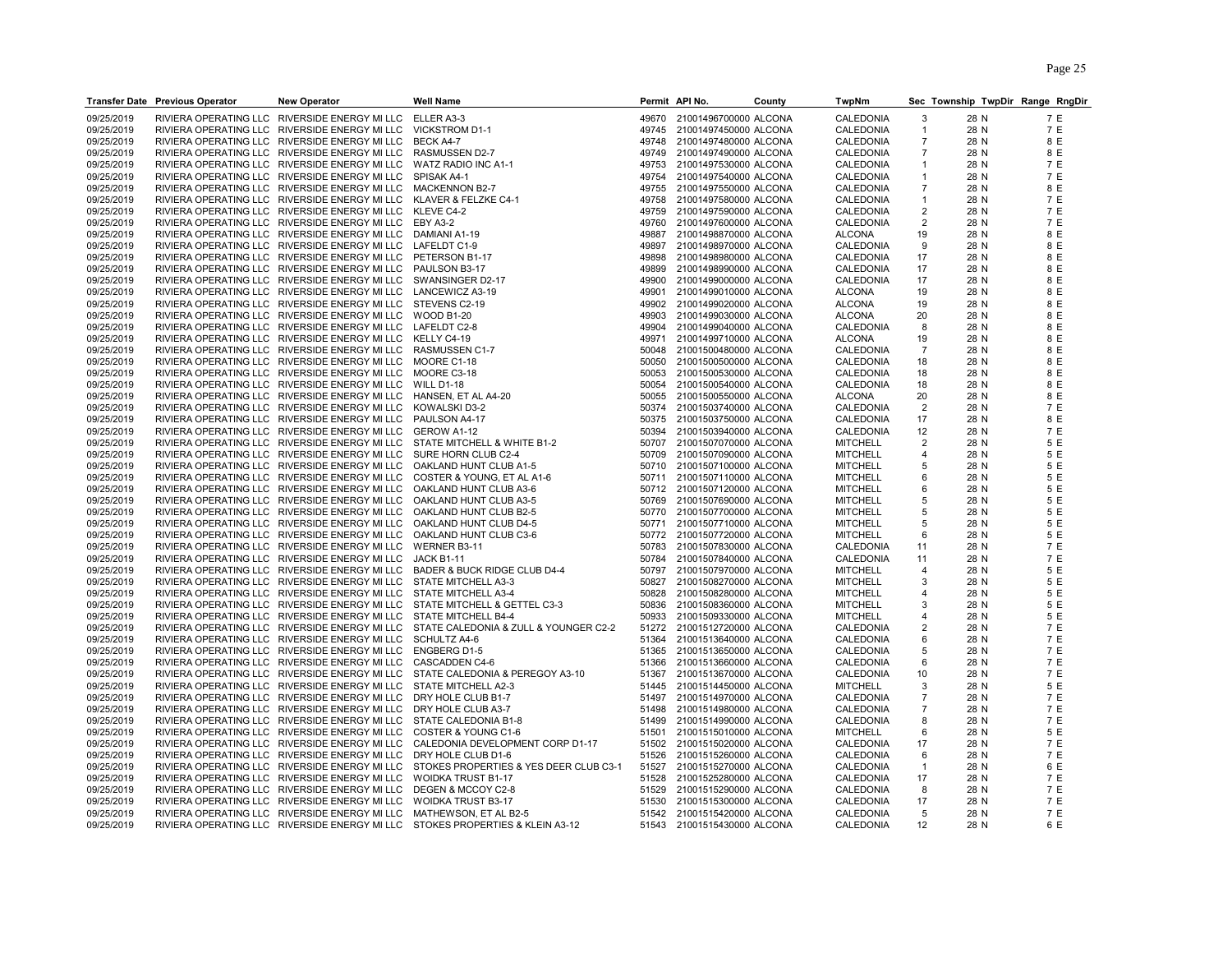|            | <b>Transfer Date Previous Operator</b> | <b>New Operator</b>                                                | <b>Well Name</b>                                                                 |       | Permit API No.              | County                            | TwpNm            |                |      | Sec Township TwpDir Range RngDir |
|------------|----------------------------------------|--------------------------------------------------------------------|----------------------------------------------------------------------------------|-------|-----------------------------|-----------------------------------|------------------|----------------|------|----------------------------------|
|            |                                        |                                                                    |                                                                                  |       |                             |                                   |                  |                |      |                                  |
| 09/25/2019 |                                        | RIVIERA OPERATING LLC RIVERSIDE ENERGY MI LLC                      | MCCOY & WEINKAUF D3-8                                                            |       | 51545 21001515450000 ALCONA |                                   | CALEDONIA        | 8              | 28 N | 7 E                              |
| 09/25/2019 |                                        | RIVIERA OPERATING LLC RIVERSIDE ENERGY MI LLC                      | <b>GEE D4-3</b>                                                                  | 51583 | 21001515830000 ALCONA       |                                   | <b>MITCHELL</b>  | 3              | 28 N | 5 E                              |
| 09/25/2019 |                                        | RIVIERA OPERATING LLC RIVERSIDE ENERGY MI LLC                      | CALEDONIA DEVELOPMENT CORP. C2-18                                                | 51584 | 21001515840000 ALCONA       |                                   | CALEDONIA        | 18             | 28 N | 7 E                              |
| 09/25/2019 |                                        | RIVIERA OPERATING LLC RIVERSIDE ENERGY MI LLC                      | NOKLAND & KLEIN D4-12                                                            | 51585 | 21001515850000 ALCONA       |                                   | CALEDONIA        | 12             | 28 N | 6 E                              |
| 09/25/2019 |                                        | RIVIERA OPERATING LLC RIVERSIDE ENERGY MI LLC                      | REYNOLDS & FAULKNER C4-19                                                        | 51586 | 21001515860000 ALCONA       |                                   | <b>ALCONA</b>    | 19             | 28 N | 7 E                              |
| 09/25/2019 |                                        | RIVIERA OPERATING LLC RIVERSIDE ENERGY MI LLC                      | LUMAN, ET AL D2-1                                                                | 51587 | 21001515870000 ALCONA       |                                   | CALEDONIA        | $\overline{1}$ | 28 N | 6 E                              |
| 09/25/2019 |                                        | RIVIERA OPERATING LLC RIVERSIDE ENERGY MI LLC                      | STATE CALEDONIA C3-3                                                             | 51600 | 21001516000000 ALCONA       |                                   | CALEDONIA        | 3              | 28 N | 7 E                              |
| 09/25/2019 |                                        | RIVIERA OPERATING LLC RIVERSIDE ENERGY MI LLC                      | SCHULTZ ET AL B2-6                                                               | 51609 | 21001516090000 ALCONA       |                                   | CALEDONIA        | 6              | 28 N | 7 E                              |
| 09/25/2019 |                                        | RIVIERA OPERATING LLC RIVERSIDE ENERGY MI LLC                      | CALEDONIA DEVELOPMENT CORP. D3-18                                                | 51610 | 21001516100000 ALCONA       |                                   | CALEDONIA        | 18             | 28 N | 7 E                              |
| 09/25/2019 |                                        | RIVIERA OPERATING LLC RIVERSIDE ENERGY MI LLC                      | STOKES PROPERTIES A4-1                                                           |       | 51611 21001516110000 ALCONA |                                   | CALEDONIA        | $\overline{1}$ | 28 N | 6 E                              |
| 09/25/2019 |                                        | RIVIERA OPERATING LLC RIVERSIDE ENERGY MI LLC                      | STOKES PROPERTIES B1-1                                                           | 51612 | 21001516120000 ALCONA       |                                   | CALEDONIA        | $\overline{1}$ | 28 N | 6 E                              |
| 09/25/2019 |                                        | RIVIERA OPERATING LLC RIVERSIDE ENERGY MI LLC                      | <b>WOIDKA TRUST A3-18</b>                                                        | 51615 | 21001516150000 ALCONA       |                                   | CALEDONIA        | 18             | 28 N | 7 E                              |
| 09/25/2019 |                                        | RIVIERA OPERATING LLC RIVERSIDE ENERGY MI LLC WOIDKA TRUST A1-18   |                                                                                  | 51616 | 21001516160000 ALCONA       |                                   | CALEDONIA        | 18             | 28 N | 7 E                              |
| 09/25/2019 |                                        | RIVIERA OPERATING LLC RIVERSIDE ENERGY MI LLC                      | STATE CALEDONIA & NOKLAND TRUST D2-7                                             | 51621 | 21001516210000 ALCONA       |                                   | CALEDONIA        | $\overline{7}$ | 28 N | 7 E                              |
| 09/25/2019 |                                        |                                                                    | RIVIERA OPERATING LLC RIVERSIDE ENERGY MI LLC STATE CALEDONIA & L.L.W.A. D4-15   | 51744 | 21001517440000 ALCONA       |                                   | CALEDONIA        | 15             | 28 N | 8 E                              |
| 09/25/2019 |                                        |                                                                    | RIVIERA OPERATING LLC RIVERSIDE ENERGY MI LLC LOST LAKE WOODS ASSOCIATION C2-15  | 51745 | 21001517450000 ALCONA       |                                   | CALEDONIA        | 15             | 28 N | 8 E                              |
| 09/25/2019 |                                        | RIVIERA OPERATING LLC RIVERSIDE ENERGY MI LLC                      | STATE CALEDONIA C4-7                                                             | 51767 | 21001517670000 ALCONA       |                                   | <b>CALEDONIA</b> | $\overline{7}$ | 28 N | 7 E                              |
| 09/25/2019 |                                        |                                                                    | RIVIERA OPERATING LLC RIVERSIDE ENERGY MI LLC LOST LAKE WOODS ASSOCIATION C4-16  | 51787 | 21001517870000 ALCONA       |                                   | CALEDONIA        | 16             | 28 N | 8 E                              |
| 09/25/2019 |                                        |                                                                    | RIVIERA OPERATING LLC RIVERSIDE ENERGY MI LLC LOST LAKE WOODS ASSOCIATION D3-16  | 51788 | 21001517880000 ALCONA       |                                   | CALEDONIA        | 16             | 28 N | 8 E                              |
| 09/25/2019 |                                        |                                                                    | RIVIERA OPERATING LLC RIVERSIDE ENERGY MI LLC LOST LAKE WOODS ASSOC. ET AL B4-21 | 51790 | 21001517900000 ALCONA       |                                   | <b>ALCONA</b>    | 21             | 28 N | 8 E                              |
| 09/25/2019 |                                        |                                                                    | RIVIERA OPERATING LLC RIVERSIDE ENERGY MI LLC LOST LAKE WOODS ASSOC. ET AL C1-27 | 51810 | 21001518100000 ALCONA       |                                   | <b>ALCONA</b>    | 27             | 28 N | 8 E                              |
| 09/25/2019 |                                        |                                                                    | RIVIERA OPERATING LLC RIVERSIDE ENERGY MI LLC LOST LAKE WOODS ASSOC. ET AL D3-28 | 51811 | 21001518110000 ALCONA       |                                   | <b>ALCONA</b>    | 28             | 28 N | 8 E                              |
| 09/25/2019 |                                        |                                                                    | RIVIERA OPERATING LLC RIVERSIDE ENERGY MI LLC LOST LAKE WOODS ASSOC. ET AL A4-31 |       | 51812 21001518120000 ALCONA |                                   | <b>ALCONA</b>    | 31             | 28 N | 8 E                              |
| 09/25/2019 |                                        |                                                                    | RIVIERA OPERATING LLC RIVERSIDE ENERGY MI LLC LOST LAKE WOODS ASSOC. ET AL A2-32 | 51813 | 21001518130000 ALCONA       |                                   | <b>ALCONA</b>    | 32             | 28 N | 8 E                              |
| 09/25/2019 |                                        |                                                                    | RIVIERA OPERATING LLC RIVERSIDE ENERGY MI LLC LOST LAKE WOODS ASSOC. ET AL A4-32 | 51814 | 21001518140000 ALCONA       |                                   | <b>ALCONA</b>    | 32             | 28 N | 8 E                              |
| 09/25/2019 |                                        |                                                                    | RIVIERA OPERATING LLC RIVERSIDE ENERGY MI LLC LOST LAKE WOODS ASSOC. ET AL B2-21 | 51815 | 21001518150000 ALCONA       |                                   | <b>ALCONA</b>    | 21             | 28 N | 8 E                              |
| 09/25/2019 |                                        |                                                                    | RIVIERA OPERATING LLC RIVERSIDE ENERGY MI LLC LOST LAKE WOODS ASSOC. ET AL D3-32 | 51817 | 21001518170000 ALCONA       |                                   | <b>ALCONA</b>    | 32             | 28 N | 8 E                              |
| 09/25/2019 |                                        |                                                                    | RIVIERA OPERATING LLC RIVERSIDE ENERGY MI LLC LOST LAKE WOODS ASSOC. ET AL B2-32 | 51818 | 21001518180000 ALCONA       |                                   | <b>ALCONA</b>    | 32             | 28 N | 8 E                              |
| 09/25/2019 |                                        |                                                                    | RIVIERA OPERATING LLC RIVERSIDE ENERGY MI LLC LOST LAKE WOODS ASSOC. ET AL D4-31 | 51819 | 21001518190000 ALCONA       |                                   | <b>ALCONA</b>    | 31             | 28 N | 8 E                              |
| 09/25/2019 |                                        |                                                                    | RIVIERA OPERATING LLC RIVERSIDE ENERGY MI LLC LOST LAKE WOODS ASSOCIATION D1-15  | 51821 | 21001518210000 ALCONA       |                                   | CALEDONIA        | 15             | 28 N | 8 E                              |
| 09/25/2019 |                                        |                                                                    | RIVIERA OPERATING LLC RIVERSIDE ENERGY MI LLC LOST LAKE WOODS ASSOC. ET AL A4-29 | 51826 | 21001518260000 ALCONA       |                                   | <b>ALCONA</b>    | 29             | 28 N | 8 E                              |
| 09/25/2019 |                                        |                                                                    | RIVIERA OPERATING LLC RIVERSIDE ENERGY MI LLC LOST LAKE WOODS ASSOC. ET AL C3-31 | 51827 | 21001518270000 ALCONA       |                                   | <b>ALCONA</b>    | 31             | 28 N | 8 E                              |
| 09/25/2019 |                                        |                                                                    | RIVIERA OPERATING LLC RIVERSIDE ENERGY MI LLC LOST LAKE WOODS ASSOC. ET AL C3-29 | 51828 | 21001518280000 ALCONA       |                                   | <b>ALCONA</b>    | 29             | 28 N | 8 E                              |
| 09/25/2019 |                                        |                                                                    | RIVIERA OPERATING LLC RIVERSIDE ENERGY MI LLC LOST LAKE WOODS ASSOC. ET AL D1-28 | 51829 | 21001518290000 ALCONA       |                                   | <b>ALCONA</b>    | 28             | 28 N | 8 E                              |
| 09/25/2019 |                                        |                                                                    | RIVIERA OPERATING LLC RIVERSIDE ENERGY MI LLC LOST LAKE WOODS ASSOC. ET AL B2-28 | 51830 | 21001518300000 ALCONA       |                                   | <b>ALCONA</b>    | 28             | 28 N | 8 E                              |
| 09/25/2019 |                                        | RIVIERA OPERATING LLC RIVERSIDE ENERGY MI LLC                      | LOST LAKE WOODS ASSOC. ET AL A3-28                                               | 51831 | 21001518310000 ALCONA       |                                   | <b>ALCONA</b>    | 28             | 28 N | 8 E                              |
| 09/25/2019 |                                        | RIVIERA OPERATING LLC RIVERSIDE ENERGY MI LLC                      | LOST LAKE WOODS ASSOC. ET AL B3-33                                               | 51833 | 21001518330000 ALCONA       |                                   | <b>ALCONA</b>    | 33             | 28 N | 8 E                              |
| 09/25/2019 |                                        |                                                                    | RIVIERA OPERATING LLC RIVERSIDE ENERGY MI LLC LOST LAKE WOODS ASSOC. ET AL A4-33 | 51834 | 21001518340000 ALCONA       |                                   | <b>ALCONA</b>    | 33             | 28 N | 8 E                              |
| 09/25/2019 |                                        |                                                                    | RIVIERA OPERATING LLC RIVERSIDE ENERGY MI LLC LOST LAKE WOODS ASSOC. ET AL A1-31 | 51842 | 21001518420000 ALCONA       |                                   | <b>ALCONA</b>    | 31             | 28 N | 8 E                              |
| 09/26/2019 |                                        | RIVIERA OPERATING LLC RIVERSIDE ENERGY MI LLC                      | <b>BIJOU D1-12</b>                                                               | 52590 | 21009525900000 ANTRIM       |                                   | <b>MANCELONA</b> | 12             | 29 N | 6 W                              |
| 09/25/2019 |                                        | RIVIERA OPERATING LLC RIVERSIDE ENERGY MI LLC                      | RUDE & JESS ET AL A2-6                                                           | 53200 | 21001532000000 ALCONA       |                                   | CALEDONIA        | 6              | 28 N | 8 E                              |
| 09/25/2019 |                                        | RIVIERA OPERATING LLC RIVERSIDE ENERGY MI LLC                      | <b>CORNELIUS D3-30</b>                                                           | 53214 | 21001532140000 ALCONA       |                                   | <b>ALCONA</b>    | 30             | 28 N | 8 E                              |
| 09/25/2019 |                                        | RIVIERA OPERATING LLC RIVERSIDE ENERGY MI LLC                      | STATE CALEDONIA D2-11                                                            | 53221 | 21001532210000 ALCONA       |                                   | CALEDONIA        | 11             | 28 N | 7 E                              |
| 09/25/2019 |                                        |                                                                    | RIVIERA OPERATING LLC RIVERSIDE ENERGY MI LLC BUCK AND HENDRICKS ET AL A1-29     | 53222 | 21001532220000 ALCONA       |                                   | <b>ALCONA</b>    | 29             | 28 N | 8 E                              |
| 09/25/2019 |                                        | RIVIERA OPERATING LLC RIVERSIDE ENERGY MI LLC                      | SHATTUCK D2-29                                                                   | 53223 | 21001532230000 ALCONA       |                                   | <b>ALCONA</b>    | 29             | 28 N | 8 E                              |
| 09/25/2019 |                                        | RIVIERA OPERATING LLC RIVERSIDE ENERGY MI LLC WILL B3-29           |                                                                                  | 53238 | 21001532380000 ALCONA       |                                   | <b>ALCONA</b>    | 29             | 28 N | 8 E                              |
| 09/25/2019 |                                        | RIVIERA OPERATING LLC RIVERSIDE ENERGY MI LLC ULCH & HYLAND B1-11  |                                                                                  | 53483 | 21001534830000 ALCONA       |                                   | <b>MITCHELL</b>  | 11             | 28 N | 5 E                              |
| 09/25/2019 |                                        | RIVIERA OPERATING LLC RIVERSIDE ENERGY MILLC                       | STATE MITCHELL & ULCH B4-11                                                      | 53484 | 21001534840000 ALCONA       |                                   | <b>MITCHELL</b>  | 11             | 28 N | 5 E                              |
| 09/25/2019 |                                        | RIVIERA OPERATING LLC RIVERSIDE ENERGY MI LLC                      | CHABOT & GEE ET AL B1-10                                                         | 53485 | 21001534850000 ALCONA       |                                   | <b>MITCHELL</b>  | 10             | 28 N | 5 E                              |
| 09/25/2019 |                                        | RIVIERA OPERATING LLC RIVERSIDE ENERGY MI LLC                      | <b>ERNST D4-1</b>                                                                | 53494 | 21001534940000 ALCONA       |                                   | <b>MITCHELL</b>  | $\overline{1}$ | 28 N | 5 E                              |
| 09/25/2019 |                                        | RIVIERA OPERATING LLC RIVERSIDE ENERGY MI LLC                      | <b>INDIAN CREEK RANCH A2-12</b>                                                  | 53495 | 21001534950000 ALCONA       |                                   | <b>MITCHELL</b>  | 12             | 28 N | 5 E                              |
| 09/25/2019 |                                        | RIVIERA OPERATING LLC RIVERSIDE ENERGY MI LLC                      | INDIAN CREEK RANCH D3-2                                                          | 53496 | 21001534960000 ALCONA       |                                   | <b>MITCHELL</b>  | $\overline{2}$ | 28 N | 5 E                              |
| 09/25/2019 |                                        | RIVIERA OPERATING LLC RIVERSIDE ENERGY MI LLC                      | <b>WAGGONER B4-1</b>                                                             | 53497 | 21001534970000 ALCONA       |                                   | <b>MITCHELL</b>  | 1              | 28 N | 5 E                              |
| 09/27/2019 |                                        | RIVIERA OPERATING LLC RIVERSIDE ENERGY MI LLC                      | STATE MITCHELL & CONNERS D3-10                                                   | 53840 | 21001538400000 ALCONA       |                                   | <b>MITCHELL</b>  | 10             | 28 N | 5 E                              |
| 09/25/2019 |                                        | RIVIERA OPERATING LLC RIVERSIDE ENERGY MI LLC                      | STATE BRILEY C2-29                                                               | 54065 | 21119540650000 MONTMORENCY  |                                   | <b>BRILEY</b>    | 29             | 30 N | 2 E                              |
| 09/26/2019 |                                        | RIVIERA OPERATING LLC RIVERSIDE ENERGY MI LLC                      | <b>TOONS 4 D4-4</b>                                                              | 57170 | 21009571700000 ANTRIM       |                                   | MANCELONA        | 4              | 29 N | 5 W                              |
| 09/25/2019 |                                        | RIVIERA OPERATING LLC RIVERSIDE ENERGY MI LLC                      | STATE MANCELONA B3-11                                                            | 57244 | 21009572440000 ANTRIM       |                                   | <b>MANCELONA</b> | 11             | 29 N | 6 W                              |
| 09/25/2019 |                                        | RIVIERA OPERATING LLC RIVERSIDE ENERGY MI LLC                      | EWING C1-33                                                                      | 58234 |                             | 21119582340000 MONTMORENCY ALBERT |                  | 33             | 29 N | 1 E                              |
| 09/25/2019 |                                        | RIVIERA OPERATING LLC RIVERSIDE ENERGY MI LLC                      | JUSZCZYK D2-33                                                                   | 58246 |                             | 21119582460000 MONTMORENCY ALBERT |                  | 33             | 29 N | 1 E                              |
| 09/25/2019 |                                        | RIVIERA OPERATING LLC RIVERSIDE ENERGY MI LLC                      | RENDER D4-33                                                                     | 58247 |                             | 21119582470000 MONTMORENCY ALBERT |                  | 33             | 29 N | 1 E                              |
| 09/27/2019 |                                        | RIVIERA OPERATING LLC RIVERSIDE ENERGY MI LLC STATE GREENWOOD A4-4 |                                                                                  | 58256 | 21135582560000 OSCODA       |                                   | <b>GREENWOOD</b> | $\overline{4}$ | 28 N | 1 E                              |
| 09/27/2019 |                                        | RIVIERA OPERATING LLC RIVERSIDE ENERGY MI LLC                      | <b>BUCZEK A4-22</b>                                                              | 58411 | 21001584110000 ALCONA       |                                   | <b>HAWES</b>     | 22             | 27 N | 8 E                              |
|            |                                        |                                                                    |                                                                                  |       |                             |                                   |                  |                |      |                                  |